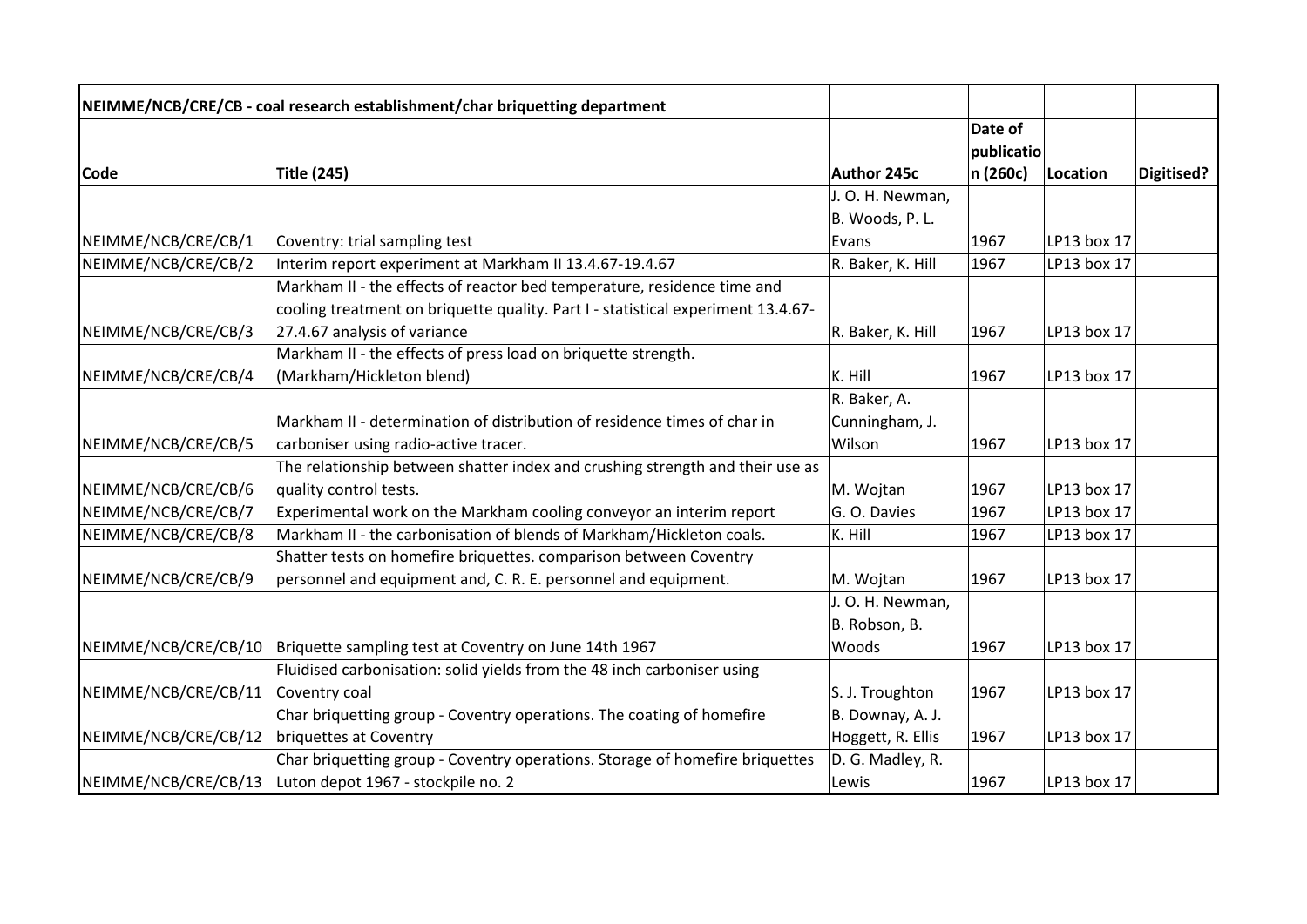|                      | Char briquetting group - Coventry operations. Storage of homefire briquettes   | D. G. Madley, R.      |      |             |  |
|----------------------|--------------------------------------------------------------------------------|-----------------------|------|-------------|--|
| NEIMME/NCB/CRE/CB/14 | Luton depot 1967 - stockpile no. 3                                             | Lewis                 | 1967 | LP13 box 17 |  |
| NEIMME/NCB/CRE/CB/15 | Accuracy of assessing the quality of roomheat and homefire by shatter tests    | D. Worley             | 1967 | LP13 box 17 |  |
|                      | Char briquetting group - Coventry operations. Hot water quenching of           |                       |      |             |  |
| NEIMME/NCB/CRE/CB/16 | briquettes                                                                     | S. J. Troughton       | 1967 | LP13 box 17 |  |
| NEIMME/NCB/CRE/CB/17 | Char briquetting group - moisture losses from phurnacite briquettes            | <b>B.</b> Downey      | 1967 | LP13 box 17 |  |
| NEIMME/NCB/CRE/CB/18 | Comparative briquetting tests on Markham coal prepared at Cerchar              | R. S. Jones           | 1967 | LP13 box 17 |  |
|                      |                                                                                | J. Johnston, J. O. H. |      |             |  |
|                      |                                                                                | Newman, D.            |      |             |  |
| NEIMME/NCB/CRE/CB/19 | The effect of air-drying on shatter test value of Coventry homefire briquettes | Worley                | 1967 | LP13 box 17 |  |
|                      |                                                                                | J.O. H. Newman,       |      |             |  |
|                      |                                                                                | B. Robson, M. S.      |      |             |  |
| NEIMME/NCB/CRE/CB/20 | Variations in Markham 2 char sieve analyses                                    | Wojtan                | 1967 | LP13 box 17 |  |
|                      |                                                                                | P. Stone, J.          |      |             |  |
|                      |                                                                                | Swindlehurst, M.      |      |             |  |
| NEIMME/NCB/CRE/CB/21 | Crushing tests of cold homefire briquettes - a preliminary study               | Wojtan                | 1967 | LP13 box 17 |  |
|                      | Development of the cooling conveyor at Markham. Tests with the modified        |                       |      |             |  |
| NEIMME/NCB/CRE/CB/22 | cooling water system                                                           | G. O. Davies          | 1967 | LP13 box 17 |  |
|                      | Torque investigations during the testing of the 'phurnacite' type experimental | J. A. Harrison, R. A. |      |             |  |
| NEIMME/NCB/CRE/CB/23 | rolls at the Markham II roomheat plant.                                        | Rimmer                | 1967 | LP13 box 17 |  |
|                      | Char briquetting section - Coventry operations. A survey of preliminary work   |                       |      |             |  |
| NEIMME/NCB/CRE/CB/24 | on defuming of briquettes                                                      | J. C. Thorns          | 1967 | LP13 box 17 |  |
|                      | Char briquetting section - Coventry operations. Further tests on briquette     | B. Downey, A. J.      |      |             |  |
| NEIMME/NCB/CRE/CB/25 | coating at Coventry                                                            | Hoggett, R. Ellis     | 1967 | LP13 box 17 |  |
|                      | Quality control section. The turntable crushing strength meter: design and     |                       |      |             |  |
| NEIMME/NCB/CRE/CB/26 | development of an experimental rig.                                            | P. S. Murray          | 1967 | LP13 box 17 |  |
|                      | Quality control section. The turntable crushing strength meter: proving trials | P. S. Murray, D. T.   |      |             |  |
| NEIMME/NCB/CRE/CB/27 | on the experimental rig.                                                       | D. Groves             | 1967 | LP13 box 17 |  |
|                      |                                                                                | L. C. Stephens, E.    |      |             |  |
|                      |                                                                                | A. Rogers, G. O.      |      |             |  |
| NEIMME/NCB/CRE/CB/28 | Markham II - briquette coating. Preliminary tests at plant                     | <b>Davies</b>         | 1967 | LP13 box 17 |  |
| NEIMME/NCB/CRE/CB/29 | Markham II - comparison of rational/roomheat shaped briquettes                 | K. Hill               | 1967 | LP13 box 17 |  |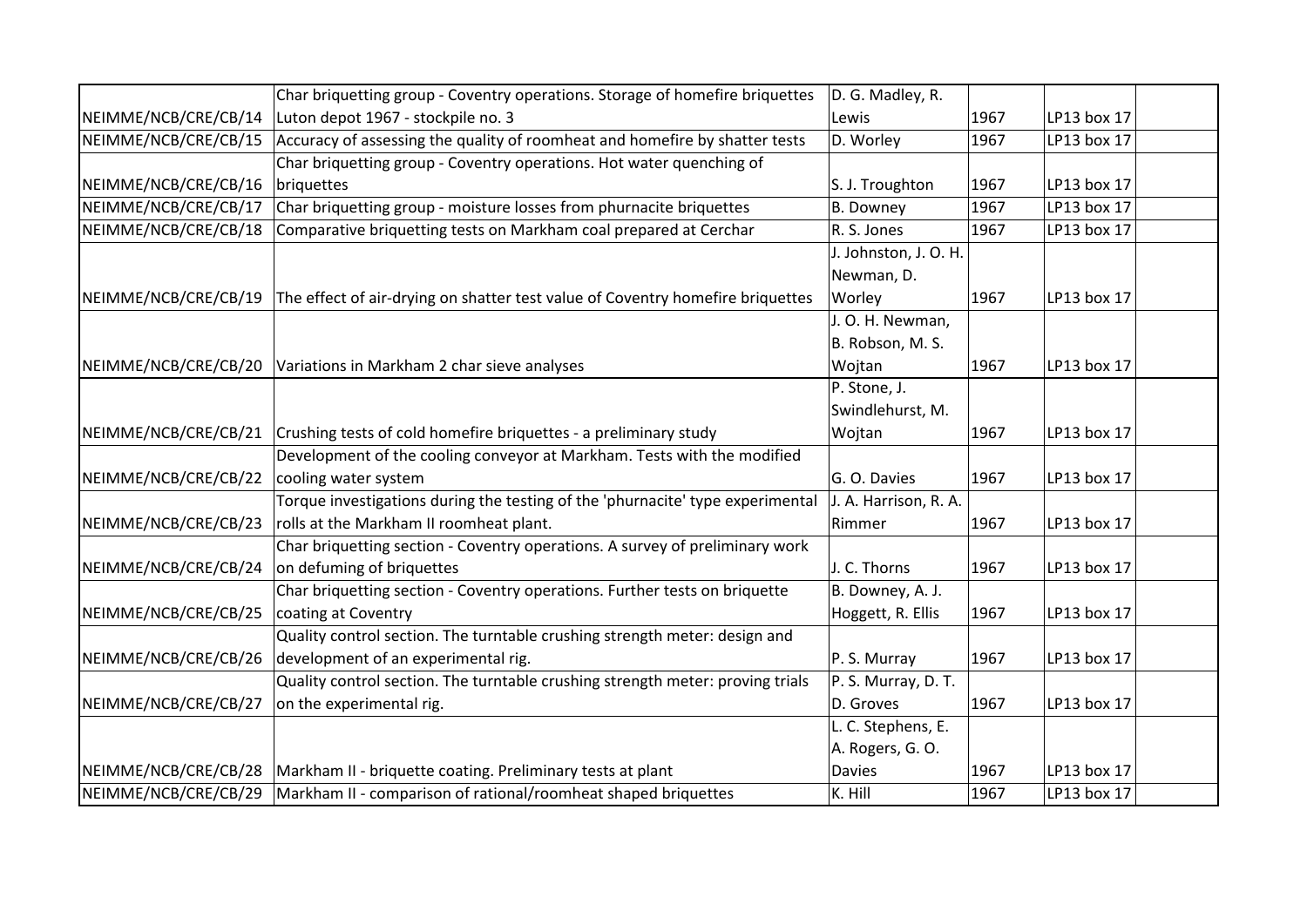|                      | Char briquetting section - Coventry operations. Moisture changes in char                         |                          |      |             |  |
|----------------------|--------------------------------------------------------------------------------------------------|--------------------------|------|-------------|--|
| NEIMME/NCB/CRE/CB/30 | briquettes                                                                                       | B. Downey                | 1967 | LP13 box 17 |  |
| NEIMME/NCB/CRE/CB/31 | Markham II - further cooling conveyor tests. 2nd - 5th October, 1967.                            | G. O. Davies             | 1967 | LP13 box 17 |  |
|                      | Char briquetting section - Coventry operations. Mechanical failures of press                     |                          |      |             |  |
| NEIMME/NCB/CRE/CB/32 | dies at Coventry homefire plant                                                                  | N. Hodgkinson            | 1967 | LP13 box 17 |  |
| NEIMME/NCB/CRE/CB/33 | The 55 in. koppern roll press, description and operating procedure                               | A. A. Randell            | 1967 | LP13 box 18 |  |
|                      |                                                                                                  | G. O. Davies, E. A.      |      |             |  |
| NEIMME/NCB/CRE/CB/34 | Markham II - control of briquette moisture                                                       | Rogers                   | 1968 | LP13 box 18 |  |
|                      | Quality control section. The hot crushing of homefire briquettes - part 1: a                     | P. Stone, M. S.          |      |             |  |
| NEIMME/NCB/CRE/CB/35 | preliminary investigation                                                                        | Wojtan                   | 1968 | LP13 box 18 |  |
|                      | Quality control section. The crushing of roomheat briquettes - part 1: a                         | P. L. Evans, P.          |      |             |  |
| NEIMME/NCB/CRE/CB/36 | preliminary investigation of hot crushing                                                        | Stone                    | 1968 | LP13 box 18 |  |
|                      | Char briquetting section - Coventry operations. Flow measurement of hot char                     |                          |      |             |  |
| NEIMME/NCB/CRE/CB/37 | through an orifice                                                                               | D. Chandrasekera         | 1968 | LP13 box 18 |  |
|                      | Quality control section. The crushing of homefire briquettes - part II: sampling P. Stone, M. S. |                          |      |             |  |
| NEIMME/NCB/CRE/CB/38 | and application to quality control                                                               | Wojtan                   | 1968 | LP13 box 18 |  |
|                      | Quality control section. Markham 2. The effects of reactor bed temperature,                      |                          |      |             |  |
|                      | residence time and cooling treatment on briquette quality, part 2 - computer                     |                          |      |             |  |
| NEIMME/NCB/CRE/CB/39 | analysis of data from statistical experiment 13.4.67 - 27.4.67                                   | D.Worley                 | 1968 | LP13 box 18 |  |
|                      | Char briquetting section - Coventry operations. The relationship between die                     |                          |      |             |  |
| NEIMME/NCB/CRE/CB/40 | holder wear, die breakage and briquette quality                                                  | B. J. Bowles             | 1968 | LP13 box 18 |  |
| NEIMME/NCB/CRE/CB/41 | Quality control section. Simplification of sieve analysis data                                   | D. Worley                | 1968 | LP13 box 18 |  |
|                      | Quality control section. Turntable crushing rig: an investigation of the effects                 |                          |      |             |  |
|                      | of changes in the parameters of the machine upon the indicated crushing                          |                          |      |             |  |
| NEIMME/NCB/CRE/CB/42 | strength of roomheat briquettes                                                                  | B. Smith                 | 1968 | LP13 box 18 |  |
|                      | Residence time distributions of various size fractions of char in the 10ft 9in.                  |                          |      |             |  |
| NEIMME/NCB/CRE/CB/43 | carboniser at Markham (physics departmental memorandum no: 161)                                  | B. Atkinson              | 1968 | LP13 box 18 |  |
|                      | Quality control section. The crushing of homefire briquettes - part III: quality                 | B. Robson, M. S.         |      |             |  |
| NEIMME/NCB/CRE/CB/44 | control at the nozzles                                                                           | Wojtan, D. Worley   1968 |      | LP13 box 18 |  |
|                      | Quality control section. The guillotine rig: its feasibility for measuring the                   |                          |      |             |  |
| NEIMME/NCB/CRE/CB/45 | strength of homefire briquettes.                                                                 | B. Smith                 | 1968 | LP13 box 18 |  |
| NEIMME/NCB/CRE/CB/46 |                                                                                                  |                          | 1968 | LP13 box 18 |  |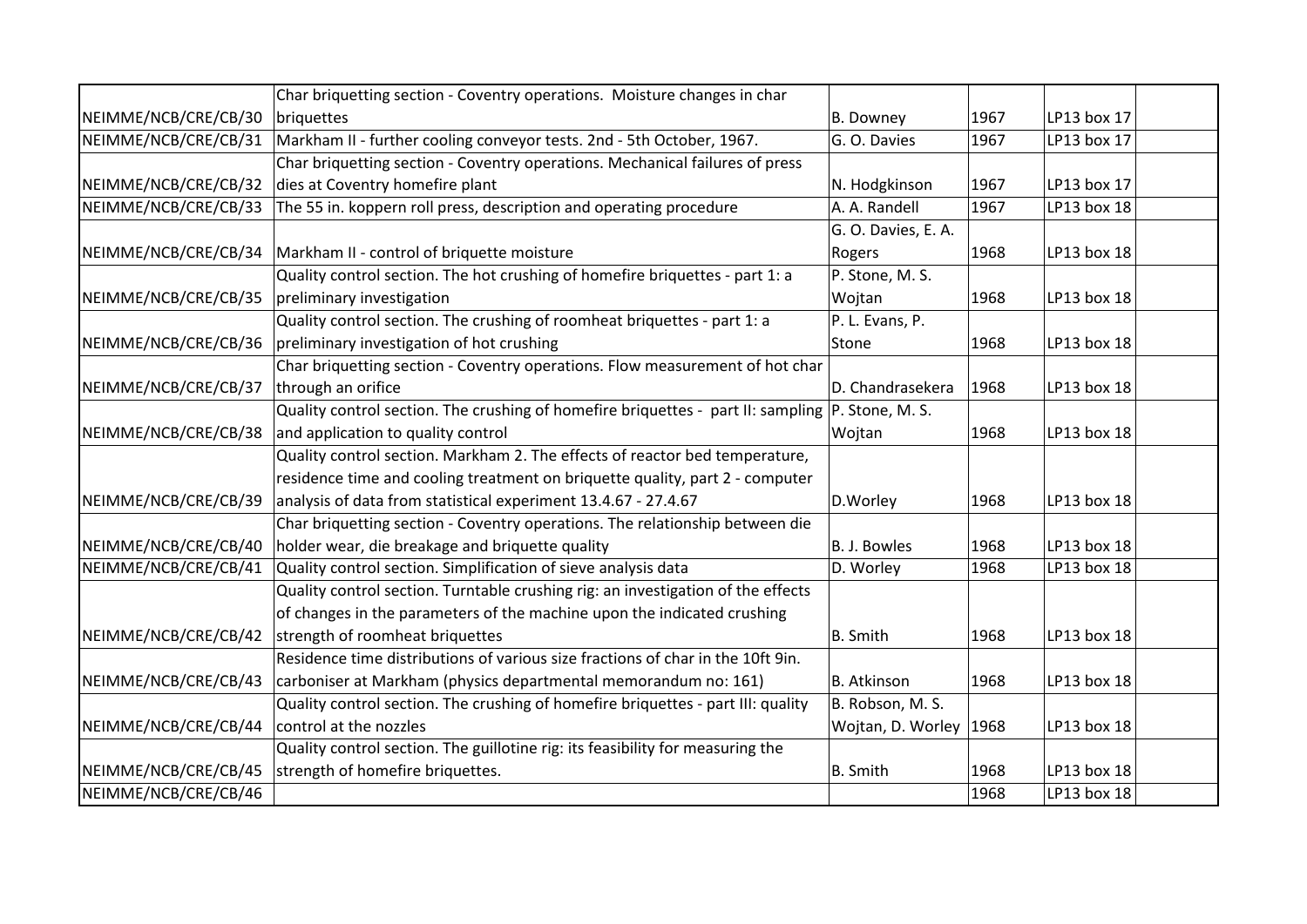|                                             | The roll press simulator - an interim report January 1968 (physics              | J. F. G. Grainger, K. |      |             |  |
|---------------------------------------------|---------------------------------------------------------------------------------|-----------------------|------|-------------|--|
| NEIMME/NCB/CRE/CB/47                        | departmental memorandum no: 159)                                                | A.G. Jones, E.        | 1968 | LP13 box 18 |  |
|                                             | Markham II - the comparison of the quality of briquettes produced in the in-    |                       |      |             |  |
| NEIMME/NCB/CRE/CB/48                        | line and staggered roomheat rolls.                                              | K. Hill               | 1968 | LP13 box 18 |  |
|                                             | Markham II: preliminary report - residence time distribution of char size       | R. Baker, R. Bailey,  |      |             |  |
| NEIMME/NCB/CRE/CB/49                        | fractions                                                                       | A. Cunningham         | 1968 | LP13 box 18 |  |
| NEIMME/NCB/CRE/CB/50                        | Markham II: the effect on briquette quality of the use of finer grind of feed   | K. Hill               | 1968 | LP13 box 18 |  |
|                                             | Quality control section. A single briquette smokemeter:- part 1: design and     | J. C. H. Newman,      |      |             |  |
| NEIMME/NCB/CRE/CB/51                        | operation of unit                                                               | B. Woods              | 1968 | LP13 box 18 |  |
|                                             | A postulate on the differences in the processing of char by the carbonisers at  |                       |      |             |  |
|                                             | the Markham plant and the Stoke Orchard pilot plant (physics departmental       |                       |      |             |  |
| NEIMME/NCB/CRE/CB/52                        | memorandum no: 162)                                                             | W. L. Marks           | 1968 | LP13 box 18 |  |
|                                             |                                                                                 | J. C. V. Rumsey, K.   |      |             |  |
|                                             | The physical mechanisms involved in roll press briquetting (physics             | A. G. Jones, E. M.    |      |             |  |
| NEIMME/NCB/CRE/CB/53                        | departmental memorandum no: 155)                                                | Healey                | 1968 | LP13 box 19 |  |
|                                             |                                                                                 | R. Bailey, A.         |      |             |  |
|                                             | Autoradiography of char briquettes: preliminary tests on 12 in. carboniser/2    | Cunningham, D. J.     |      |             |  |
| NEIMME/NCB/CRE/CB/54                        | in. extrusion press                                                             | Dearnley              | 1968 | LP13 box 19 |  |
|                                             |                                                                                 | J. F. G. Grainger, K. |      |             |  |
|                                             | The char monitoring press May 1967 - May 1968 (physics departmental             | A.G. Jones, R. A.     |      |             |  |
| NEIMME/NCB/CRE/CB/55                        | memorandum no: 160)                                                             | Rimmer                | 1968 | LP13 box 19 |  |
|                                             | Char briquetting section - Coventry operations. Wear profile in dies from       |                       |      |             |  |
| NEIMME/NCB/CRE/CB/56                        | Coventry homefire presses                                                       | N. Hodgkinson         | 1968 | LP13 box 19 |  |
|                                             |                                                                                 | R. Bailey, L.         |      |             |  |
| NEIMME/NCB/CRE/CB/57                        | The autoradiography of roomheat briquettes from Markham II                      | Stephens              | 1968 | LP13 box 19 |  |
| NEIMME/NCB/CRE/CB/58                        | Not in volume                                                                   |                       |      |             |  |
|                                             |                                                                                 | R. Bailey, A. J.      |      |             |  |
| NEIMME/NCB/CRE/CB/59                        | Radioactive tracer tests on the char retention vessel (48 in. carboniser).      | Cummingham            | 1968 | LP13 box 19 |  |
|                                             |                                                                                 | R. Bailey, R.         |      |             |  |
|                                             | 48 in. carboniser - effect on briquette quality of a step increase in residence | Horsewill, R. S.      |      |             |  |
| NEIMME/NCB/CRE/CB/60                        | times of chars from Markham coal prepared at c.r.e and at Markham               | Jones                 | 1968 | LP13 box 19 |  |
|                                             | Roll press operation - potential strains within cups (physics departmental      |                       |      |             |  |
| NEIMME/NCB/CRE/CB/61   memorandium no: 163) |                                                                                 | K. A. G. Jones        | 1968 | LP13 box 19 |  |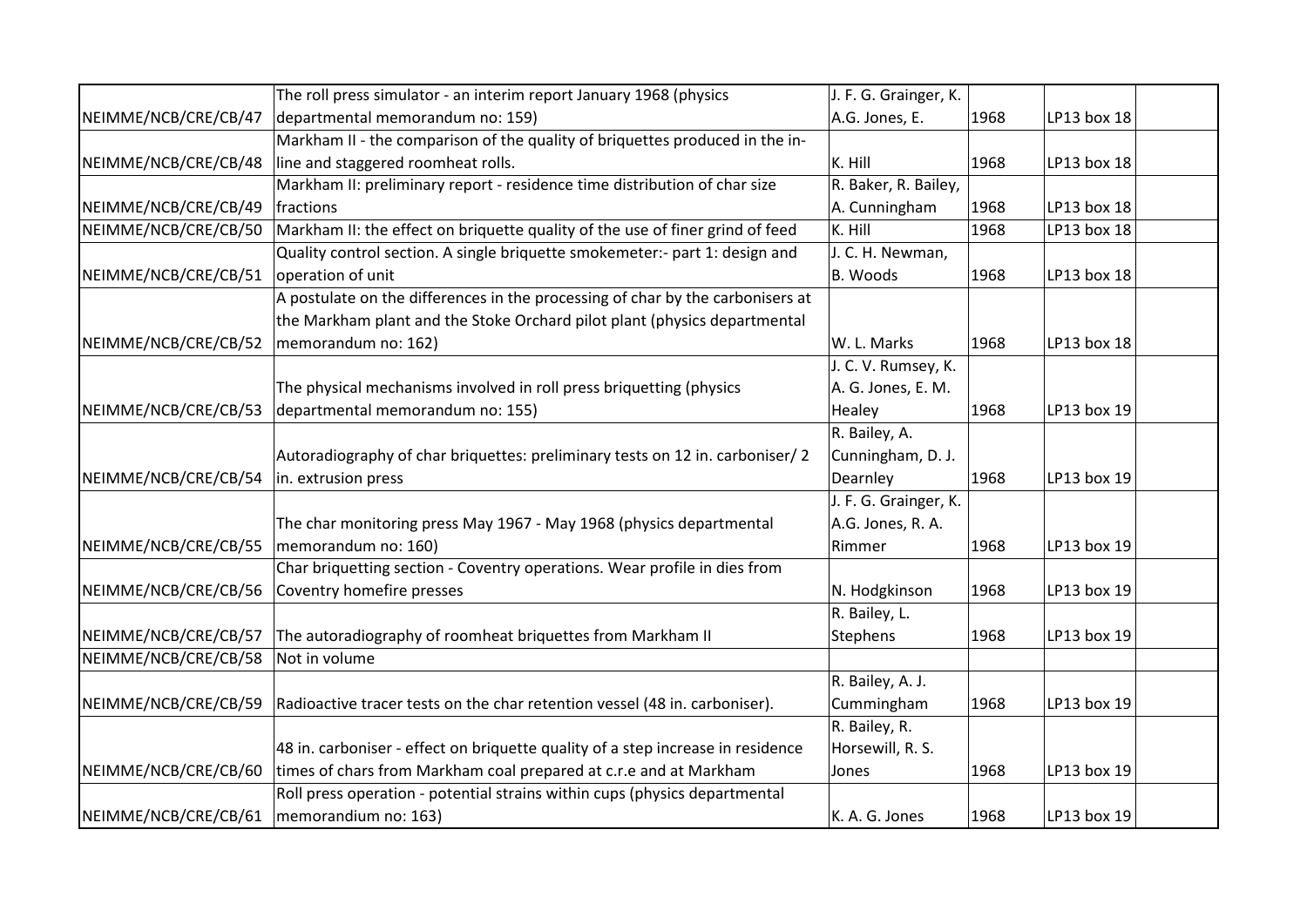| NEIMME/NCB/CRE/CB/62 | Not in volume                                                                                           |                      |      |             |  |
|----------------------|---------------------------------------------------------------------------------------------------------|----------------------|------|-------------|--|
|                      |                                                                                                         | R. Bailey, A. J.     |      |             |  |
|                      | Char briquetting section Markham group. 48 in. carboniser : the effect on                               | Cummingham, R.       |      |             |  |
|                      | briquette quality of press operating conditions, char delay and the addition of                         | S. Jones, E. A.      |      |             |  |
| NEIMME/NCB/CRE/CB/63 | coal or coke to the hot char.                                                                           | Rogers               | 1968 | LP13 box 19 |  |
|                      |                                                                                                         | R. Bailey, A. J.     |      |             |  |
|                      | Markham II: particle residence time distribution in char and briquettes using a                         | Cummingham, J.       |      |             |  |
| NEIMME/NCB/CRE/CB/64 | radioactive technique - 2nd. report                                                                     | Wilson               | 1969 | LP13 box 19 |  |
|                      | Roomheat process - a postulate on the difference in packer-press compaction                             |                      |      |             |  |
|                      | between the pilot plant at c.r.e. and the commerical plant at Markham                                   |                      |      |             |  |
| NEIMME/NCB/CRE/CB/65 | (physics departmental memorandum no: 164)                                                               | W. L. Marks          | 1968 | LP13 box 19 |  |
|                      | The comparison of 2 inch diameter mills press briquettes and 3 inch                                     |                      |      |             |  |
| NEIMME/NCB/CRE/CB/66 | mechanical press briquettes                                                                             | B. J. Bowles         | 1968 | LP13 box 19 |  |
|                      | Char briquetting group - Coventry operations. measurement of press dies                                 | N. Hodgkinson, D.    |      |             |  |
| NEIMME/NCB/CRE/CB/67 | 'insitu' at the Coventry homefire plant                                                                 | G. O'Brien           | 1968 | LP13 box 19 |  |
|                      | Char briquetting section - Coventry operations. fume disposal at the Coventry                           | R. Lewis, D. G. Cox, |      |             |  |
| NEIMME/NCB/CRE/CB/68 | homefire plant                                                                                          | D. B. Urquhart       | 1968 | LP13 box 19 |  |
|                      | Analysis and physical testing section department report no. cb 69. the effect of $ R$ . M. Peterson and |                      |      |             |  |
| NEIMME/NCB/CRE/CB/69 | carbonising conditions on the solvent extraction of chars.                                              | L. Stanley.          | 1968 | LP13 box 19 |  |
|                      | Char briquetting group - Coventry operations. the effect of delay between the                           |                      |      |             |  |
|                      | reactor and press on briquette quality: 12 inch carboniser/ 2 inch extrusion                            |                      |      |             |  |
| NEIMME/NCB/CRE/CB/70 | press                                                                                                   | S. J. Troughton      | 1968 | LP13 box 19 |  |
|                      | Char briquetting group - Coventry operations. the effect of nozzle temperature                          |                      |      |             |  |
| NEIMME/NCB/CRE/CB/71 | on performance and briquette quality                                                                    | S. J. Troughton      | 1968 | LP13 box 19 |  |
|                      | Roomheat process - the dynamic characteristic of char and its effect on the                             |                      |      |             |  |
|                      | process compaction at c.r.e. and Markham (physics departmental                                          |                      |      |             |  |
| NEIMME/NCB/CRE/CB/72 | memorandum no: 165)                                                                                     | W. L. Marks          | 1968 | LP13 box 19 |  |
|                      | Quality control section. the crushing of roomheat briquettes part II:                                   |                      |      |             |  |
|                      | assessment of the effects of the cooling and quench systems on crushing loads P. L. Evans, J. O. H.     |                      |      |             |  |
| NEIMME/NCB/CRE/CB/73 | of Markham roomheat briquettes.                                                                         | Newman               | 1968 | LP13 box 19 |  |
|                      | Char briquetting group - Coventry operations. the effects of reactor press                              |                      |      |             |  |
| NEIMME/NCB/CRE/CB/74 | conditions on briquette quality : 12 inch carboniser/ 2 inch extrusion press                            | S. J. Troughton      | 1968 | LP13 box 19 |  |
| NEIMME/NCB/CRE/CB/75 | Not in volume                                                                                           |                      |      |             |  |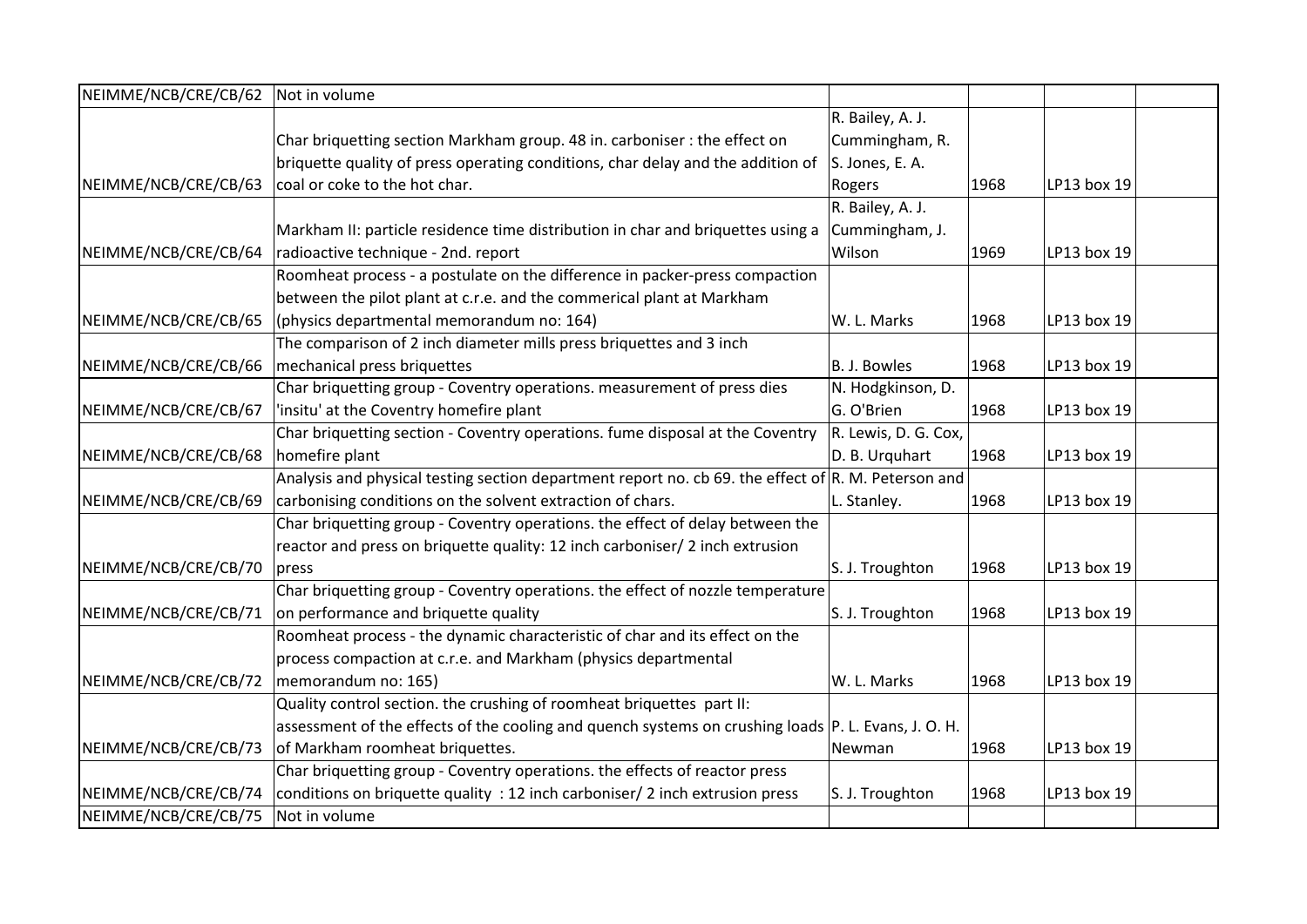|                      | Char briquetting section - Coventry operations. comparison of briquetting                | B. Downey, D. G.     |      |             |  |
|----------------------|------------------------------------------------------------------------------------------|----------------------|------|-------------|--|
| NEIMME/NCB/CRE/CB/76 | quality from round and hexagonal nozzles                                                 | Madley               | 1968 | LP13 box 19 |  |
|                      | Char briquetting - Markham group. Markham II: an appraisal of briquette                  | G. O. Davies, E. A.  |      |             |  |
| NEIMME/NCB/CRE/CB/77 | cooling.                                                                                 | Rogers               | 1968 | LP13 box 19 |  |
|                      | Quality control section. Automatic shatter test machine : design, manufacture            |                      |      |             |  |
| NEIMME/NCB/CRE/CB/78 | and preliminary trials.                                                                  | J. C. Fooks          | 1968 | LP13 box 19 |  |
| NEIMME/NCB/CRE/CB/79 | Not in volume                                                                            |                      |      |             |  |
|                      | Carbonisers - experimental procedures for a study of the patterns of flow and            |                      |      |             |  |
|                      | mixing in 'two-dimensional' models of the carbonisers at the Stoke orchard               | A. W. Jury, D. H.    |      |             |  |
| NEIMME/NCB/CRE/CB/80 | and Markham (physics dept. memo. 166)                                                    | Stockwell            | 1968 | LP13 box 20 |  |
|                      | Char briquetting section - Coventry operations. Coventry homefire plant                  | D. G. Cox, D. B.     |      |             |  |
| NEIMME/NCB/CRE/CB/81 | observation of 'B' stream fume extraction system: April 22nd - 24th 1968                 | Urquhart             | 1968 | LP13 box 20 |  |
|                      | Char briquetting section - Coventry operations. the effects of nozzle                    |                      |      |             |  |
| NEIMME/NCB/CRE/CB/82 | temperature on briquette quality in homefire presses                                     | J. Webley            | 1968 | LP13 box 20 |  |
|                      | Analytical and physical testing section laboratory section laboratory report no.         |                      |      |             |  |
|                      | cb 83. operation of the Markham packer at high speed: crushing of char                   |                      |      |             |  |
| NEIMME/NCB/CRE/CB/83 | particles.                                                                               | G. J. Pitt           | 1968 | LP13 box 20 |  |
|                      |                                                                                          | R. Bailey, A. J.     |      |             |  |
|                      | Char briquetting section Markham group. 48 in. carboniser: briquetting at                | Cunningham, R. S.    |      |             |  |
| NEIMME/NCB/CRE/CB/84 | various carboniser and press conditions, including char delay (run no. $48/1/93$ ) Jones |                      | 1969 | LP13 box 20 |  |
|                      | Char briquetting - Markham group. 55 in. koppern press - structure of roll               |                      |      |             |  |
| NEIMME/NCB/CRE/CB/85 | press briquettes made at specific press conditions                                       | R. Horswill          | 1968 | LP13 box 20 |  |
|                      | Char briquetting - Markham group design memorandum. Markham II: koppern                  |                      |      |             |  |
| NEIMME/NCB/CRE/CB/86 | delay vessel and crusher system - estimation of gas and tar emission from                | R. Baker             | 1968 | LP13 box 20 |  |
|                      | Char briquetting section - Coventry operations. sampling of nozzles at                   | B. Downey, D. G.     |      |             |  |
| NEIMME/NCB/CRE/CB/87 | Coventry for shatter index determinations                                                | Madley               | 1968 | LP13 box 20 |  |
|                      |                                                                                          | G. J. Pitt, J. K.    |      |             |  |
|                      | Analtytical and physical testing section laboratory report no. cb 88.                    | Barnfield and A. J.  |      |             |  |
| NEIMME/NCB/CRE/CB/88 | microscopic examination of Markham briquettes in the series sr 12 - 33.                  | Page.                | 1968 | LP13 box 20 |  |
|                      | Char briquetting - Coventry group. die wear in homefire presses: round and               | D. G. O'Brien, D. G. |      |             |  |
| NEIMME/NCB/CRE/CB/89 | hexagon dies                                                                             | Madley               | 1968 | LP13 box 20 |  |
|                      | Char briquetting section - Coventry operations. measurements of the thermal              | G. O. Davies, R.     |      |             |  |
| NEIMME/NCB/CRE/CB/90 | constants of homefire briquettes                                                         | Lewis                | 1968 | LP13 box 20 |  |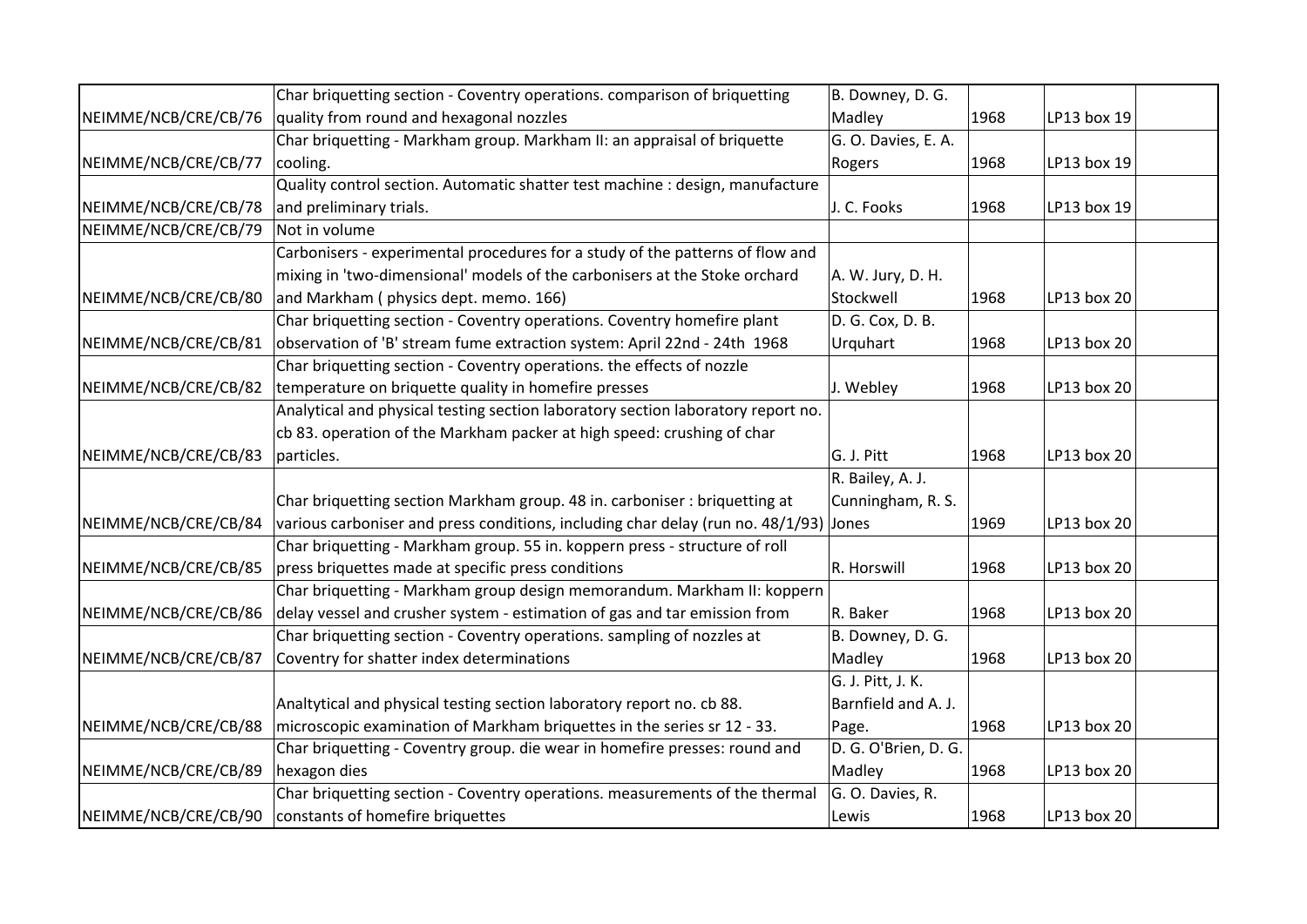|                      | Carbonisers - mixing characteristics of cold models simulating the carbonisers                    |                      |      |             |  |
|----------------------|---------------------------------------------------------------------------------------------------|----------------------|------|-------------|--|
|                      | at the Stoke orchard and Markham (physics departmental memorandum no:                             | A. W. Jury, D. H.    |      |             |  |
| NEIMME/NCB/CRE/CB/91 | $ 167\rangle$                                                                                     | Stockwell            | 1968 | LP13 box 20 |  |
|                      | An estimation of the strain in briquettes during compaction in a roll press                       | T. J. Kempton, J. C. |      |             |  |
| NEIMME/NCB/CRE/CB/92 | (physics departmental memorandum no: 168)                                                         | V. Rumsey            | 1968 | LP13 box 20 |  |
|                      | Char briquettung section - Coventry operations. Additional data on                                | B. Downey, D. G.     |      |             |  |
| NEIMME/NCB/CRE/CB/93 | nozzle/shatter relationships of buckau presses (May 21st 1968)                                    | Madley               | 1968 | LP13 box 20 |  |
|                      | Char briquetting section - Coventry operations. detaction char flow in pipe                       | G. O. Davies, D. G.  |      |             |  |
| NEIMME/NCB/CRE/CB/94 | lines                                                                                             | Madley               | 1968 | LP13 box 20 |  |
|                      | Char briquetting section - Coventry operations. char briquette cooling -                          | D. G. Cox, G. O.     |      |             |  |
| NEIMME/NCB/CRE/CB/95 | commissioning of the batch cooler                                                                 | Davies, R. Lewis     | 1968 | LP13 box 20 |  |
| NEIMME/NCB/CRE/CB/96 | Not in volume                                                                                     |                      |      |             |  |
|                      | Char briquetting section Markham group. 48 in. Carboniser: briquetting at                         | R. Bailey, A. J.     |      |             |  |
|                      | various carboniser and press conditions, with and with-out char delay. (run no. Cunningham, R. S. |                      |      |             |  |
| NEIMME/NCB/CRE/CB/97 | 48/1/92).                                                                                         | Jones                | 1968 | LP13 box20  |  |
| NEIMME/NCB/CRE/CB/98 | Quality control section. the definition of char quality by plant parameters                       | M. S. Wojtan         | 1968 | LP13 box20  |  |
|                      | Quality control section. the scratch test, a novel means of testing extrusion                     | P. S. Murray, J. R.  |      |             |  |
| NEIMME/NCB/CRE/CB/99 | briquettes: proving trials on the experimental rig.                                               | Ledger               | 1968 | LP13 box20  |  |
| NEIMME/NCB/CRE/CB/10 | Markham II single row press tests - a computer analysis.                                          | K. Hill              | 1968 | LP13 box20  |  |
|                      |                                                                                                   | J. O. H. Newman,     |      |             |  |
| NEIMME/NCB/CRE/CB/10 | Quality control section. Hot strength of homefire - design and tests of an in-                    | R. L. Dando, J. C.   |      |             |  |
|                      | line crushing bar                                                                                 | Fooks, B. Woods      | 1968 | LP13 box20  |  |
| NEIMME/NCB/CRE/CB/10 | Char briquetting section - Coventry operations. The effects of mechinal shock                     | B. J. Bowles, S.     |      |             |  |
|                      | on 'homefire' briquettes                                                                          | Sawyer               | 1968 | LP13 box20  |  |
| NEIMME/NCB/CRE/CB/10 | Char briquetting section - Coventry operations. Breakage tests on a mixture of                    | S. J. Troughton, D.  |      |             |  |
|                      | two qualites of homefire briquettes                                                               | G. Madley            | 1968 | LP13 box20  |  |
| NEIMME/NCB/CRE/CB/10 | Analytical and physical testing section laboratory section laboratory report no.                  |                      |      |             |  |
|                      | cb 104. the swelling and micro-squashing of Markham coal.                                         | W. N. Adams          | 1968 | LP13 box20  |  |
| NEIMME/NCB/CRE/CB/10 | Not in volume                                                                                     |                      |      |             |  |
| NEIMME/NCB/CRE/CB/10 | Char briquetting section - Coventry operations. survey of briquette reactivity                    | D. C. Cox, G. O.     |      |             |  |
|                      | at Coventry                                                                                       | Davies, D. G.        | 1968 | LP13 box20  |  |
| NEIMME/NCB/CRE/CB/10 | Compaction studies using the 4in. diameter batch carboniser (physics                              | G. M. Browning, J.   |      |             |  |
| 7                    | departmental memorandum no: 171)                                                                  | C. V. Rumsay         | 1968 | LP13 box20  |  |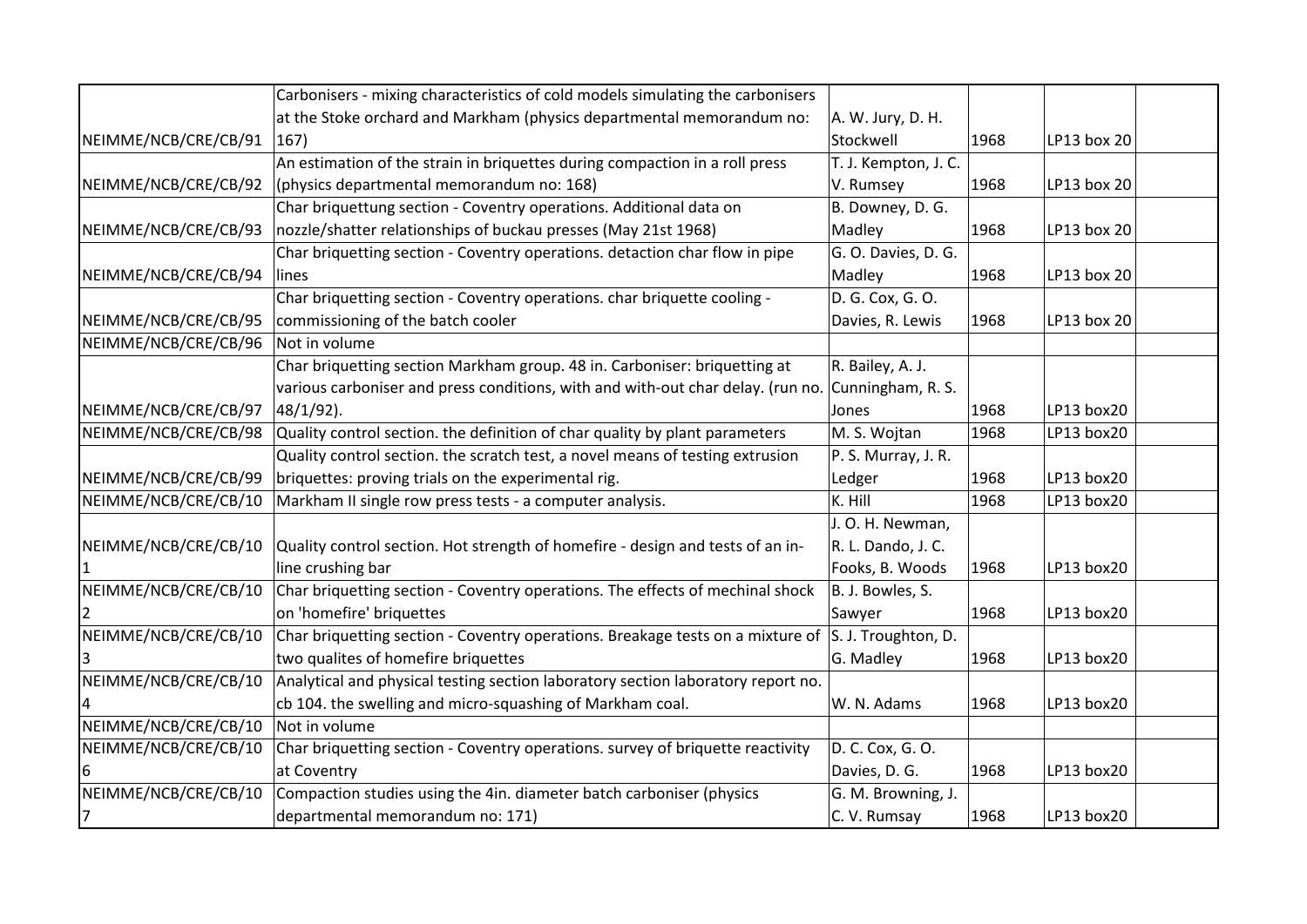|                      |                                                                                  | R. Bailey, A. J.            |      |            |  |
|----------------------|----------------------------------------------------------------------------------|-----------------------------|------|------------|--|
| NEIMME/NCB/CRE/CB/10 | 48 inch carboniser. The effect of press conditions on briquette quality using 25 | Cunningham, R. S.           |      |            |  |
| 8                    | min. residence time char (Run no. 48/1/94)                                       | Jones, J. Wilson            | 1969 | LP13 box20 |  |
| NEIMME/NCB/CRE/CB/10 | Char briquetting section - Coventry operations. The shatter index of mixed       | B. J. Bowles, D. G.         |      |            |  |
| 9                    | quality 'homefire' briquettes                                                    | Madley                      | 1968 | LP13 box20 |  |
| NEIMME/NCB/CRE/CB/11 | Not in volume                                                                    |                             |      |            |  |
| NEIMME/NCB/CRE/CB/11 | Not in volume                                                                    |                             |      |            |  |
|                      |                                                                                  | G. J. Pitt, J. K.           |      |            |  |
| NEIMME/NCB/CRE/CB/11 | Analytical and physical testing section laboratory no. cb 112. microscopic       | Barnfield and A. J.         |      |            |  |
|                      | examination of Markham briquettes from tests 36 to 46.                           | Page.                       | 1968 | LP13 box20 |  |
| NEIMME/NCB/CRE/CB/11 | Not in volume                                                                    |                             |      |            |  |
| NEIMME/NCB/CRE/CB/11 | 48 inch carboniser. Effect on roll-press briquette quality of step increases in  |                             |      |            |  |
|                      | residence times of char: summarizing report.                                     | R. Bailey, J. Wilson   1969 |      | LP13 box20 |  |
| NEIMME/NCB/CRE/CB/11 | Char briquetting section - Coventry operations. briquette splitting:             |                             |      |            |  |
| 5                    | observations made on the round nozzle at the homefire plant                      | S. J. Troughton             | 1968 | LP13 box20 |  |
| NEIMME/NCB/CRE/CB/11 | The effect of multiple briquettes (doubles) upon the indicated shatter index of  |                             |      |            |  |
| 6                    | homefire briquettes                                                              | B. Smith, R. Dando $ 1969 $ |      | LP13 box20 |  |
| NEIMME/NCB/CRE/CB/11 | Char briquetting section - Coventry operations. the effects on char quality of   |                             |      |            |  |
|                      | using steam as an inert fluidising gas                                           | M. J. Finn                  | 1968 | LP13 box20 |  |
| NEIMME/NCB/CRE/CB/11 | Not in volume                                                                    |                             |      |            |  |
| NEIMME/NCB/CRE/CB/11 | Not in volume                                                                    |                             |      |            |  |
| NEIMME/NCB/CRE/CB/12 | Flowrates of hot char. effects of char crushing and change in carbonising        |                             |      |            |  |
| 0                    | conditions.                                                                      | L. C. Stephens              | 1968 | LP13 box21 |  |
|                      |                                                                                  | K. A. G. Jones, E.          |      |            |  |
|                      |                                                                                  | Small, D. J.                |      |            |  |
| NEIMME/NCB/CRE/CB/12 | Roll press simulator - particle movements in roomheat shaped cups (physics       | Etheridge, R. S.            |      |            |  |
|                      | departmental memorandum no. 172)                                                 | Courtney                    | 1969 | LP13 box21 |  |
| NEIMME/NCB/CRE/CB/12 | Tensile strength measurements on compacted char - a comparison between           | B. Atkinson, K. A.          |      |            |  |
|                      | techniques used at bcura & cre (physics departmental memorandum no: 173)         | G. Jones                    | 1968 | LP13 box21 |  |
| NEIMME/NCB/CRE/CB/12 | Char biquetting section - Coventry operations. performance of the Coventry       | D. G. Cox, G. O.            |      |            |  |
|                      | briquette cooling conveyors                                                      | Davies, R. Lewis            | 1968 | LP13 box21 |  |
| NEIMME/NCB/CRE/CB/12 | Not in volume                                                                    |                             |      |            |  |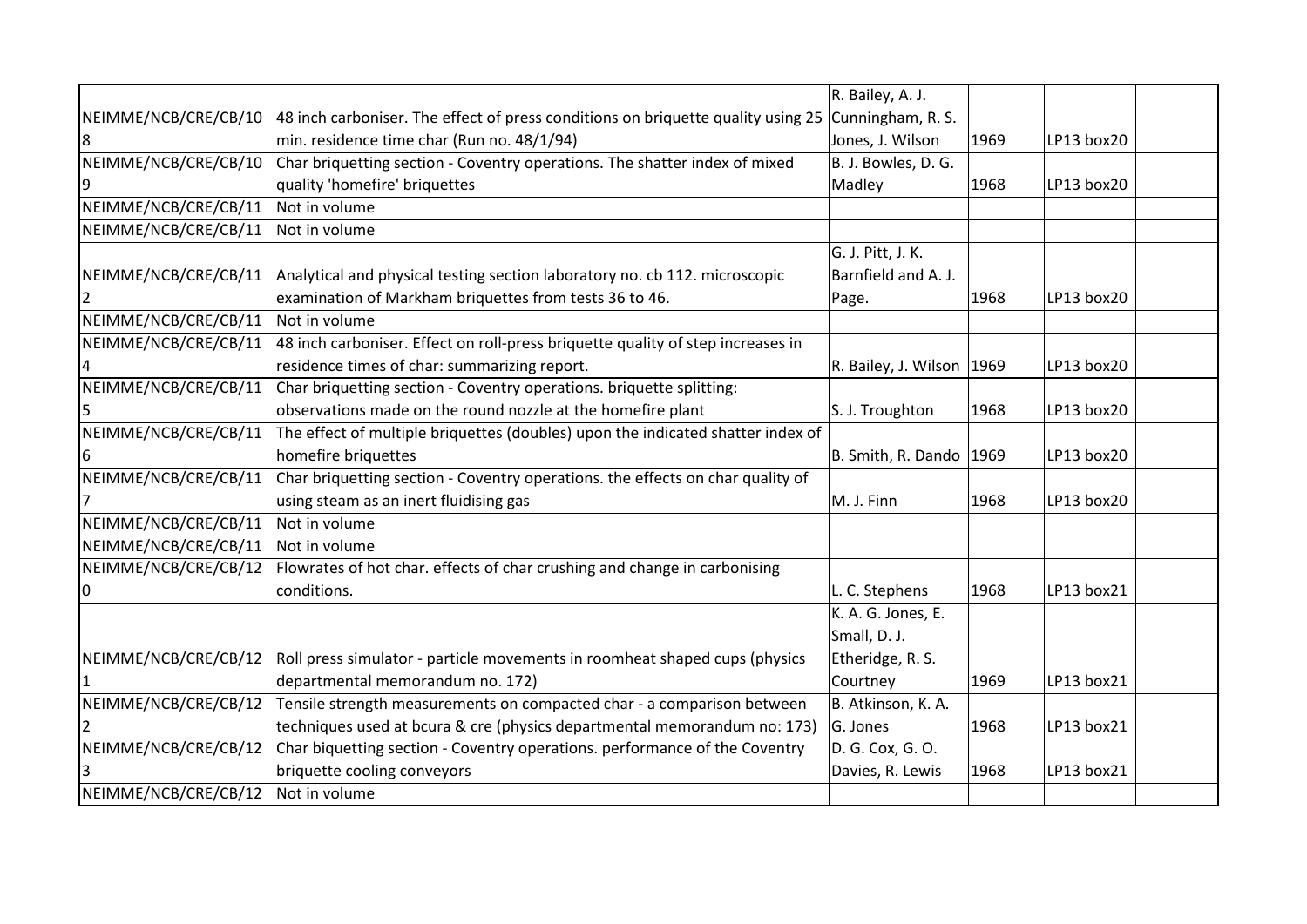| NEIMME/NCB/CRE/CB/12 | Basic research on char briquetting - note on char physics section programme                            | J. C. V. Rumsey, E.  |      |            |
|----------------------|--------------------------------------------------------------------------------------------------------|----------------------|------|------------|
|                      | (physics departmental memorandum no: 174)                                                              | M. Healey            | 1968 | LP13 box21 |
|                      |                                                                                                        | B. Woods, J. O. H.   |      |            |
| NEIMME/NCB/CRE/CB/12 |                                                                                                        | Newman, P.A.         |      |            |
|                      | Single briquette smokemeter I. part II - the characterisation of char                                  | Stone.               | 1968 | LP13 box21 |
| NEIMME/NCB/CRE/CB/12 | Quality control section. an examination of the quality of briquettes from the                          |                      |      |            |
|                      | nozzles of the Coventry homefire plant, 9th October, 1968.                                             | B. Smith.            | 1968 | LP13 box21 |
| NEIMME/NCB/CRE/CB/12 | Analytical and physical testing section laboratory report no. cb 128.                                  | K. M. Dawson and     |      |            |
|                      | petrographic analyses of Coventry and Markham coals.                                                   | G. J. Pitt.          | 1968 | LP13 box21 |
| NEIMME/NCB/CRE/CB/12 | Analytical and physical testing section laboratory report no. cb 129. deposits in G. J. Corney & G. J. |                      |      |            |
|                      | char legs at Coventry homefire plant.                                                                  | Pitt.                | 1968 | LP13 box21 |
|                      |                                                                                                        | D. G. Cox, G. O.     |      |            |
| NEIMME/NCB/CRE/CB/13 |                                                                                                        | Davies, R. Lewis, D. |      |            |
|                      | Survey of reactivity (c.r.e. r100) and moisture content of homefire briquettes                         | G. Madley            | 1968 | LP13 box21 |
| NEIMME/NCB/CRE/CB/13 | Char briquetting - quality control section. the crushing of homefire biquettes                         | M. S. Wojtan, D.     |      |            |
|                      | part IV: quality control at the plant                                                                  | Worley.              | 1969 | LP13 box21 |
| NEIMME/NCB/CRE/CB/13 | Char briquetting section - Coventry operations. the effect of press speed on                           |                      |      |            |
|                      | briquette quality - an interim report                                                                  | B. Downey            | 1968 | LP13 box21 |
| NEIMME/NCB/CRE/CB/13 | Char briquetting section - the effect of press speed on the properties of                              |                      |      |            |
|                      | homefire briquettes                                                                                    | S. J. Troughton      | 1968 | LP13 box21 |
| NEIMME/NCB/CRE/CB/13 | Not in volume                                                                                          |                      |      |            |
| NEIMME/NCB/CRE/CB/13 | Char briquetting section. a method of determining the proportion of steam in                           |                      |      |            |
|                      | a mixture of steam and permanent glass                                                                 | G. O. Davies         | 1968 | LP13 box21 |
| NEIMME/NCB/CRE/CB/13 | A preliminary report on temperature changes during char briquetting                                    | R. B. Peel           | 1968 | LP13 box21 |
| NEIMME/NCB/CRE/CB/13 | Char briquetting section - Coventry operations. multiple briquette survey at                           | M. J. Finn, D. G.    |      |            |
|                      | Coventry homefire plant - august 1968                                                                  | Madley               | 1968 | LP13 box21 |
|                      |                                                                                                        | R. Bailey A. J.      |      |            |
| NEIMME/NCB/CRE/CB/13 | 48 inch carboniser: particle residence time distribution using a radioactive                           | Cunningham, L. C.    |      |            |
|                      | tracer technique                                                                                       | <b>Stephens</b>      | 1968 | LP13 box21 |
|                      | NEIMME/NCB/CRE/CB/13 Char briquetting group Coventry operations. the effects of short term ageing      |                      |      |            |
|                      | and air drying on the shatter index of homefire briquettes                                             | <b>B.</b> Bowles     | 1969 | LP13 box21 |
| NEIMME/NCB/CRE/CB/14 | Char briquetting Markham section. 48 inch carboniser description and                                   |                      |      |            |
| 10                   | operating procedure                                                                                    | R. S. Jones          | 1969 | LP13 box21 |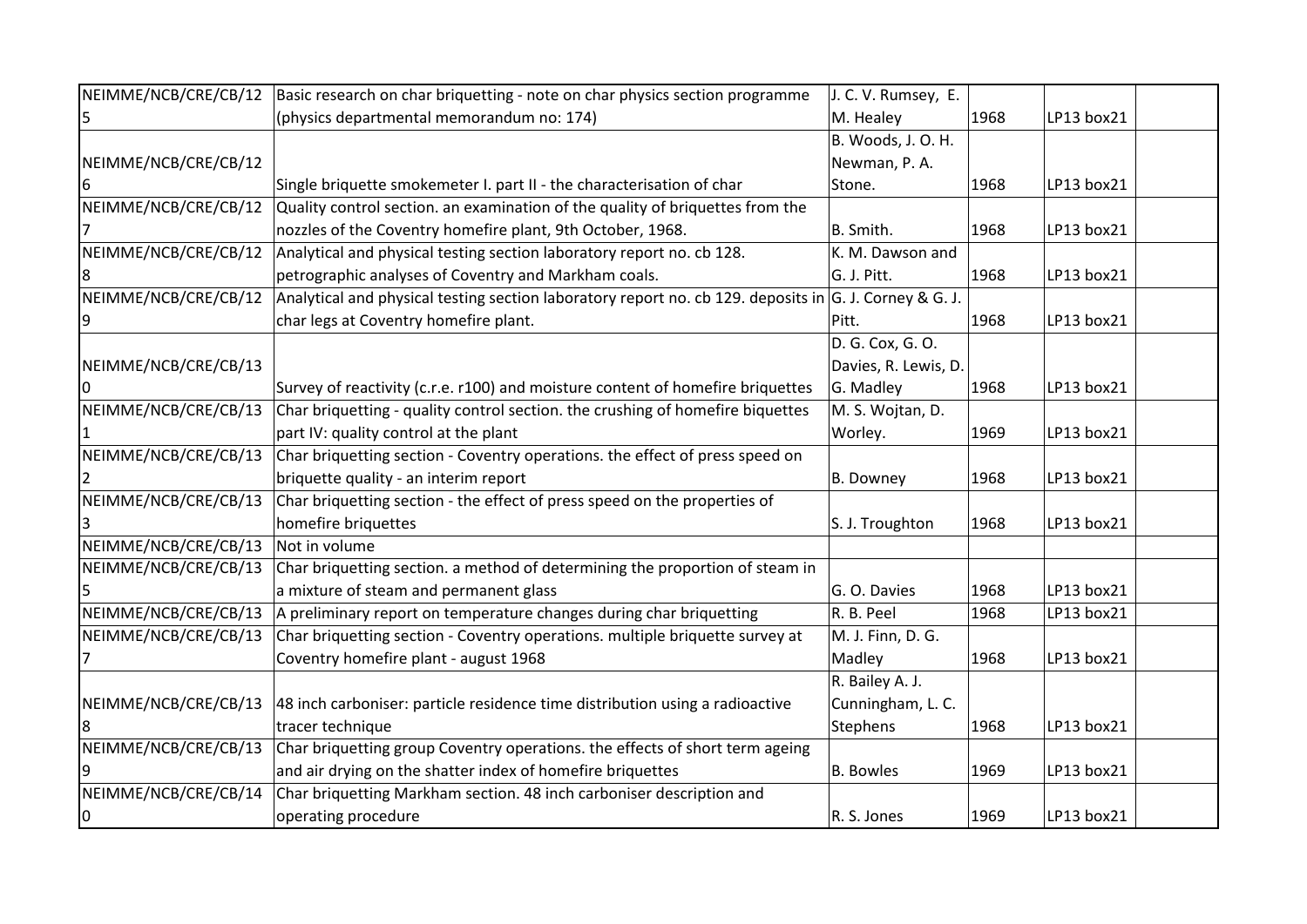| NEIMME/NCB/CRE/CB/14 | Quality control section. Variations in product quality at the homefire plant                 |                             |      |            |  |
|----------------------|----------------------------------------------------------------------------------------------|-----------------------------|------|------------|--|
|                      | 28th september - 9th october, 1968                                                           | B. Smith, R. Dando $ 1969 $ |      | LP13 box21 |  |
| NEIMME/NCB/CRE/CB/14 | Char briquetting section Markham group. Markham II computer analysis on                      |                             |      |            |  |
|                      | data from runs December, 1967 to March, 1968                                                 | K. Hill                     | 1969 | LP13 box21 |  |
| NEIMME/NCB/CRE/CB/14 | Char briquetting section - Coventry operations. the relationship between                     | B. Downey, D. G.            |      |            |  |
|                      | shatter index and density of homefire biquettes                                              | Madley                      | 1969 | LP13 box21 |  |
|                      |                                                                                              | B. J. Bowles, S.            |      |            |  |
| NEIMME/NCB/CRE/CB/14 | Char briquetting section - Coventry operations. the relationship between                     | Sawyer, D. G.               |      |            |  |
|                      | briquette shatter index and size (interim report)                                            | Madley                      | 1969 | LP13 box21 |  |
|                      | NEIMME/NCB/CRE/CB/14 Analytical and physical testing section departmental report no. cb 145. | J. K. Barnfield, A. J.      |      |            |  |
|                      | microscope examination of Markham briquettes from runs 43 to 73.                             | Page and G. J. Pitt         | 1969 | LP13 box21 |  |
|                      |                                                                                              | G. O. Davies, R.            |      |            |  |
| NEIMME/NCB/CRE/CB/14 | Char briquetting section - Coventry operations. the spontaneous heating of                   | Lewis, D. Cox, D. G.        |      |            |  |
|                      | homefire briquettes: model stockpile tests an interim report                                 | Madley                      | 1969 | LP13 box21 |  |
| NEIMME/NCB/CRE/CB/14 | Char briquetting section - Coventry operations. the effect of press speed on                 |                             |      |            |  |
|                      | shatter quality: 3rd test at the Coventry homefire plant                                     | S. J. Troughton             | 1969 | LP13 box21 |  |
| NEIMME/NCB/CRE/CB/14 | Not in volume                                                                                |                             |      |            |  |
| NEIMME/NCB/CRE/CB/14 | Extrusion press operation - a postulate to explain the variation of stamp force              |                             |      |            |  |
|                      | during the briquetting cycle (physics departmental memorandum no. 182)                       | B. Atkinson                 | 1969 | LP13 box21 |  |
| NEIMME/NCB/CRE/CB/15 | Extrusion press operation - a postulate to explain the lack of correlation                   |                             |      |            |  |
|                      | between stamp and jack force in the Coventry presses                                         | B. Atkinson                 | 1969 | LP13 box21 |  |
| NEIMME/NCB/CRE/CB/15 | Char briquetting section - Coventry operations. An investigation into the                    | D. G. Cox, G. O.            |      |            |  |
|                      | moisture absorption of briquettes at the Coventry homefire plant                             | Davies, R. Lewis            | 1969 | LP13 box21 |  |
|                      |                                                                                              | J. O. H. Newman,            |      |            |  |
| NEIMME/NCB/CRE/CB/15 | Char briquetting qualtiy control section. variability arising in continuous,                 | B. Robson, M. S.            |      |            |  |
|                      | fluidised bed reactors.                                                                      | Wojtan.                     | 1969 | LP13 box21 |  |
| NEIMME/NCB/CRE/CB/15 |                                                                                              | M. S. Wojtan, D. A.         |      |            |  |
|                      | The effect of reactor throughput on briquette quality                                        | Worley.                     | 1969 | LP13 box21 |  |
|                      |                                                                                              | B. Woods, J. R.             |      |            |  |
| NEIMME/NCB/CRE/CB/15 | The effect of reactor throughput on smokiness of 0.3 m reactor chrs and                      | Ledger, J. O. H.            |      |            |  |
|                      | briquettes                                                                                   | Newman                      | 1969 | LP13 box21 |  |
| NEIMME/NCB/CRE/CB/15 |                                                                                              | P. S. Murray, J. R.         |      |            |  |
| 5                    | The scratch test: operations and development of the experimental rig                         | Ledger, P. A. Stone $1969$  |      | LP13 box21 |  |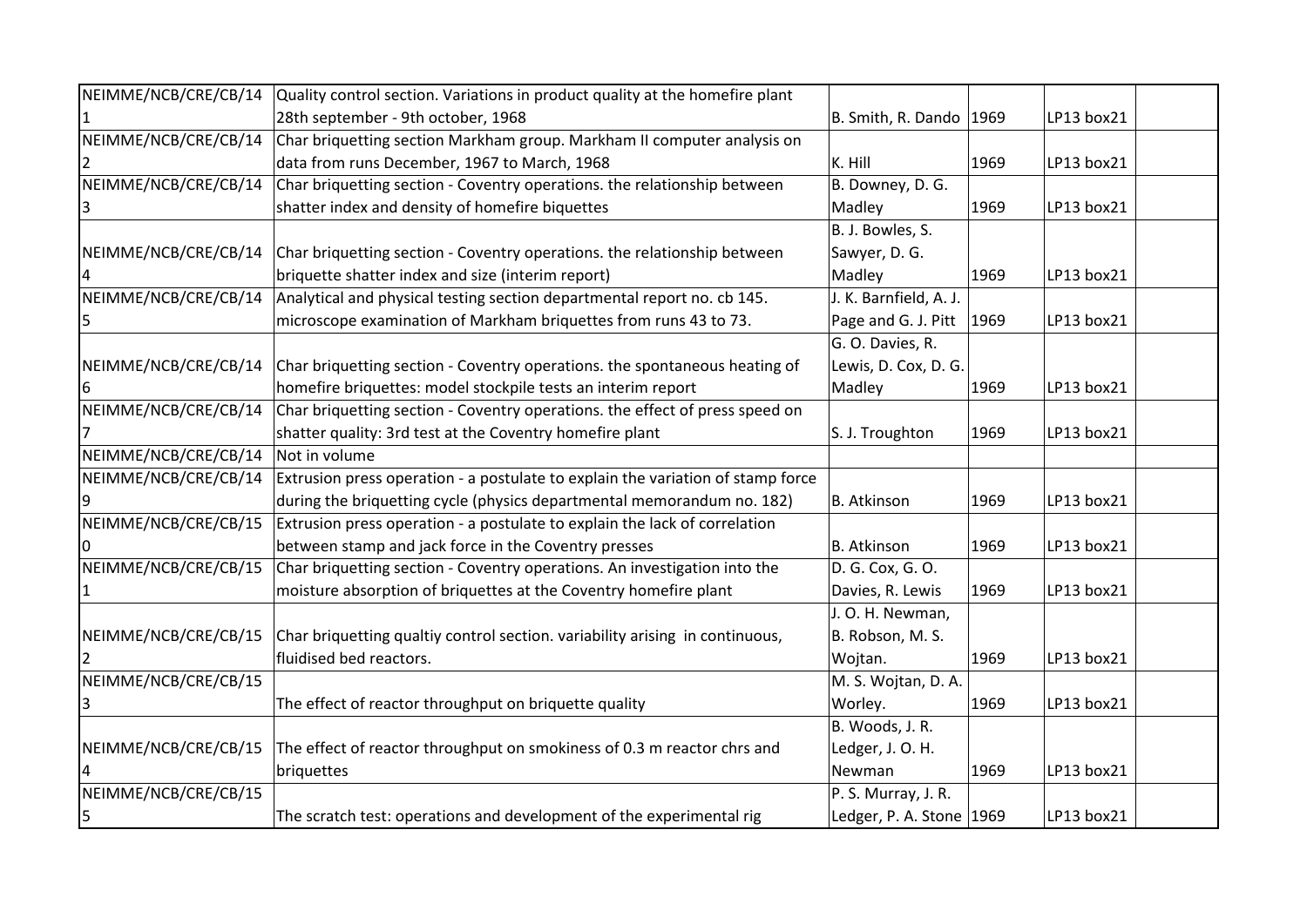|                      |                                                                               | B. Downey, D. G.      |      |            |  |
|----------------------|-------------------------------------------------------------------------------|-----------------------|------|------------|--|
| NEIMME/NCB/CRE/CB/15 | Char briquetting section - Coventry operations. tests on belt weigher 101b at | Madley, R. A.         |      |            |  |
| 6                    | the homefire plant                                                            | Rimmer                | 1969 | LP13 box21 |  |
| NEIMME/NCB/CRE/CB/15 | Char briquetting section - Coventry operations. the moisture content of the   | D. G. Cox, G. O.      |      |            |  |
|                      | homefire biquettes: a preliminary laboratory investigation                    | <b>Davies</b>         | 1969 | LP13 box21 |  |
| NEIMME/NCB/CRE/CB/15 | Char briquetting section - Coventry operations. measurements of the thermal   | D. G. Cox, G. O.      |      |            |  |
| 8                    | constants of char briquettes                                                  | Davies, R. Lewis      | 1969 | LP13 box21 |  |
|                      |                                                                               | J. F. G. Grainger, K. |      |            |  |
| NEIMME/NCB/CRE/CB/15 | Experimental compacts made from ground and unground 8 inch diameter           | A. G. Jones, J. C. V. |      |            |  |
| 19                   | carboniser char                                                               | Rumsey                | 1971 | LP13 box21 |  |
|                      |                                                                               | G. M. Browning, C.    |      |            |  |
| NEIMME/NCB/CRE/CB/16 | Compaction studies using the 4 inch diameter batch carboniser char (Physics   | G. John, J. C. V.     |      |            |  |
|                      | section report number p.185)                                                  | Rumsay                | 1970 | LP13 box22 |  |
| NEIMME/NCB/CRE/CB/16 | Char briquetting section - Coventry operations. weathering of domestic        | B. Downey, D. G.      |      |            |  |
|                      | smokeless fuels: An interim report                                            | Madley                | 1969 | LP13 box22 |  |
| NEIMME/NCB/CRE/CB/16 | Char briquetting section - Coventry operations. the effects of nozzle supply  |                       |      |            |  |
|                      | pressure on coal entrainment rate and degradation in an air operated ejector  | S. J. Troughton       | 1969 | LP13 box22 |  |
|                      |                                                                               | B. Woods, J. R.       |      |            |  |
| NEIMME/NCB/CRE/CB/16 |                                                                               | Ledger, J. O. H.      |      |            |  |
|                      | Quality control section. variations in the smokiness of homefire chars        | Newman                | 1969 | LP13 box22 |  |
| NEIMME/NCB/CRE/CB/16 | Quality control section. Quality control test at Coventry homefire plant-     | D. A. Worley, M. S.   |      |            |  |
|                      | august, 1968.                                                                 | Wojtan.               | 1969 | LP13 box22 |  |
| NEIMME/NCB/CRE/CB/16 | Char briquetting section - Coventry operations. spontaneous heating of        | G. O. Davies, R.      |      |            |  |
|                      | homefire briquettes 2nd series of tests with model stockpiles                 | Lewis                 | 1969 | LP13 box22 |  |
| NEIMME/NCB/CRE/CB/16 | Char briquetting section - Coventry operations. inspection of clockface       |                       |      |            |  |
|                      | homefire stockpile                                                            | D. G. Madley          | 1969 | LP13 box22 |  |
| NEIMME/NCB/CRE/CB/16 | Char briquetting section - Coventry operations. deposit on the base of the    |                       |      |            |  |
|                      | homefire reactor April 1969 interim report                                    | D. G. Madley          | 1969 | LP13 box22 |  |
| NEIMME/NCB/CRE/CB/16 | Char briquetting section - Coventry operations. performance tests on the      | G. O. Davies, D. G.   |      |            |  |
|                      | Coventry 'c' stream cooling conveyors                                         | Cox, R. Lewis         | 1969 | LP13 box22 |  |
| NEIMME/NCB/CRE/CB/16 | Char briquetting section - Coventry operations. the comparison of two coals   | S. J. Troughton, D.   |      |            |  |
| 9                    | from the homefire plant on the 12 inch carboniser: test one                   | G. Madley             | 1969 | LP13 box22 |  |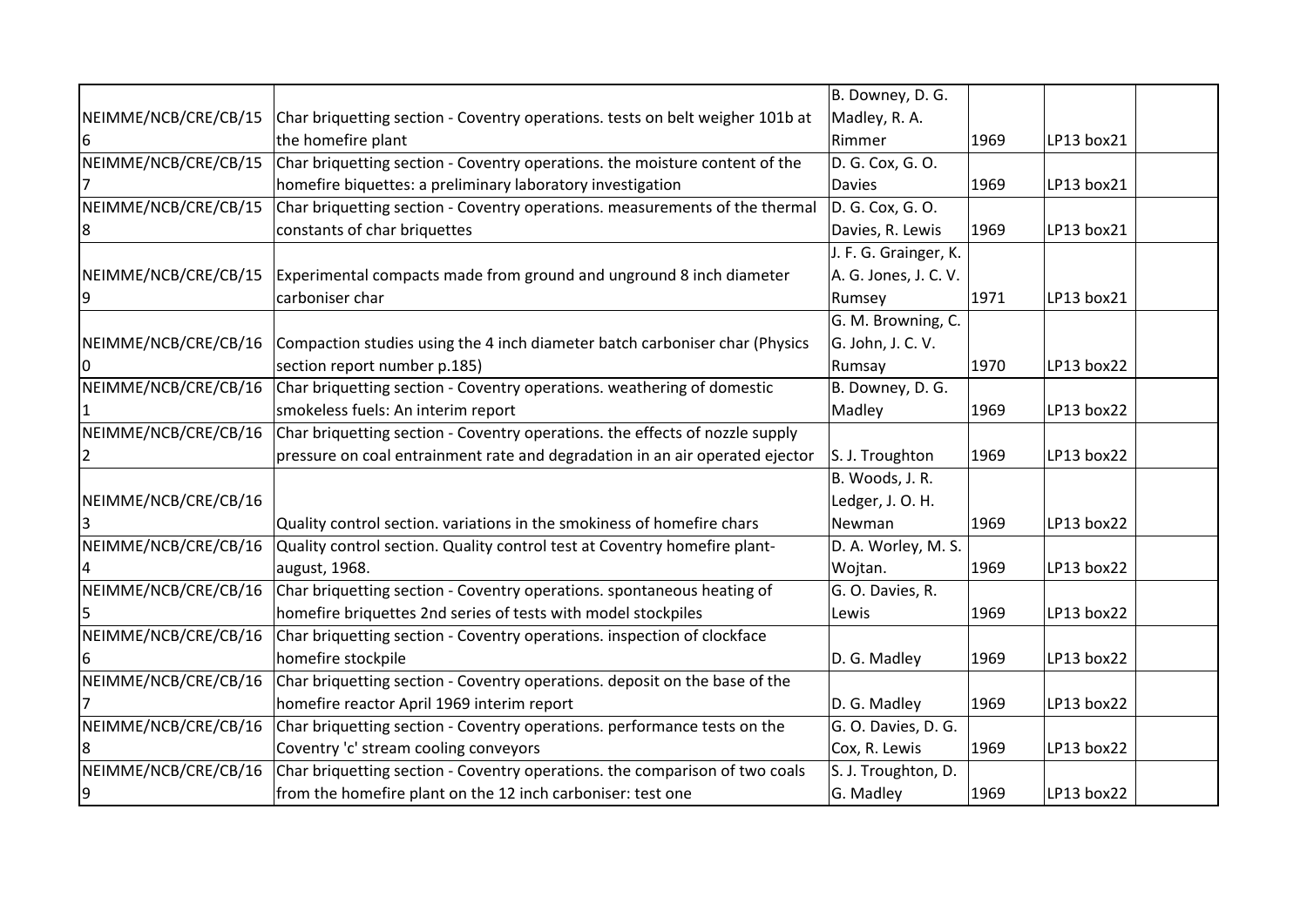| NEIMME/NCB/CRE/CB/17 | Char briquetting section - Coventry operations. weathering of domestic            | B. Downey, D. G.    |      |            |  |
|----------------------|-----------------------------------------------------------------------------------|---------------------|------|------------|--|
|                      | smokeless fuels: progress report for three months ending 7th June, 1969           | Madley              | 1969 | LP13 box22 |  |
| NEIMME/NCB/CRE/CB/17 | Quality control section. homefire shatter data august, 1968                       | B. Robson.          | 1969 | LP13 box22 |  |
| NEIMME/NCB/CRE/CB/17 | Quality control section. crushing tongs an interim report. a comparison with      | B. Smith, R. L.     |      |            |  |
|                      | the hydraulic crushing meter                                                      | Dando               | 1969 | LP13 box22 |  |
| NEIMME/NCB/CRE/CB/17 | Quality control section. preliminary tests at the homefire plant with the         | B. Smith, R. L.     |      |            |  |
|                      | lightweight version of the crushing tongs                                         | Dando               | 1969 | LP13 box22 |  |
| NEIMME/NCB/CRE/CB/17 | Not in volume                                                                     |                     |      |            |  |
| NEIMME/NCB/CRE/CB/17 | Briquetting - quality control section. Review of qualtiy control work: January,   | J. O. H. Newman,    |      |            |  |
|                      | 1967 - June, 1969.                                                                | B, Robson.          | 1969 | LP13 box22 |  |
| NEIMME/NCB/CRE/CB/17 | Quality control section. examination of the shatter data from nozzle surveys at   |                     |      |            |  |
|                      | the homefire plant. april, 1967 - october, 1968                                   | B. Robson           | 1969 | LP13 box22 |  |
| NEIMME/NCB/CRE/CB/17 | Char briquetting section - Coventry operations. the comparison of coals from      | S. J. Troughton, D. |      |            |  |
|                      | the homefire plant on the 12 inch carboniser: test two, part one                  | G. Madley           | 1969 | LP13 box23 |  |
| NEIMME/NCB/CRE/CB/17 | Quality control section. the scratch meter: tests and development at the          | P. S. Murray, P. A. |      |            |  |
|                      | homefire plant                                                                    | Stone               | 1970 | LP13 box23 |  |
| NEIMME/NCB/CRE/CB/17 | Quality control section. mechanical sieving as part of the shatter test           | J. C. Fooks         | 1969 | LP13 box23 |  |
|                      |                                                                                   | R. Lewis, R.        |      |            |  |
| NEIMME/NCB/CRE/CB/18 | Char briquetting section - Coventry operations. flow of char in press             | Hornsby, D. G.      |      |            |  |
|                      | distribution lines                                                                | Madley              | 1969 | LP13 box23 |  |
| NEIMME/NCB/CRE/CB/18 | Quality control section. pneumatic crushing meter                                 | J. C. Fooks         | 1969 | LP13 box23 |  |
| NEIMME/NCB/CRE/CB/18 |                                                                                   | J. Goleczka, M. J.  |      |            |  |
|                      | Briquetting multiheat plant: investigation of gas flows in oven systems.          | Finn, D. Lawrence   | 1969 | LP13 box23 |  |
|                      | Briquetting section - Coventry operations. comparison of coals from the           |                     |      |            |  |
| NEIMME/NCB/CRE/CB/18 | homefire plant on the 12 inch carboniser plant: methods of increasing the         | G. O. Davies, J. A. |      |            |  |
|                      | sensitivity of the test                                                           | Davison             | 1969 | LP13 box23 |  |
| NEIMME/NCB/CRE/CB/18 | Briquetting section - Coventry operations. the comparison of coals from the       | G. O. Davies, D. G. |      |            |  |
|                      | homefire plant on the 12 inch carboniser, test 2, part II                         | Madley              | 1969 | LP13 box23 |  |
| NEIMME/NCB/CRE/CB/18 | Briquetting. phurnacite - tar digest as a binder for multiheat: briquetting tests | J. Goleczka, J.     |      |            |  |
|                      | in c.r.e. experimental plant.                                                     | Carlton, A. Walker  | 1969 | LP13 box23 |  |
| NEIMME/NCB/CRE/CB/18 | Briquetting - Markham. Markham II development of the koppern packer and           |                     |      |            |  |
|                      | tongue, part I                                                                    | J. Wilson, K. Hill. | 1969 | LP13 box23 |  |
| NEIMME/NCB/CRE/CB/18 | Not in volume                                                                     |                     |      |            |  |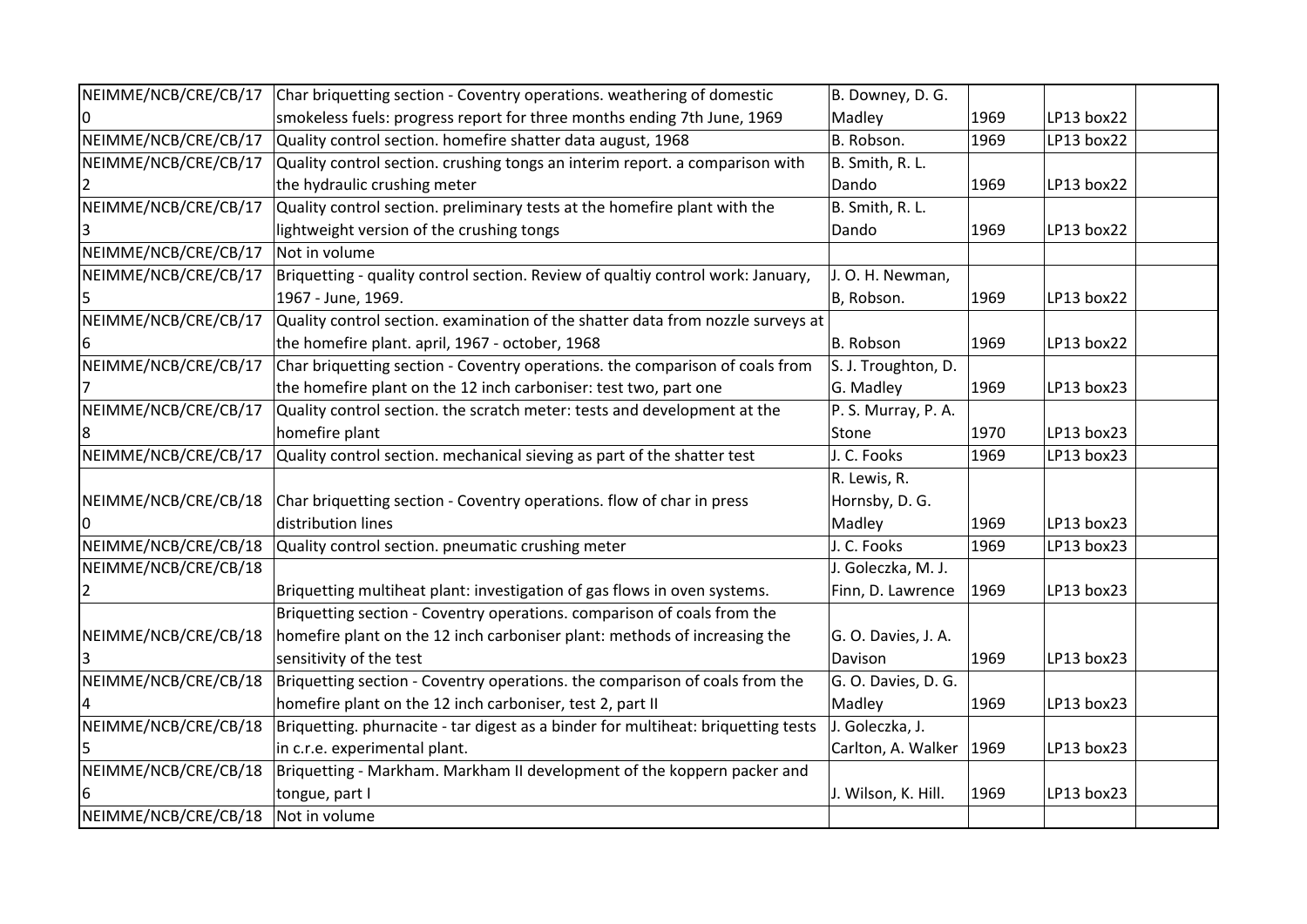| NEIMME/NCB/CRE/CB/18 | Briquetting. phurnacite - tar digest as a binder for multiheat: trial run at the                       | J. Goleczka, J.            |      |            |  |
|----------------------|--------------------------------------------------------------------------------------------------------|----------------------------|------|------------|--|
|                      | multiheat plant - may, 1969.                                                                           | Carlton, A. Walker   1969  |      | LP13 box23 |  |
| NEIMME/NCB/CRE/CB/18 | Quality control section. differentiation of nozzles by hot crushing load surveys: $ B. R$ obson, M. S. |                            |      |            |  |
|                      | Coventry homefire plant - october, 1969.                                                               | Wojtan, R. Furley.         | 1969 | LP13 box23 |  |
|                      | The possible reasons for the difference between the operation of multi-row                             |                            |      |            |  |
| NEIMME/NCB/CRE/CB/19 | presses and that of single or multi - single row presses (Physics section report                       |                            |      |            |  |
|                      | number P.189)                                                                                          | K. A. G. Jones             | 1969 | LP13 box23 |  |
| NEIMME/NCB/CRE/CB/19 | Quality control section. a further examination of parameters of the homefire                           |                            |      |            |  |
|                      | plant - september to december, 1968                                                                    | B. Smith, R. Dando. 1969   |      | LP13 box23 |  |
| NEIMME/NCB/CRE/CB/19 | Briquetting section - Coventry operations. tests on a model of the char surge                          | R. Lewis, R.               |      |            |  |
|                      | hopper to be used in a new char flow control system at Coventry                                        | Hornsby                    | 1970 | LP13 box23 |  |
| NEIMME/NCB/CRE/CB/19 |                                                                                                        | A. J. Cunningham,          |      |            |  |
|                      | Briquetting Markham. char flow in perspex model of press feedbox                                       | R. Bailey                  | 1970 | LP13 box23 |  |
| NEIMME/NCB/CRE/CB/19 | Briquetting section. detection of spontaneous heating in stockpiles using infra                        | R. Lewis, D. G.            |      |            |  |
|                      | red thermometer test 1 - goldthrope colliery                                                           | Madley                     | 1969 | LP13 box23 |  |
|                      | Briquetting section - Coventry operations. spontaneous heating in homefire                             |                            |      |            |  |
| NEIMME/NCB/CRE/CB/19 | briquettes 3rd series of tests in model stockpiles filled with briquette mixtures                      | $ G. O.$ Davies, D. G.     |      |            |  |
|                      | of minimum voltage                                                                                     | Madley                     | 1970 | LP13 box23 |  |
| NEIMME/NCB/CRE/CB/19 | Comparison of coals on the 0.3m reactor evaluation of october 1969 hot                                 |                            |      |            |  |
|                      | crushing load tests                                                                                    | M. S. Wojtan               | 1970 | LP13 box23 |  |
| NEIMME/NCB/CRE/CB/19 | Briquetting section - Coventry operations. interim report on spontaneous                               | G. O. Davies, D. G.        |      |            |  |
|                      | heating tendency of roomheat                                                                           | Madley                     | 1970 | LP13 box23 |  |
| NEIMME/NCB/CRE/CB/19 |                                                                                                        | M. J. Finn, D.             |      |            |  |
|                      | Briquetting. test run with liquid pitch at the multiheat plant - may, 1969.                            | Lawrence                   | 1969 | LP13 box23 |  |
|                      |                                                                                                        | K. A. G. Jones, J. C.      |      |            |  |
| NEIMME/NCB/CRE/CB/19 | The absorption of moisture by compacted chars and its effect on density                                | V. Jones, R. S.            |      |            |  |
|                      | (Physics section report number P.191)                                                                  | Courtney                   | 1970 | LP13 box23 |  |
|                      |                                                                                                        | K. A. G. Jones, J. C.      |      |            |  |
| NEIMME/NCB/CRE/CB/20 | Some physical properties of briquetted chars and their relevance to the                                | V. Jones, R. S.            |      |            |  |
|                      | mechanisms of bonding (physics section report number p.193)                                            | Courtney                   | 1970 | LP13 box23 |  |
| NEIMME/NCB/CRE/CB/20 | Briquetting. phurnacite - tar digest as a binder for muliheat: production run at                       | J. Goleczka, J.            |      |            |  |
|                      | the multiheat plant - december, 1969                                                                   | Carlton, M. J. Finn   1970 |      | LP13 box23 |  |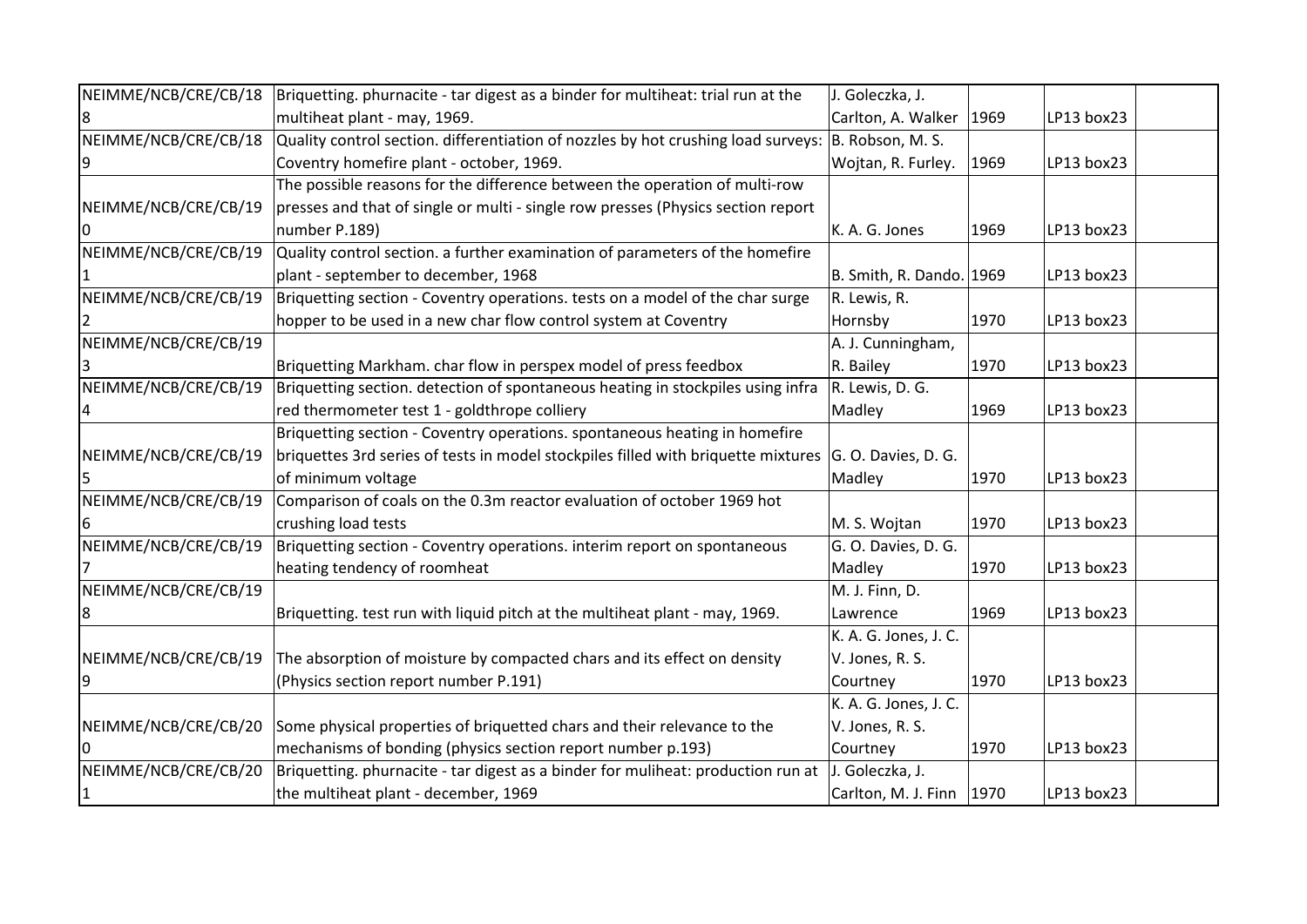|                      | Compaction studies using 4 inch diameter batch carboniser char made from          | C. G. John, D. C.     |      |            |  |
|----------------------|-----------------------------------------------------------------------------------|-----------------------|------|------------|--|
| NEIMME/NCB/CRE/CB/20 | Coventry coal- the effect of short residence time additives (physics section      | Jones, J. C. V.       |      |            |  |
|                      | report number p.194)                                                              | Rumsey                | 1970 | LP13 box23 |  |
| NEIMME/NCB/CRE/CB/20 | Not in volume                                                                     |                       |      |            |  |
|                      |                                                                                   | D. G. Madley, G. O.   |      |            |  |
| NEIMME/NCB/CRE/CB/20 | Briquetting section - Coventry operations. a preliminary investigation of         | Davies, J. A.         |      |            |  |
|                      | factors that cause multiple briquette formation                                   | Davison               | 1970 | LP13 box23 |  |
|                      |                                                                                   | B. Woods, R.          |      |            |  |
| NEIMME/NCB/CRE/CB/20 |                                                                                   | Furley, J. R. Ledger, |      |            |  |
| 5                    | Qualtiy control section. briquettes from reject char - part 1                     | J. O. H. Newman       | 1970 | LP13 box23 |  |
|                      |                                                                                   | B. Woods, R.          |      |            |  |
| NEIMME/NCB/CRE/CB/20 | Qualtiy control section. variations in the smokiness of homefire and              | Furley, J. R. Ledger, |      |            |  |
|                      | corresponding chars                                                               | J. O. H. Newman       | 1970 | LP13 box23 |  |
| NEIMME/NCB/CRE/CB/20 | Briquetting multiheat process: the cooling of raw multiheat briquettes under      | M. J. Finn, D.        |      |            |  |
|                      | natural and forced draught conditions                                             | Lawrence              | 1970 | LP13 box23 |  |
| NEIMME/NCB/CRE/CB/20 | Quality control section. ranking of homefire nozzles with crushing tongs:         |                       |      |            |  |
|                      | preliminary tests by plant personal                                               | B. Robson             | 1970 | LP13 box23 |  |
| NEIMME/NCB/CRE/CB/20 | Briquetting section - roomheat. tests on no. 1 press Markham roomheat plant -     | B. Downey, D. G.      |      |            |  |
|                      | effect of polished cheekplates (interim report)                                   | Maldey                | 1970 | LP13 box23 |  |
| NEIMME/NCB/CRE/CB/21 | Briquetting. the use of sulphite lye - totanin - as a binder for multiheat        | J. Carlton, A. T.     |      |            |  |
|                      | briquettes                                                                        | Walker                | 1970 | LP13 box23 |  |
| NEIMME/NCB/CRE/CB/21 | Briquetting section - Markham. cyclic variation of rolling load of roomheat       |                       |      |            |  |
|                      | presses                                                                           | D. G. Madley          | 1970 | LP13 box23 |  |
| NEIMME/NCB/CRE/CB/21 | Briquetting section - roomheat. the effects of rolling speed on briquette         | B. Downey, D. G.      |      |            |  |
|                      | quality. results from press no. 1 for period february 3rd - 26th 1970             | Madley                | 1970 | LP13 box23 |  |
| NEIMME/NCB/CRE/CB/21 | Briquette section - Markham. briquette cooling : an interim report of the         |                       |      |            |  |
|                      | installation and operation of the batch cooler at Markham                         | G. O. Davies          | 1970 | LP13 box23 |  |
| NEIMME/NCB/CRE/CB/21 | Nozzle surveys at the homefire plant: february - april, 1970                      | B. Robson             | 1970 | LP13 box23 |  |
| NEIMME/NCB/CRE/CB/21 | Quality control section multiheat. a preliminary investigation of varibility of   | B. Smith, R. L.       |      |            |  |
|                      | quality.                                                                          | Dando                 | 1970 | LP13 box23 |  |
| NEIMME/NCB/CRE/CB/21 | Briquetting. phurnacite-tar digest as a binder for multiheat: further briquetting | J. Carlton, A. T.     |      |            |  |
| 6                    | tests in c.r.e. experimental plant                                                | Walker                | 1970 | LP13 box23 |  |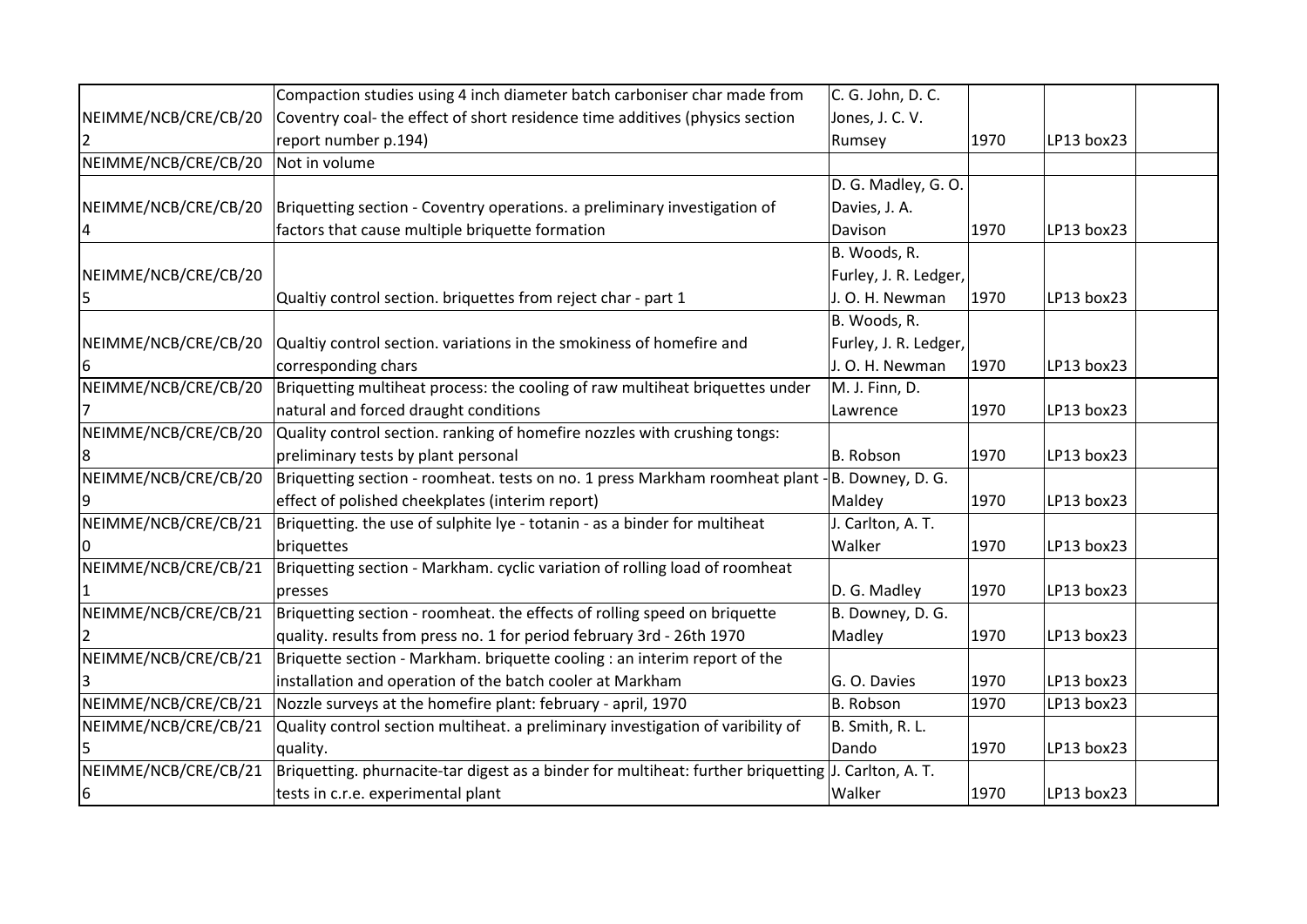| NEIMME/NCB/CRE/CB/21 |                                                                                                    | K. A. G. Jones, J. C. |      |            |  |
|----------------------|----------------------------------------------------------------------------------------------------|-----------------------|------|------------|--|
|                      | The structure of char briquettes (physics section report no. p.198)                                | V. Rumsey             | 1970 | LP13 box23 |  |
|                      |                                                                                                    | J. O. H. Newman, J.   |      |            |  |
| NEIMME/NCB/CRE/CB/21 |                                                                                                    | R. Ledger, M. S.      |      |            |  |
| 8                    | Quality control section. char smokiness and homefire quality                                       | Wojtan                | 1970 | LP13 box23 |  |
| NEIMME/NCB/CRE/CB/21 |                                                                                                    | J. Carlton, A. T.     |      |            |  |
|                      | Addition of ash modifier to multiheat briquettes during wet quenching                              | Walker                | 1970 | LP13 box23 |  |
|                      |                                                                                                    | B. Downey, G. O.      |      |            |  |
| NEIMME/NCB/CRE/CB/22 | Briquetting section - roomheat. performance of press no. 1, Markham                                | Davies, D. G.         |      |            |  |
|                      | roomheat plant during the period May 18th to 20th, 1970                                            | Madley                | 1970 | LP13 box23 |  |
| NEIMME/NCB/CRE/CB/22 | Briquetting section - homefire. nozzle state display and recording equipment -                     |                       |      |            |  |
|                      | homefire plant                                                                                     | D. G. Madley          | 1970 | LP13 box23 |  |
| NEIMME/NCB/CRE/CB/22 | Briquetting section - Markham. measurements of torque and briquette quality                        | B. Downey, D. G.      |      |            |  |
|                      | on press no. 1 Markham roomheat plant May 18th - 20th 1970                                         | Madley                | 1970 | LP13 box23 |  |
|                      |                                                                                                    | D. C. Jones, T. J.    |      |            |  |
| NEIMME/NCB/CRE/CB/22 |                                                                                                    | Kempton, J. C. V.     |      |            |  |
|                      | The char compaction equation (physics section report number p.199)                                 | Rumsey                | 1970 | LP13 box23 |  |
|                      |                                                                                                    | D. G. Dovaston, J.    |      |            |  |
|                      |                                                                                                    | F. G. Grainger, C.    |      |            |  |
|                      |                                                                                                    | G. John, T. J.        |      |            |  |
| NEIMME/NCB/CRE/CB/22 | An interim report on the cam plastometer (physics section report number                            | Kempton, J. C. V.     |      |            |  |
|                      | p.200                                                                                              | Rumsey                | 1970 | LP13 box23 |  |
|                      | Briquetting section services to multiheat and phurnacite. crown multiheat                          |                       |      |            |  |
| NEIMME/NCB/CRE/CB/22 | plant: a comparison of the quality of briquettes produced by no. 1 (french)                        | M. J. Finn, D.        |      |            |  |
| 5                    | press and no. 3 (german) press.                                                                    | Lawrence              | 1970 | LP13 box23 |  |
|                      |                                                                                                    | B. Woods, R.          |      |            |  |
| NEIMME/NCB/CRE/CB/22 |                                                                                                    | Furley, J. R. Ledger, |      |            |  |
| 6                    | Quality control section. briquettes from reject char - part 2                                      | J. O. H. Newman       | 1970 | LP13 box23 |  |
|                      |                                                                                                    | B. D. Downey, G.      |      |            |  |
| NEIMME/NCB/CRE/CB/22 | Briquetting section - roomheat. testing Coventry coal and the modified six row $ 0.$ Davies, D. G. |                       |      |            |  |
|                      | press at the Markham roomheat plant an interim report                                              | Madley                | 1970 | LP13 box23 |  |
| NEIMME/NCB/CRE/CB/22 | Nozzle surveys at the homefire plant: june, 1970                                                   | B. Robson             | 1970 | LP13 box23 |  |
| NEIMME/NCB/CRE/CB/22 | Not in volume                                                                                      |                       |      |            |  |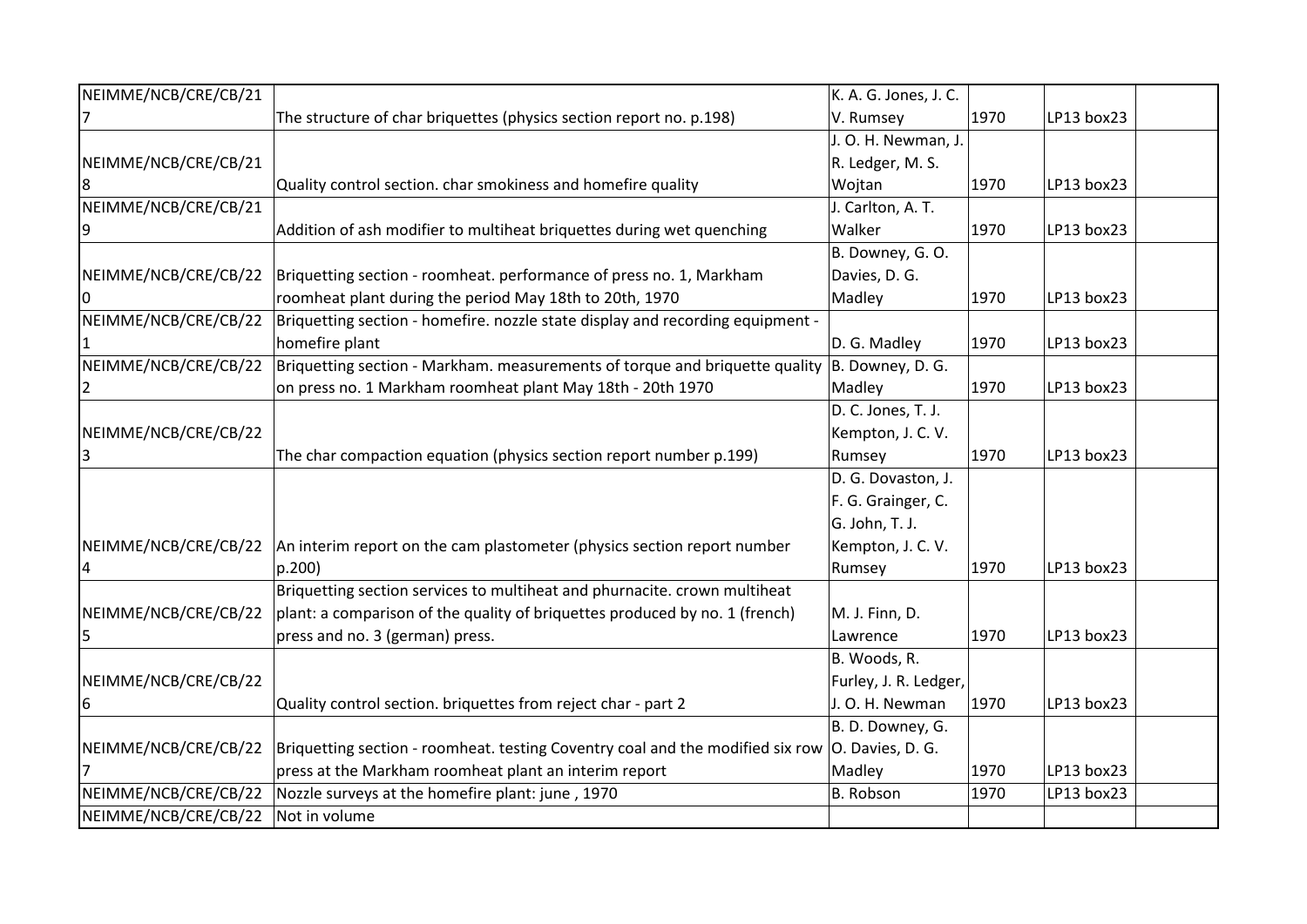|                      | Briquetting section - Markham. testing Coventry coal and the modified six row                       |                       |          |            |  |
|----------------------|-----------------------------------------------------------------------------------------------------|-----------------------|----------|------------|--|
| NEIMME/NCB/CRE/CB/23 | press at the Markham roomheat plant examination of internal briquette                               |                       |          |            |  |
| 0                    | structure                                                                                           | C. O. Davies          | 1970     | LP13 box23 |  |
|                      |                                                                                                     | G. M. Browning, C.    |          |            |  |
|                      |                                                                                                     | G. John, D. C.        |          |            |  |
| NEIMME/NCB/CRE/CB/23 | Compaction studies using 4 inch diameter batch carboniser chars having two                          | Jones, J. C. V.       |          |            |  |
|                      | residence time components (physics section report number p.203)                                     | Rumsay                | 1971     | LP13 box23 |  |
| NEIMME/NCB/CRE/CB/23 | Briquetting section - Markham. comparison of coals in 12" carboniser / 2" mills G. O. Davies, J. A. |                       |          |            |  |
|                      | press plant                                                                                         | Davison               | 1970     | LP13 box23 |  |
| NEIMME/NCB/CRE/CB/23 | Test of Coventry coal in Markham roomheat plant (the work reported was                              |                       |          |            |  |
|                      | carried out jointly by staff of c.r.e. and briquetting group)                                       | G. O. Davies          | [c.1970] | LP13 box23 |  |
| NEIMME/NCB/CRE/CB/23 | Briquetting section - roomheat. comparison of press performances at                                 |                       |          |            |  |
|                      | Markham period august 10 - 14th 1970                                                                | G. O. Davies          | 1970     | LP13 box23 |  |
| NEIMME/NCB/CRE/CB/23 | Briquetting section - first series of tests to compare performance of five and                      | B. D. Downey, D.      |          |            |  |
| 5                    | six row presses at Markham roomheat plant                                                           | G. Madley             | 1970     | LP13 box23 |  |
|                      |                                                                                                     | K. A. G. Jones, J. C. |          |            |  |
| NEIMME/NCB/CRE/CB/23 | Roll press simulator - a comparison between roomheat and rational shaped                            | V. Rumsey, W.         |          |            |  |
| 6                    | cups (physics section report number p. 204)                                                         | Bagshaw, E. Small     | 1971     | LP13 box24 |  |
|                      |                                                                                                     | J. F. G. Grainger, C. |          |            |  |
|                      |                                                                                                     | G. John, T. J.        |          |            |  |
| NEIMME/NCB/CRE/CB/23 | A cam plastometer study of compaction rate effecs in char (physics section                          | Kempton, J. C. V.     |          |            |  |
|                      | report number p. 206)                                                                               | Rumsey                | 1972     | LP13 box24 |  |
|                      |                                                                                                     | D. Lawerance, N.      |          |            |  |
| NEIMME/NCB/CRE/CB/23 | A comparison of crushing load strengths of briquetted using the proving ring,                       | Freeman, B.           |          |            |  |
|                      | the hounsfield tensometer and the crushing tongs.                                                   | Robson                | 1971     | LP13 box24 |  |
| NEIMME/NCB/CRE/CB/23 | Briquetting section. a direct comparison between Coventry and the                                   |                       |          |            |  |
|                      | supplementary coals used at the homefire plant                                                      | G. O. Davies          | 1970     | LP13 box24 |  |
| NEIMME/NCB/CRE/CB/24 | Computational methods for hot crushing load surveys                                                 | B. Robson             | 1970     | LP13 box24 |  |
| NEIMME/NCB/CRE/CB/24 |                                                                                                     | J. Carlton, A. T.     |          |            |  |
|                      | St. Anthony pitch as a binder for the phurnacite process                                            | Walker                | 1970     | LP13 box24 |  |
| NEIMME/NCB/CRE/CB/24 | Briquetting section. survey of briquette quality from partitioned six row                           | B. Downey, D. G.      |          |            |  |
| $\overline{2}$       | presses at Markham roomheat plant                                                                   | Madley                | 1970     | LP13 box24 |  |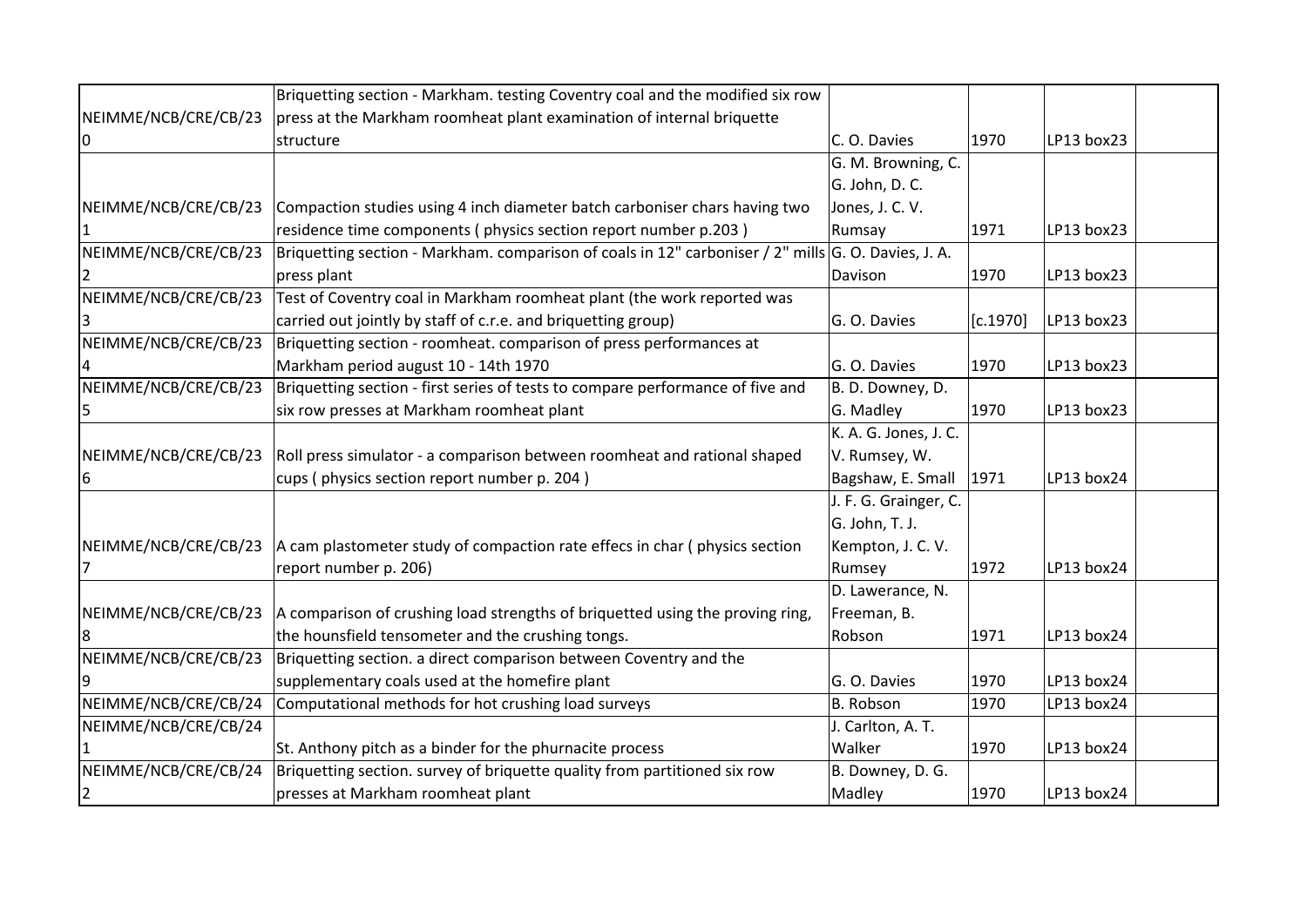| NEIMME/NCB/CRE/CB/24 |                                                                                                        | R. Lewis, D. G.       |      |            |  |
|----------------------|--------------------------------------------------------------------------------------------------------|-----------------------|------|------------|--|
|                      | Briquetting section. effect of homefire briquetting ash on horticultural plants                        | Madley                | 1970 | LP13 box24 |  |
| NEIMME/NCB/CRE/CB/24 | Briquetting section. changes of moisture levels in stockpiles of smokeless fuels B. Smith, D. G.       |                       |      |            |  |
|                      | interim report may to august 1970                                                                      | O'brien, J. Ledger    | 1970 | LP13 box24 |  |
|                      |                                                                                                        | G. O. Davies, R.      |      |            |  |
| NEIMME/NCB/CRE/CB/24 | Briquetting section. latex treatment of roomheat briquettes tests with                                 | Lewis, D. G.          |      |            |  |
|                      | briquettes from the six row partitioned press                                                          | Madley                | 1970 | LP13 box24 |  |
| NEIMME/NCB/CRE/CB/24 | Briquetting section. performance of the homefire plant briquette cooling                               | R. Lewis, D. G.       |      |            |  |
| 6                    | conveyors - a stream                                                                                   | Madley                | 1970 | LP13 box24 |  |
| NEIMME/NCB/CRE/CB/24 | Not in volume                                                                                          |                       |      |            |  |
| NEIMME/NCB/CRE/CB/24 | The comparison of half and whole roomheat briquettes in a parkray 77                                   |                       |      |            |  |
|                      | roomheater.                                                                                            | R. Bailey             | 1971 | LP13 box24 |  |
| NEIMME/NCB/CRE/CB/24 | Briquetting section. continuation of monitoring tests of Markham roomheat                              | B. Downey, D. G.      |      |            |  |
|                      | presses                                                                                                | Madley                | 1971 | LP13 box24 |  |
| NEIMME/NCB/CRE/CB/25 | Briquetting section. changes of moisture levels in stockpiles of smokeless fuels  B. Smith, J. Ledger, |                       |      |            |  |
|                      | interim report august to october 1970                                                                  | R. Furley             | 1971 | LP13 box24 |  |
| NEIMME/NCB/CRE/CB/25 | Briquetting section. the effects of feeding wet coal to the reactors at the char                       | G. O. Davies, D. G.   |      |            |  |
|                      | briquetting plants                                                                                     | Madley                | 1971 | LP13 box24 |  |
| NEIMME/NCB/CRE/CB/25 |                                                                                                        | J. Carlton, A. T.     |      |            |  |
|                      | Briquetting. examination of eschweiler briquettes.                                                     | Walker                | 1971 | LP13 box24 |  |
| NEIMME/NCB/CRE/CB/25 | Briquetting section. briquetting quality of the Markham roomheat plant period B. Downey, D. G.         |                       |      |            |  |
|                      | january 27th - 29th 1971                                                                               | Madley                | 1971 | LP13 box24 |  |
| NEIMME/NCB/CRE/CB/25 | The application of the char compaction equation to continuous carboniser                               | D. C. Jones, J. C. V. |      |            |  |
|                      | chars (physics section report number p.208)                                                            | Rumsey                | 1971 | LP13 box24 |  |
| NEIMME/NCB/CRE/CB/25 | Briquetting section. a review of tar injection into fluid bed carbonisers                              | G. O. Davies          | 1971 | LP13 box24 |  |
| NEIMME/NCB/CRE/CB/25 | Not in volume                                                                                          |                       |      |            |  |
|                      |                                                                                                        | B. Robson, M. J.      |      |            |  |
| NEIMME/NCB/CRE/CB/25 | Multiheat process - investigation of pollution problems on no. 3 oven at crown Finn, D.                |                       |      |            |  |
|                      | works, november, 1970 - february, 1971                                                                 | Lawerance.            | 1971 | LP13 box24 |  |
|                      |                                                                                                        | B. Downey, D. G.      |      |            |  |
| NEIMME/NCB/CRE/CB/25 | Briquetting section. effect on briquette quality of varying char heights in                            | O'brien, D. G.        |      |            |  |
| 8                    | standpipe of press 16                                                                                  | Madley                | 1971 | LP13 box24 |  |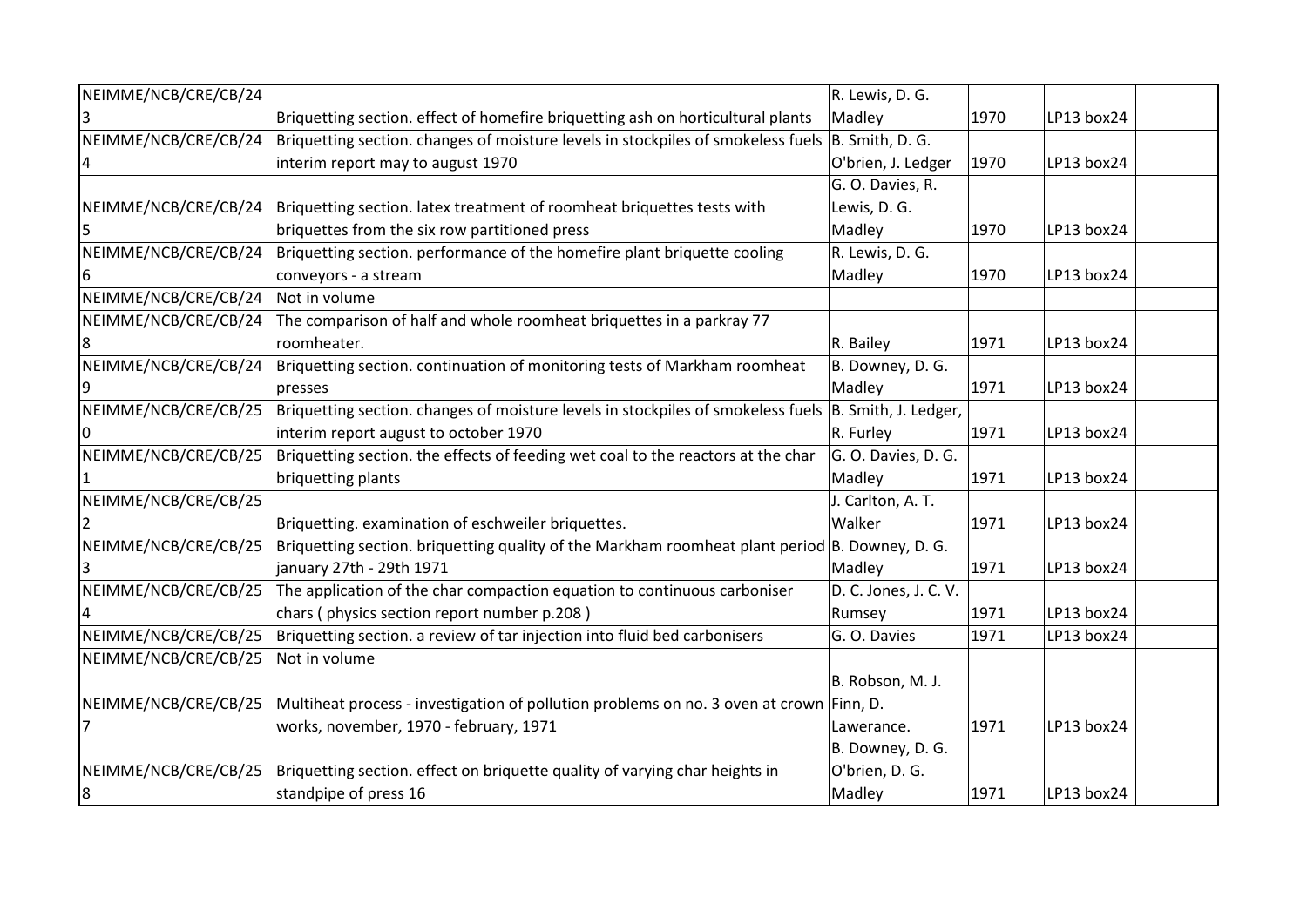|                      |                                                                                                           | K. A. G. Jones, J. C. |      |            |  |
|----------------------|-----------------------------------------------------------------------------------------------------------|-----------------------|------|------------|--|
| NEIMME/NCB/CRE/CB/25 | Friction forces in briquetting - some exploratory measurements (physics                                   | V. Rumsey, E.         |      |            |  |
|                      | section report number p. 210)                                                                             | Small                 | 1971 | LP13 box24 |  |
| NEIMME/NCB/CRE/CB/26 | Briquetting report. an assessment of homefire carboniser feed coal in the 12"                             | G. O. Davies, J. A.   |      |            |  |
|                      |                                                                                                           |                       |      |            |  |
| IO                   | carboniser plant                                                                                          | Davison               | 1971 | LP13 box24 |  |
| NEIMME/NCB/CRE/CB/26 | Not in volume                                                                                             |                       |      |            |  |
| NEIMME/NCB/CRE/CB/26 | Briquetting section. an estimate of the material loss in the transfer and cooling $ G. O. D$ avies, D. G. |                       |      |            |  |
|                      | conveyors at the Coventry homefire plant                                                                  | Madley                | 1971 | LP13 box24 |  |
| NEIMME/NCB/CRE/CB/26 | Briquetting report. survey of briquette quality - Markham roomheat plant,                                 | B. Downey, D. G.      |      |            |  |
|                      | period february/ march 1971                                                                               | Madley                | 1971 | LP13 box24 |  |
| NEIMME/NCB/CRE/CB/26 | Nozzle surveys at the homefire plant March, 1971                                                          | B. Robson             | 1971 | LP13 box24 |  |
| NEIMME/NCB/CRE/CB/26 | Turntable crushing rig. an investigation of its suitability for use at a production                       | B. Smith, J.R.        |      |            |  |
|                      | plant, in its present state of development                                                                | Ledger                | 1971 | LP13 box24 |  |
| NEIMME/NCB/CRE/CB/26 | Briquetting section. spontaneous heating in briquette stockpiles of low                                   | G. O. Davies, D. G.   |      |            |  |
| 6                    | voidage tests in the three foot cube models                                                               | Madley                | 1971 | LP13 box24 |  |
| NEIMME/NCB/CRE/CB/26 | Briquetting section. batch cooling experiments with homefire briquettes                                   | G. O. Davies          | 1971 | LP13 box24 |  |
|                      |                                                                                                           | J. F. G. Grainger, T. |      |            |  |
| NEIMME/NCB/CRE/CB/26 |                                                                                                           | J. Kempton, J. C. V.  |      |            |  |
|                      | Triaxial stress experiments on char (physics section report no. p. 213)                                   | Rumsey                | 1972 | LP13 box24 |  |
| NEIMME/NCB/CRE/CB/26 |                                                                                                           | R. Lewis, B. Smith,   |      |            |  |
|                      | Briquetting section. feeding wet coal to the homefire reactor                                             | D. G. Madley          | 1971 | LP13 box24 |  |
| NEIMME/NCB/CRE/CB/27 |                                                                                                           | W. Lawson, A. W.      |      |            |  |
|                      | Size grading of undergrate material from crane 20a test on multiheat                                      | Sharpe, B. Robson     | 1971 | LP13 box24 |  |
| NEIMME/NCB/CRE/CB/27 | The cawood - wharton process plant in Belfast: description of plant and                                   |                       |      |            |  |
|                      | process and comparison with multiheat process.                                                            | M. J. Finn            | 1971 | LP13 box24 |  |
| NEIMME/NCB/CRE/CB/27 | Briquetting section. changes of moisture levels in stockpiles of smokeless fuels  B. Smith, J. Ledger,    |                       |      |            |  |
|                      | interim report november 1970 to january 1971                                                              | R. Furley             | 1971 | LP13 box24 |  |
|                      | Briquetting section. assessment of homefire supplementary feed coals in the                               |                       |      |            |  |
| NEIMME/NCB/CRE/CB/27 | 12" carboniser/ 2" mills press plant an interim report of the tests with                                  | G. O. Davies, J. A.   |      |            |  |
|                      | baddesley and whitwell coals                                                                              | Davison               | 1971 | LP13 box24 |  |
| NEIMME/NCB/CRE/CB/27 | Briquetting section. the assessment of homefire feed coals in the 12"                                     | G. O. Davies, D. G.   |      |            |  |
| 4                    | carboniser plant. comparison of coals from two faces of the Coventry colliery.                            | Madley                | 1971 | LP13 box24 |  |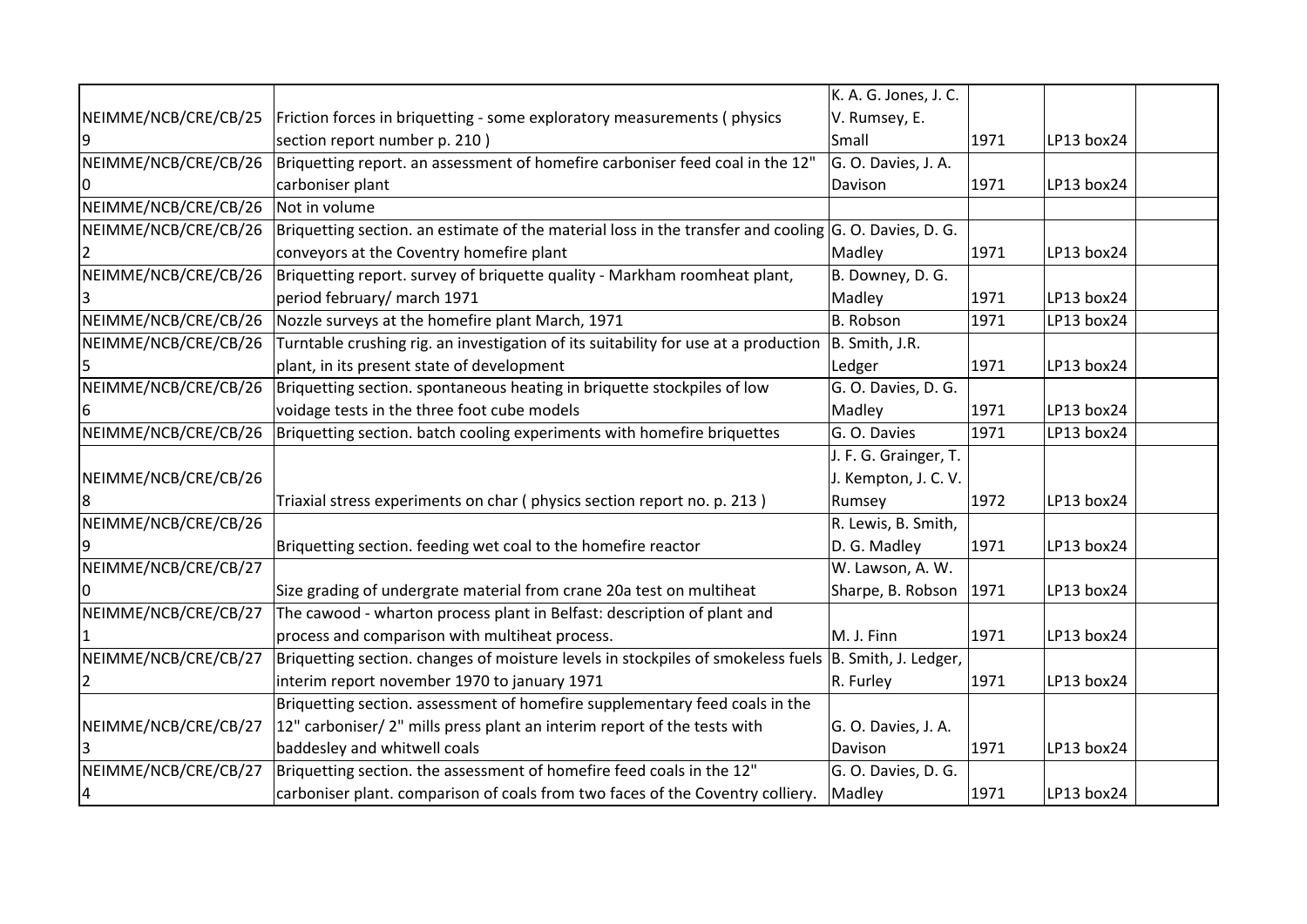|                      | Briquetting section. assessment of homefire supplementary feed coals in the           |                     |      |            |  |
|----------------------|---------------------------------------------------------------------------------------|---------------------|------|------------|--|
|                      | 12" carboniser/ 2" mills press plant an interim report of the tests with the          | G. O. Davies, J. A. |      |            |  |
| NEIMME/NCB/CRE/CB/27 | following coals supplied as washed doubles: a) Teversall b) Mansfield c)              | Davison, D. G.      |      |            |  |
|                      | Arkwright d) Warsop                                                                   | Madley              | 1971 | LP13 box24 |  |
| NEIMME/NCB/CRE/CB/27 |                                                                                       | B. Downey, D. G.    |      |            |  |
|                      | Briquetting section. nozzle heating of Coventry homefire presses                      | Madley              | 1971 | LP13 box24 |  |
| NEIMME/NCB/CRE/CB/27 | Briquetting section. briquette quality survey - Markham I roomheat plant with         | B. Downey, D. G.    |      |            |  |
|                      | eight and six row presses                                                             | Madley              | 1971 | LP13 box24 |  |
| NEIMME/NCB/CRE/CB/27 | Briquetting section. the measurement of partition and cheek plate                     |                     |      |            |  |
|                      | temperatures in a roomheat roll press                                                 | G. O. Davies        | 1971 | LP13 box24 |  |
|                      |                                                                                       | J. Ledger, A. T.    |      |            |  |
| NEIMME/NCB/CRE/CB/27 | Phurnacite : the examination at c.r.e. of a sample of pitch from the u.s. steel       | Walker, J. Carlton, |      |            |  |
|                      | corporation                                                                           | S. J. Troughton     | 1971 | LP13 box24 |  |
| NEIMME/NCB/CRE/CB/28 | Briquetting section. the effect of the treatment in the homefire cooling              | G. O. Davies, D. G. |      |            |  |
|                      | conveyors on briquettes made from a blended coal feed                                 | Madley              | 1971 | LP13 box24 |  |
| NEIMME/NCB/CRE/CB/28 | Briquetting section. solids sampling in carboniser off-gases Coventry homefire        | D. W. Gill, M. A.   |      |            |  |
|                      | plant interim report                                                                  | Wright              | 1971 | LP13 box24 |  |
|                      | Briquetting section. assessment of homefire supplementary feed coals in the           |                     |      |            |  |
|                      | 12" carboniser/ 2" mills press an interim report of tests with the following          | G. O. Davies, J. A. |      |            |  |
| NEIMME/NCB/CRE/CB/28 | coals 1) daw mill d.s. nuts 2) Oxcroft washed doubles 3) Langwith doubles 4)          | Davison, D. G.      |      |            |  |
|                      | Arkwright singles                                                                     | Madley              | 1971 | LP13 box24 |  |
| NEIMME/NCB/CRE/CB/28 |                                                                                       | M. J. Finn, D.      |      |            |  |
|                      | Preliminary test using coal/ tar digest at the phurnacite plant                       | Lawrence            | 1971 | LP13 box24 |  |
| NEIMME/NCB/CRE/CB/28 | Briquetting section. the performance of a homefire cooling conveyor following         |                     |      |            |  |
|                      | a partial renovation                                                                  | G. O. Davies        | 1971 | LP13 box24 |  |
| NEIMME/NCB/CRE/CB/28 | Briquetting section. measurement of solids in carboniser off-gases, Coventry          | D. W. Gill, M. A.   |      |            |  |
|                      | homefire plant, june-july 1971                                                        | Wright              | 1971 | LP13 box24 |  |
| NEIMME/NCB/CRE/CB/28 |                                                                                       | R. Lewis, P. H.     |      |            |  |
|                      | Briquetting section. c.r.e. checkweigher field trails at the homefire plant           | Witheridge          | 1971 | LP13 box24 |  |
| NEIMME/NCB/CRE/CB/28 | Briquetting section. investigation into methods of increasing the length of           | B. Downey, D. G.    |      |            |  |
|                      | Coventry homefire briquettes                                                          | Madley              | 1971 | LP13 box24 |  |
| NEIMME/NCB/CRE/CB/28 |                                                                                       | G. O. Davies, D. G. |      |            |  |
| 18                   | Briquetting section. an assessment of new feed coals for the homefire process. Madley |                     | 1971 | LP13 box24 |  |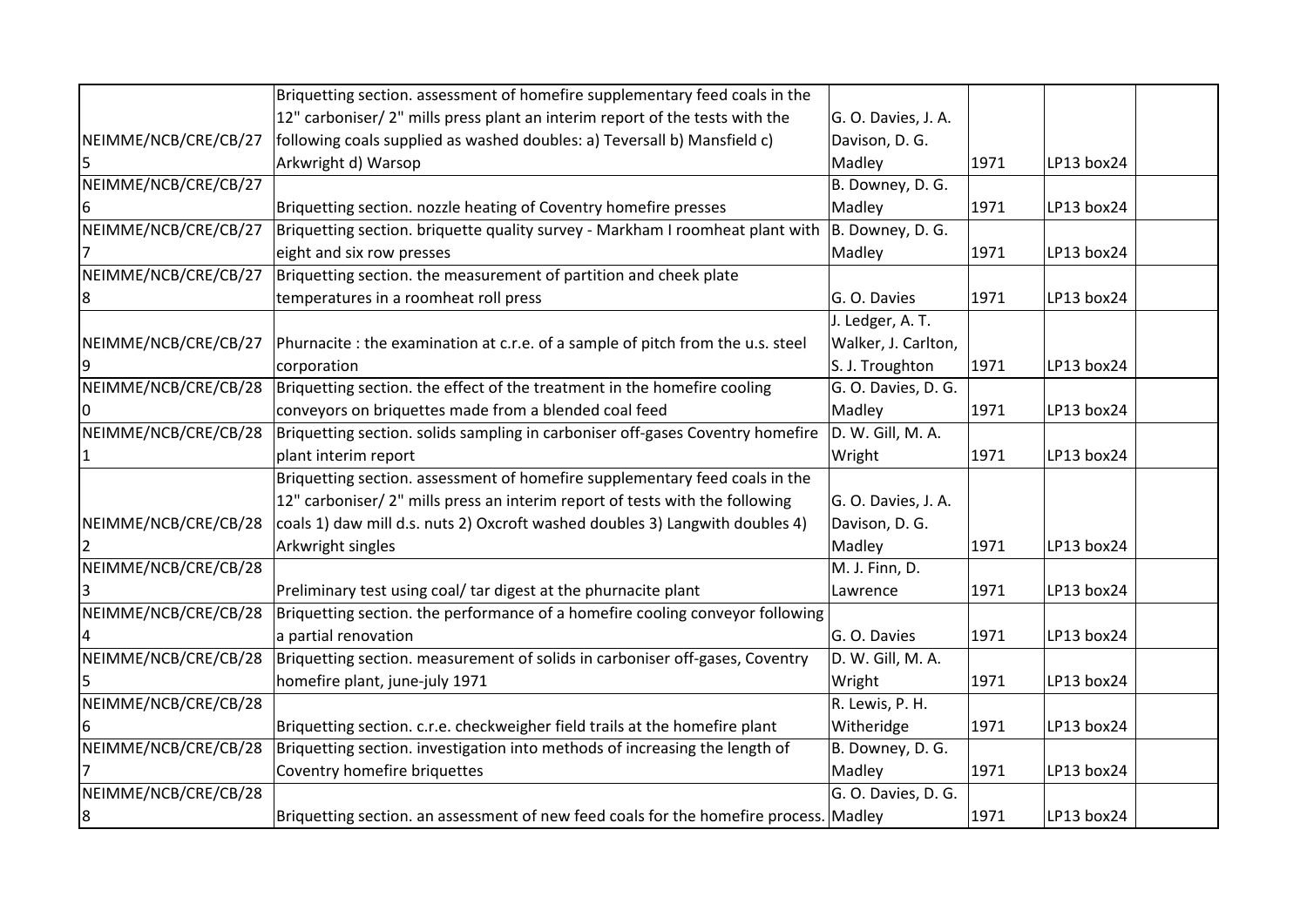| NEIMME/NCB/CRE/CB/28 | Not in volume                                                                  |                     |      |            |  |
|----------------------|--------------------------------------------------------------------------------|---------------------|------|------------|--|
| NEIMME/NCB/CRE/CB/29 |                                                                                | J. Carlton, A. T.   |      |            |  |
|                      | The use of bitumen as a binder for multiheat briquettes                        | Walker              | 1971 | LP13 box24 |  |
| NEIMME/NCB/CRE/CB/29 |                                                                                | P. Parsons, D. G.   |      |            |  |
|                      | Coventry homefire plant coal/ homefire yield test 4th september 1971           | Madley              | 1971 | LP13 box24 |  |
| NEIMME/NCB/CRE/CB/29 | Briquetting section. solids sampling in carboniser off-gases Coventry homefire | R. Lewis, M. A.     |      |            |  |
|                      | plant interim report                                                           | Wright              | 1971 | LP13 box24 |  |
| NEIMME/NCB/CRE/CB/29 |                                                                                | J. Carlton, B.      |      |            |  |
|                      | Factors affecting the strength of phurnacite I - a preliminary experiment      | Robson              | 1971 | LP13 box24 |  |
|                      | Briquetting section. alternative methods of operating the homefire briquette   |                     |      |            |  |
| NEIMME/NCB/CRE/CB/29 | cooling system at full stream output tests with a stream conveyor september    | G. O. Davies, D. G. |      |            |  |
|                      | 1971                                                                           | Madley              | 1971 | LP13 box24 |  |
| NEIMME/NCB/CRE/CB/29 | Briquetting section. homefire changes in quality during storage may 1970 to    | B. Smith, D. G.     |      |            |  |
|                      | september 1971                                                                 | Madley              | 1971 | LP13 box24 |  |
| NEIMME/NCB/CRE/CB/29 | Briquetting section. line heating at Coventry homefire plant to improve        | B. Downey, R.       |      |            |  |
|                      | briquette quality                                                              | Lewis               | 1971 | LP13 box24 |  |
| NEIMME/NCB/CRE/CB/29 | Briquetting section. briquette quality survey - Markham I roomheat plant       | B. Downey, D. G.    |      |            |  |
|                      | september 29th/30th 1971                                                       | Madley              | 1971 | LP13 box24 |  |
|                      |                                                                                | B. Smith, D.        |      |            |  |
| NEIMME/NCB/CRE/CB/29 |                                                                                | Furlong, D. G.      |      |            |  |
| 8                    | Briquetting section. extrazit in summer storage may 1971 to august 1971        | Madley              | 1971 | LP13 box24 |  |
| NEIMME/NCB/CRE/CB/29 |                                                                                | R. Lewis, D. G.     |      |            |  |
|                      | Briquetting section. product yield tests Coventry homefire plant               | Madley              | 1971 | LP13 box24 |  |
| NEIMME/NCB/CRE/CB/30 |                                                                                | M. J. Finn, D.      |      |            |  |
|                      | Main test using coal/ tar digest at the phurnacite plant: 25-27/5/71           | Lawrence            | 1971 | LP13 box24 |  |
| NEIMME/NCB/CRE/CB/30 | Not in volume                                                                  |                     |      |            |  |
| NEIMME/NCB/CRE/CB/30 | Briquetting section. an assessment of Warsop/ Gedling coal blends in the 12"   | G. O. Davies, J. A. |      |            |  |
|                      | carboniser plant                                                               | Davison             | 1971 | LP13 box24 |  |
| NEIMME/NCB/CRE/CB/30 | Assessment of roomheat feed coals an interim report of tests with 1)           |                     |      |            |  |
|                      | Markham washed smalls 2) Markham washed singles 3) Blidworth washed            | G. O. Davies        | 1971 | LP13 box24 |  |
| NEIMME/NCB/CRE/CB/30 | Investigation of high smoke contents at the multiheat plant                    | M. J. Finn          | 1971 | LP13 box24 |  |
| NEIMME/NCB/CRE/CB/30 | Measurements of solids in carboniser off-gases Coventry homefire plant         |                     |      |            |  |
| 5                    | august-september 1971                                                          | M. A. Wright        | 1971 | LP13 box24 |  |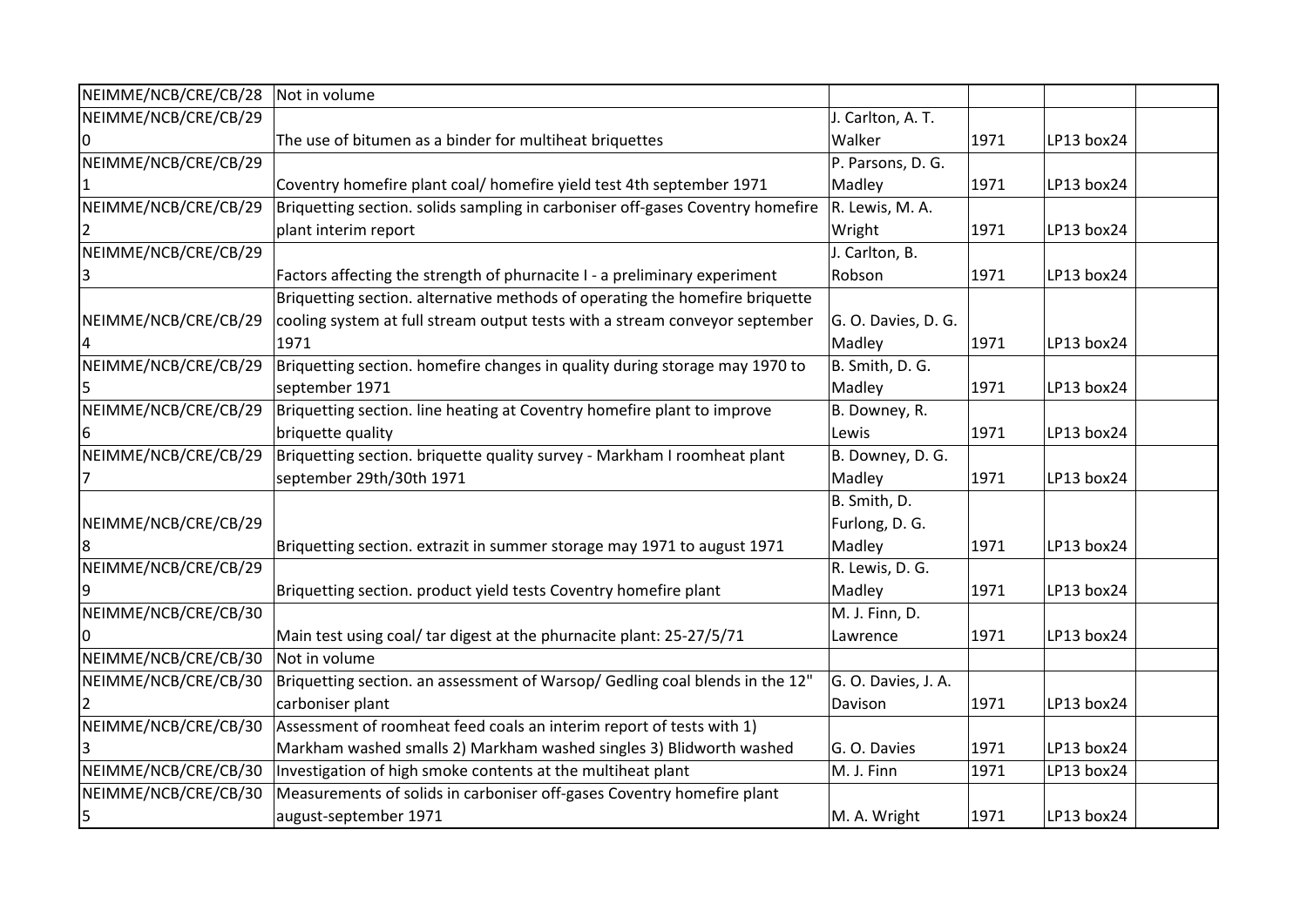|                      |                                                                              | D. W. Gill, R. F.    |      |            |  |
|----------------------|------------------------------------------------------------------------------|----------------------|------|------------|--|
| NEIMME/NCB/CRE/CB/30 | Measurements of tar in carboniser off-gases (preliminary tests, Coventry     | Littlejohn, M. A.    |      |            |  |
| 6                    | homefire plant, october, 1971)                                               | Wright               | 1971 | LP13 box24 |  |
| NEIMME/NCB/CRE/CB/30 | Changes of moisture levels in stockpiles of smokeless fuels. interim report  |                      |      |            |  |
|                      | february 1971 to april 1971                                                  | B. Smith, R. Furley  | 1971 | LP13 box24 |  |
| NEIMME/NCB/CRE/CB/30 | A caking test for phurnacite feedstocks I - a review                         | D. C. Davidson       | 1971 | LP13 box24 |  |
| NEIMME/NCB/CRE/CB/30 | An apparatus for rapid mositure content determination                        | R. S. Bernhardt      | 1971 | LP13 box24 |  |
| NEIMME/NCB/CRE/CB/31 | An assessment of the current performances of the markham cooling             | G. O. Davies, B.     |      |            |  |
|                      | conveyors. october, 1971                                                     | Downey               | 1971 | LP13 box24 |  |
| NEIMME/NCB/CRE/CB/31 | Measurements of tar and off-gas composition, coventry homefire plant,        |                      |      |            |  |
|                      | novemeber 1971                                                               | D. W. Gill           | 1972 | LP13 box24 |  |
| NEIMME/NCB/CRE/CB/31 |                                                                              | R. Lewis, M. A.      |      |            |  |
| 2                    | Solids sampling in the off-gases at the roomheat plant - markham I           | Wright               | 1972 | LP13 box24 |  |
| NEIMME/NCB/CRE/CB/31 | Comparisons of size distributions of char sampled from the carboniser char   |                      |      |            |  |
| 3                    | outlets, and from the carboniser off-gas liners                              | D. W. Gill           | 1972 | LP13 box24 |  |
| NEIMME/NCB/CRE/CB/31 |                                                                              | R. Lewis, D. G.      |      |            |  |
|                      | C. R. E. checkweigher at the homefire plant                                  | Madley               | 1972 | LP13 box24 |  |
|                      |                                                                              | J. C. V. Rumsey, S.  |      |            |  |
| NEIMME/NCB/CRE/CB/31 | Compaction parameters for chars made from homefire supplementary feed        | S. Jayasinghe, R. S. |      |            |  |
| 5                    | coals                                                                        | Courtney             | 1972 | LP13 box24 |  |
|                      |                                                                              | G. O. Davies, R.     |      |            |  |
| NEIMME/NCB/CRE/CB/31 | The degradation of homefire briquettes during impact testing and mechinal    | Lewis, M. A.         |      |            |  |
| 6                    | handling                                                                     | Wright               | 1972 | LP13 box25 |  |
| NEIMME/NCB/CRE/CB/31 | Briquette quality of eight row presses markham I roomheat plant              | <b>B.</b> Downey     | 1972 | LP13 box25 |  |
|                      |                                                                              | G. O. Davies, R.     |      |            |  |
| NEIMME/NCB/CRE/CB/31 | An analysis of the losses incurred by degradation and breakage of briquettes | Lewis, M. A.         |      |            |  |
| 8                    | at the homefire works                                                        | Wright               | 1972 | LP13 box25 |  |
|                      |                                                                              | D. W. Gill, R. F.    |      |            |  |
| NEIMME/NCB/CRE/CB/31 | Measurements of solids in carboniser off-gases coventry homefire plant       | Littlejohn, M. A.    |      |            |  |
| 9                    | september - decemeber 1971                                                   | Wright               | 1972 | LP13 box25 |  |
|                      |                                                                              | R. Lewis, R. F.      |      |            |  |
| NEIMME/NCB/CRE/CB/32 | Measurements of solids in the dryer gases before and after the secondary     | Littlejohn, M. A.    |      |            |  |
| 0                    | cyclones coventry homefire plant december 1971                               | Wright               | 1972 | LP13 box25 |  |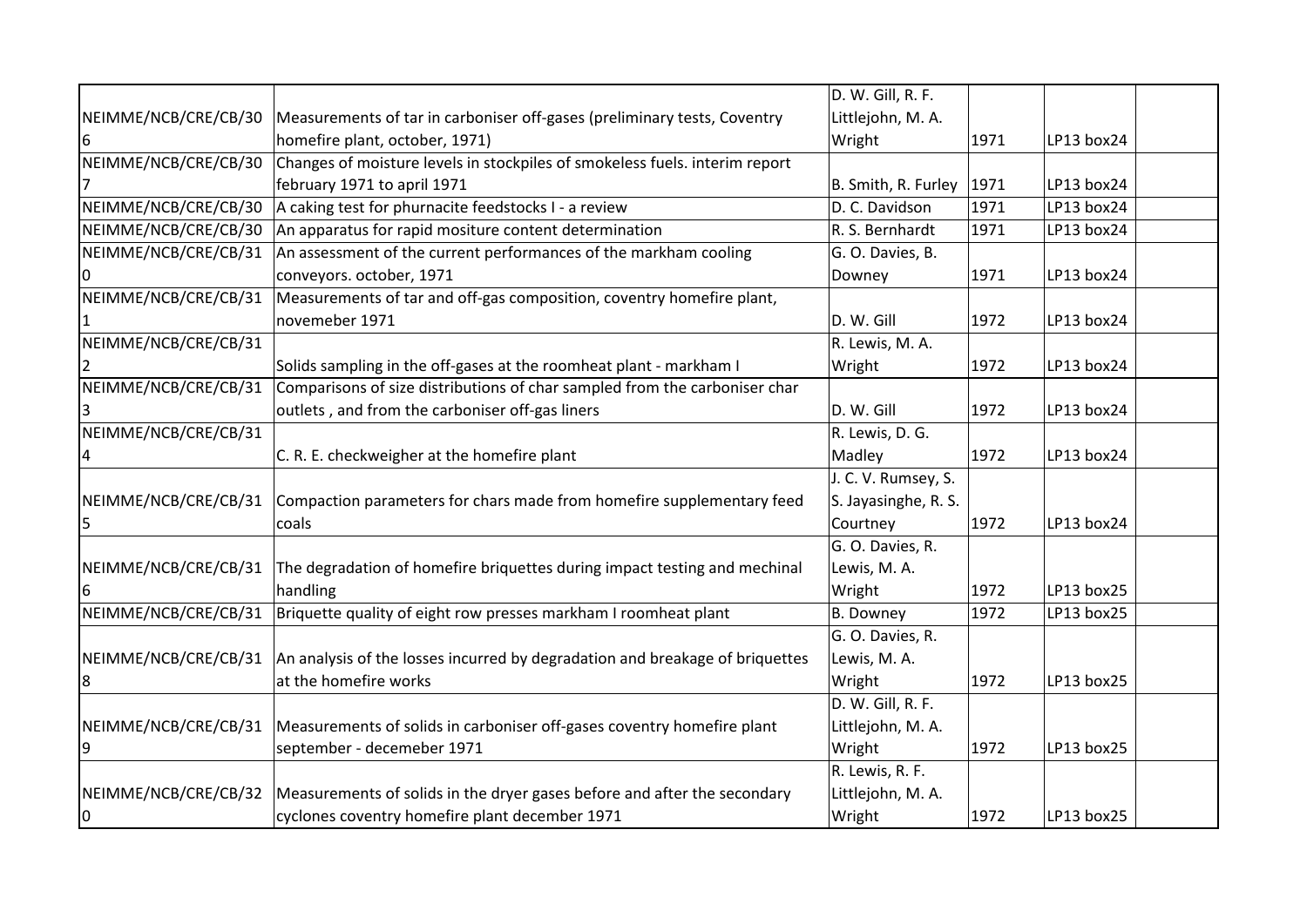| NEIMME/NCB/CRE/CB/32 |                                                                                     | D. W. Gill, M. A.           |      |            |
|----------------------|-------------------------------------------------------------------------------------|-----------------------------|------|------------|
|                      | Solids sampling in the off-gas from markham II carboniser                           | Wright                      | 1972 | LP13 box25 |
| NEIMME/NCB/CRE/CB/32 | Factors affecting the strength of phurnacite II - the effects of pitch, anthracite, | S. J. Troughton, J.         |      |            |
|                      | breeze and caking coal contents and of coal type                                    | Carlton                     | 1972 | LP13 box25 |
| NEIMME/NCB/CRE/CB/32 |                                                                                     | J. Carlton, A. T.           |      |            |
|                      | The use of esso polymers as binders for multiheat and phurnacite briquettes         | Walker                      | 1972 | LP13 box25 |
|                      |                                                                                     | D. W. Gill, R. Lewis,       |      |            |
| NEIMME/NCB/CRE/CB/32 |                                                                                     | R. F. Littlejohn, M.        |      |            |
|                      | Incinerator flue gas temperatures at coventry homefire plant                        | A. Wright                   | 1972 | LP13 box25 |
| NEIMME/NCB/CRE/CB/32 | Phurnacite - the effects of feedstock ash content on briquette quality and          |                             |      |            |
| 5                    | combustion performance                                                              | J. Carlton                  | 1972 | LP13 box25 |
| NEIMME/NCB/CRE/CB/32 | Factors affecting the strength of phurnacite III - laboratory scale tests to        |                             |      |            |
|                      | determine the effects of carbonisation temperature and rate of heating              | D. C. Davidson              | 1972 | LP13 box25 |
| NEIMME/NCB/CRE/CB/32 | Factors affecting the strength of phurnacite IV - the effect of the carbonisation   |                             |      |            |
|                      | temperature                                                                         | S. J. Troughton             | 1972 | LP13 box25 |
| NEIMME/NCB/CRE/CB/32 | Factors affecting the strength of phurnacite V - a comparison of Banwen/ Bryn       |                             |      |            |
| 8                    | pica and Mardy coals as caking additives to phurnacite blends                       | S. J. Troughton             | 1972 | LP13 box25 |
| NEIMME/NCB/CRE/CB/32 | Changes of moisture levels in stockpiles of smokeless fuels. interim report may     |                             |      |            |
|                      | 1971 to july 1971                                                                   | B. Smith, R. Furley $ 1972$ |      | LP13 box25 |
| NEIMME/NCB/CRE/CB/33 | Changes of moisture levels in stockpiles of smokeless fuels. interim report         |                             |      |            |
|                      | august 1971 to october 1971                                                         | B. Smith, R. Furley         | 1972 | LP13 box25 |
| NEIMME/NCB/CRE/CB/33 |                                                                                     | G. O. Davies, D. G.         |      |            |
|                      | An examination of the feed coal at the roomheat works an interim report             | Madley                      | 1972 | LP13 box25 |
| NEIMME/NCB/CRE/CB/33 | Phurnacite tar as a partial subtitute for avenue pitch                              | J. Carlton                  | 1972 | LP13 box25 |
| NEIMME/NCB/CRE/CB/33 |                                                                                     | G. O. Davies, D. G.         |      |            |
|                      | An assessment of the performance of the drying plant at the roomheat works          | Madley                      | 1972 | LP13 box25 |
| NEIMME/NCB/CRE/CB/33 | Changes of mositure contents in stockpiles of smokeless fuels. a summary            |                             |      |            |
|                      | summer 1970 to summer 1971                                                          | B. Smith, R. Furley         | 1972 | LP13 box25 |
| NEIMME/NCB/CRE/CB/33 | An examination of the feed coals at the roomheat works observations during          | G. O. Davies, D. G.         |      |            |
|                      | the period march to may 1972                                                        | Madley                      | 1972 | LP13 box25 |
| NEIMME/NCB/CRE/CB/33 | The effects of reducing the rate of gaseous recycle on the performance of           |                             |      |            |
| 6                    | markham driers                                                                      | G. O. Davies                | 1972 | LP13 box25 |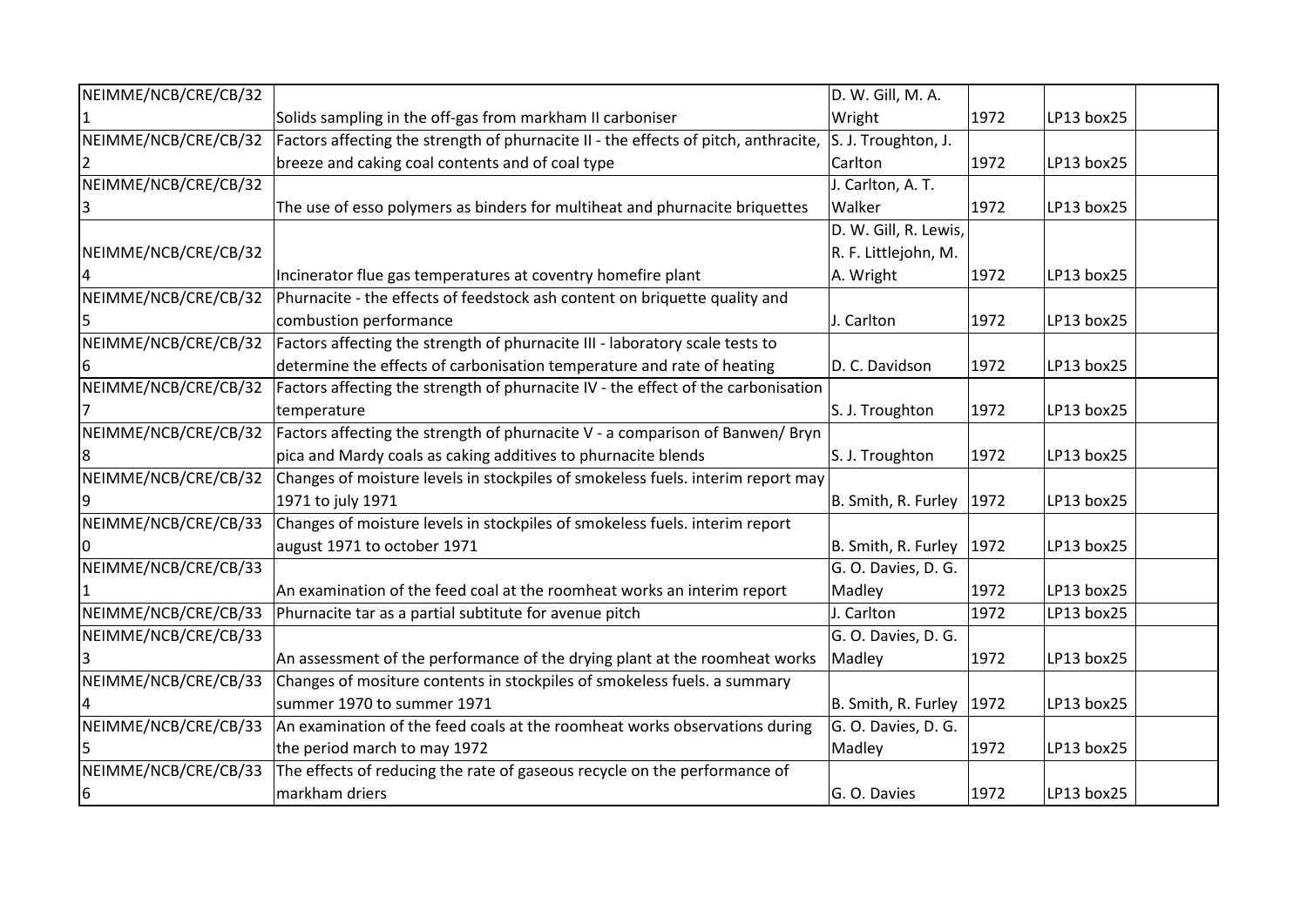|                      |                                                                                             | D. W. Gill, R. F.           |      |            |  |
|----------------------|---------------------------------------------------------------------------------------------|-----------------------------|------|------------|--|
| NEIMME/NCB/CRE/CB/33 | Measurements of gas, solids and tar flowrates in the oven off-gas, march-april,             | Littlejohn, M. A.           |      |            |  |
|                      | 1972                                                                                        | Wright                      | 1972 | LP13 box25 |  |
|                      |                                                                                             | M. J. Annetts, R.           |      |            |  |
| NEIMME/NCB/CRE/CB/33 |                                                                                             | Lewis, D. G.                |      |            |  |
| 18                   | Control of total heat input to a battery of ovens at the phurnacite plant                   | Madley                      | 1972 | LP13 box25 |  |
| NEIMME/NCB/CRE/CB/33 | The de-dusting of phurnacite electrostatic precipitator fines and their effect on           |                             |      |            |  |
|                      | briquette quality                                                                           | S. J. Troughton             | 1972 | LP13 box25 |  |
| NEIMME/NCB/CRE/CB/34 | Extrazit in winter storage septemeber 1971 to april 1972                                    | B. Smith, R. Furley         | 1972 | LP13 box25 |  |
| NEIMME/NCB/CRE/CB/34 | Multiheat - the effect of phurnacite breeze additions                                       | J. Carlton                  | 1972 | LP13 box25 |  |
| NEIMME/NCB/CRE/CB/34 | The effect of reducing the roll speed on the performance of the roomheat                    |                             |      |            |  |
|                      | presses                                                                                     | G. O. Davies                | 1972 | LP13 box25 |  |
| NEIMME/NCB/CRE/CB/34 | The monitoring of coal feed quality at the roomheat works                                   | G. O. Davies                | 1972 | LP13 box25 |  |
| NEIMME/NCB/CRE/CB/34 | Roomheat - the effect of feed coal moisture content on char briquette quality               | S. J. Troughton             | 1972 | LP13 box25 |  |
|                      |                                                                                             | G. O. Davies, B.            |      |            |  |
| NEIMME/NCB/CRE/CB/34 | A preliminary assessment of blidworth coal in the roomheat process tests with Downey, D. G. |                             |      |            |  |
|                      | single press markham I                                                                      | Madley                      | 1972 | LP13 box25 |  |
| NEIMME/NCB/CRE/CB/34 | Crushing strength distributions of phurnacite briquettes carbonised at varying              |                             |      |            |  |
| 16                   | temperatures                                                                                | B. Robson                   | 1972 | LP13 box25 |  |
| NEIMME/NCB/CRE/CB/34 | The effect of increasing moisture content on the handling properties of                     | R, Lewis, D. G.             |      |            |  |
|                      | multiheat briquettes rejected at the plant                                                  | Madley                      | 1972 | LP13 box25 |  |
| NEIMME/NCB/CRE/CB/34 | Multiheat: comparison of briquettes made from coal crushed to two different                 |                             |      |            |  |
| 8                    | size ranges                                                                                 | J. Carlton, R. Lewis   1972 |      | LP13 box25 |  |
| NEIMME/NCB/CRE/CB/34 |                                                                                             | D. C. Davidson, K.          |      |            |  |
|                      | A single briquette abrasion test                                                            | Gatfield                    | 1972 | LP13 box25 |  |
| NEIMME/NCB/CRE/CB/35 | An assessment of blidworth coal and a hickleton/ markham coal blend at                      |                             |      |            |  |
| 10                   | markham 2                                                                                   | G. O. Davies                | 1972 | LP13 box25 |  |
|                      | Factors affecting the strength of phurnacite VI - a comparison of abernant                  |                             |      |            |  |
| NEIMME/NCB/CRE/CB/35 | anthracite and phurnacite breeze in phurnacite blends and the effect of Mardy               |                             |      |            |  |
|                      | coal as a caking additive                                                                   | S. J. Troughton             | 1972 | LP13 box25 |  |
| NEIMME/NCB/CRE/CB/35 | Combustion and deposition in the sand heating furnaces, multiheat plant                     | D. W. Gill                  | 1972 | LP13 box25 |  |
| NEIMME/NCB/CRE/CB/35 | Effect of briquetting load on the physical properties of green multiheat                    | B. Downey, D. G.            |      |            |  |
| 3                    | briquettes                                                                                  | Madley                      | 1972 | LP13 box25 |  |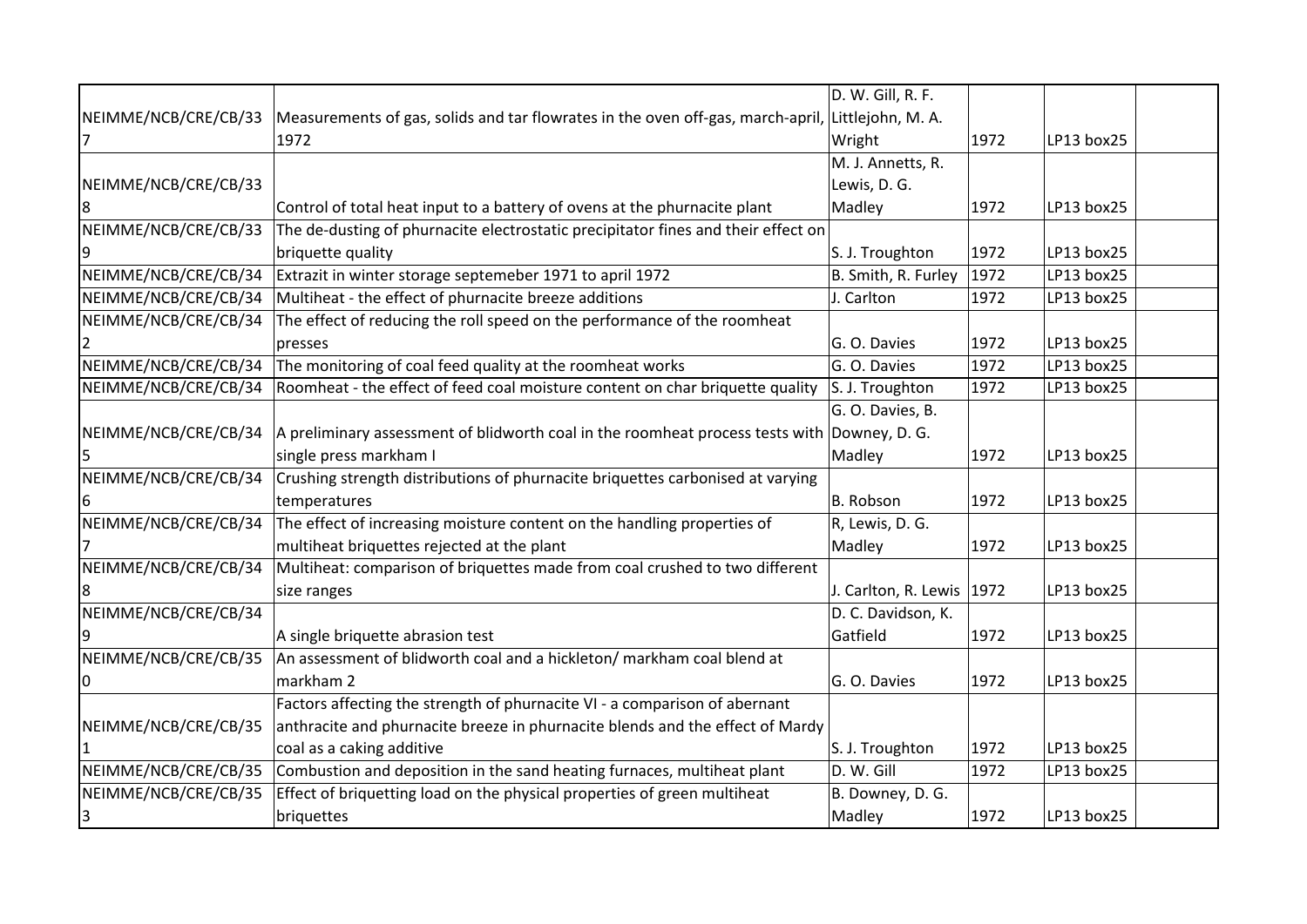| NEIMME/NCB/CRE/CB/35 | Phurnacite - an examination of a sample of taff marthyr washed duff                | S. J. Troughton             | 1972 | LP13 box25 |
|----------------------|------------------------------------------------------------------------------------|-----------------------------|------|------------|
| NEIMME/NCB/CRE/CB/35 |                                                                                    | B. Dashfield, D. G.         |      |            |
|                      | Effect of increasing moisture on the dustiness of multiheat briquettes             | Madley                      | 1972 | LP13 box25 |
| NEIMME/NCB/CRE/CB/35 |                                                                                    | G. O. Davies, B.            |      |            |
| ь                    | A comparison of roomheat briquette quality using various markham coal feeds Downey |                             | 1972 | LP13 box25 |
| NEIMME/NCB/CRE/CB/35 | Solids content of carboniser outlet gas at markham: design and proving of          | R. F. Littlejohn, M.        |      |            |
|                      | sampling probe                                                                     | A. Wright                   | 1972 | LP13 box25 |
| NEIMME/NCB/CRE/CB/35 | Comparison of carbonisation conditions at c.r.e. and at phurnacite                 | B. Robson                   | 1972 | LP13 box25 |
| NEIMME/NCB/CRE/CB/35 |                                                                                    | R. Lewis, D. G.             |      |            |
|                      | Treatment of phurnacite green briquettes in the multiheat plant ovens              | Madley                      | 1972 | LP13 box25 |
| NEIMME/NCB/CRE/CB/36 | Not in volume                                                                      |                             |      |            |
| NEIMME/NCB/CRE/CB/36 | Crushing strengths of wet and dry miltiheat briquettes                             | R. Bailey, J. Wilson   1973 |      | LP13 box25 |
| NEIMME/NCB/CRE/CB/36 | The performance of markham 1 plant using a markham/ hickleton coal feed            |                             |      |            |
|                      | blend                                                                              |                             | 1972 | LP13 box25 |
| NEIMME/NCB/CRE/CB/36 | The effect of quenching on the moisture uptake and physical properties of          |                             |      |            |
|                      | multiheat - small scale tests                                                      | R. Bailey, J. Wilson   1972 |      | LP13 box25 |
| NEIMME/NCB/CRE/CB/36 | An estimate of the fines recycle rates in the carboniser of the markham            | G. O. Davies, B.            |      |            |
|                      | roomheat plant                                                                     | Downey                      | 1972 | LP13 box25 |
| NEIMME/NCB/CRE/CB/36 | A comparison of hounsfield tensometers and proving rings for th                    |                             |      |            |
|                      | emeasurement of briquette crushing strengths                                       | S. J. Troughton             | 1972 | LP13 box25 |
| NEIMME/NCB/CRE/CB/36 | Not in volume                                                                      |                             |      |            |
| NEIMME/NCB/CRE/CB/36 | Crown multiheat works: preliminary trials with pitch meter                         | W. Harris                   | 1973 | LP13 box25 |
| NEIMME/NCB/CRE/CB/36 | An assessment of the performance of a new 3 x 2 divided roll press installed at    |                             |      |            |
|                      | markham 1                                                                          | G. O. Davies                | 1973 | LP13 box25 |
| NEIMME/NCB/CRE/CB/36 | Multiheat - the use of polyvinyl acetate to improve the abrasion resistance of     |                             |      |            |
|                      | multiheat                                                                          | S. J. Troughton             | 1973 | LP13 box25 |
| NEIMME/NCB/CRE/CB/37 | Preliminary investigations at the phurnacite plant into the causes of low yield    |                             |      |            |
| 0                    | per block of grade A product                                                       | K. Hill, R. Lewis           | 1973 | LP13 box25 |
|                      |                                                                                    | R. Bailey, D. G.            |      |            |
| NEIMME/NCB/CRE/CB/37 |                                                                                    | O'brien, F. W.              |      |            |
|                      | Loss of moisture from wagons of homefire briquettes                                | Spruce                      | 1972 | LP13 box25 |
| NEIMME/NCB/CRE/CB/37 | The effect of the restrictied cooling treatment on the quality of the roomheat     |                             |      |            |
| 2                    | product                                                                            | G. O. Davies                | 1973 | LP13 box25 |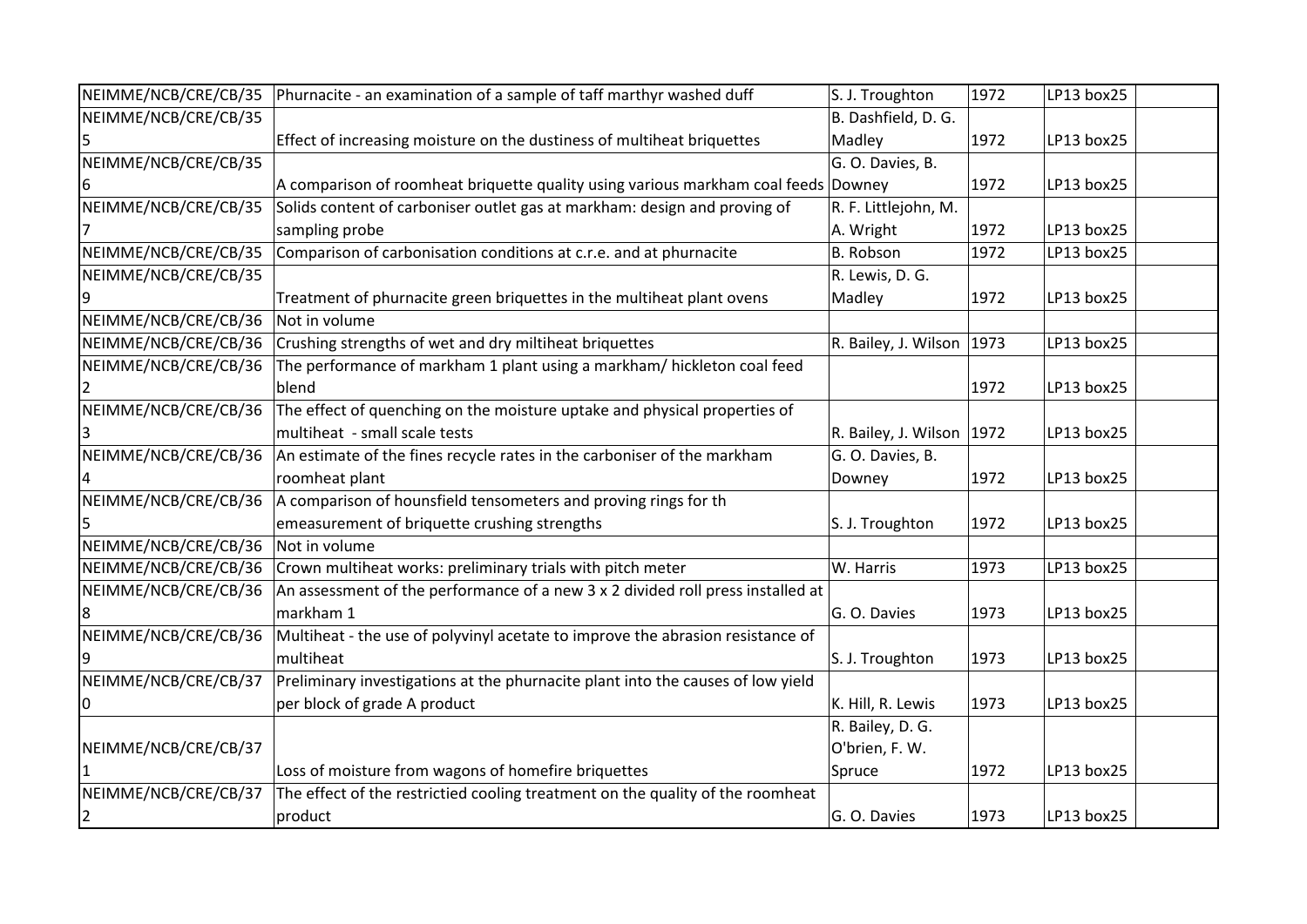| NEIMME/NCB/CRE/CB/37 | Multiheat : the addition of caking coals to multiheat feedstock                   | J. Carlton           | 1973 | LP13 box25 |  |
|----------------------|-----------------------------------------------------------------------------------|----------------------|------|------------|--|
| NEIMME/NCB/CRE/CB/37 | Solids sampling in the exhaust gases from the drummond washer on no. 5 pug        | R. F. Littlejohn, M. |      |            |  |
|                      | in no. 2 press hall at phurnacite works                                           | A. Wright            | 1973 | LP13 box25 |  |
| NEIMME/NCB/CRE/CB/37 |                                                                                   | R. S. Courtney, D.   |      |            |  |
|                      | The development of a single briquette shatter test (incremental impact test)      | C. Davidson          | 1973 | LP13 box25 |  |
| NEIMME/NCB/CRE/CB/37 | Homefire - an examination of lea hall d.s. nuts                                   | S. J. Troughton      | 1973 | LP13 box25 |  |
|                      |                                                                                   | D. W. Gill, R. F.    |      |            |  |
| NEIMME/NCB/CRE/CB/37 |                                                                                   | Littlejohn, M. A.    |      |            |  |
|                      | Dust emission from pug vents at no.2 briquetting plant: phurnacite works          | Wright               | 1973 | LP13 box25 |  |
| NEIMME/NCB/CRE/CB/37 |                                                                                   | G. O. Davies, B.     |      |            |  |
|                      | Commissioning tests wit proportional-cup roll press at markham 2                  | Downey               | 1973 | LP13 box25 |  |
| NEIMME/NCB/CRE/CB/37 | The effcts of some experimental variations of feed coal properties on the         | G. O. Davies, B.     |      |            |  |
|                      | quality of the briquettes produced at markham 2                                   | Downey               | 1973 | LP13 box25 |  |
| NEIMME/NCB/CRE/CB/38 |                                                                                   | W. Harris, D. G.     |      |            |  |
|                      | The possible use of the syntraciet coating process with multiheat                 | Madley               | 1973 | LP13 box25 |  |
| NEIMME/NCB/CRE/CB/38 | The estimation of polyvinyl acetate in treated briquettes                         | L. Stanley           | 1973 | LP13 box25 |  |
| NEIMME/NCB/CRE/CB/38 | Not in volume                                                                     |                      |      |            |  |
| NEIMME/NCB/CRE/CB/38 | Phurnacite - an examination of lady windsor coal as a caking additive to          |                      |      |            |  |
|                      | phurnacite blends                                                                 | S. J. Troughton      | 1973 | LP13 box25 |  |
| NEIMME/NCB/CRE/CB/38 | Not in volume                                                                     |                      |      |            |  |
| NEIMME/NCB/CRE/CB/38 | Multiheat - the effect of treatment temperature and residence time on             |                      |      |            |  |
|                      | product abrasion index                                                            | J. Carlton           | 1973 | LP13 box25 |  |
| NEIMME/NCB/CRE/CB/38 | A mass balance exercise at Markham 1, april 1973                                  | G. O. Davies         | 1973 | LP13 box25 |  |
| NEIMME/NCB/CRE/CB/38 | Phurnacite - the effect of low rank coal in the feedstock upon briquette          |                      |      |            |  |
|                      | reactivity                                                                        | S. J. Troughton      | 1973 | LP13 box25 |  |
| NEIMME/NCB/CRE/CB/38 | The influence of the yield per block of grade 'A' phurnacite, of changes in plant |                      |      |            |  |
|                      | process variables I overall assessment of block yield tests A-70                  | K. Hill, R. Lewis    | 1973 | LP13 box25 |  |
| NEIMME/NCB/CRE/CB/38 | The significance of the standard quality control tests for phurnacite relative to | G. O. Davies, J. A.  |      |            |  |
|                      | the perfromance of the fuel during transport and handling                         | Davison              | 1973 | LP13 box25 |  |
| NEIMME/NCB/CRE/CB/39 | Factors affecting the yield per block of phurnacite 'A' 2. detailed assessment of |                      |      |            |  |
|                      | block tests 40 - 70                                                               | K. Hill, R. Lewis    | 1973 | LP13 box25 |  |
| NEIMME/NCB/CRE/CB/39 | Phurnacite - an examination of hucknall and mansfield coals as caking             |                      |      |            |  |
| 1                    | additives to phurnacite blends                                                    | S. J. Troughton      | 1973 | LP13 box25 |  |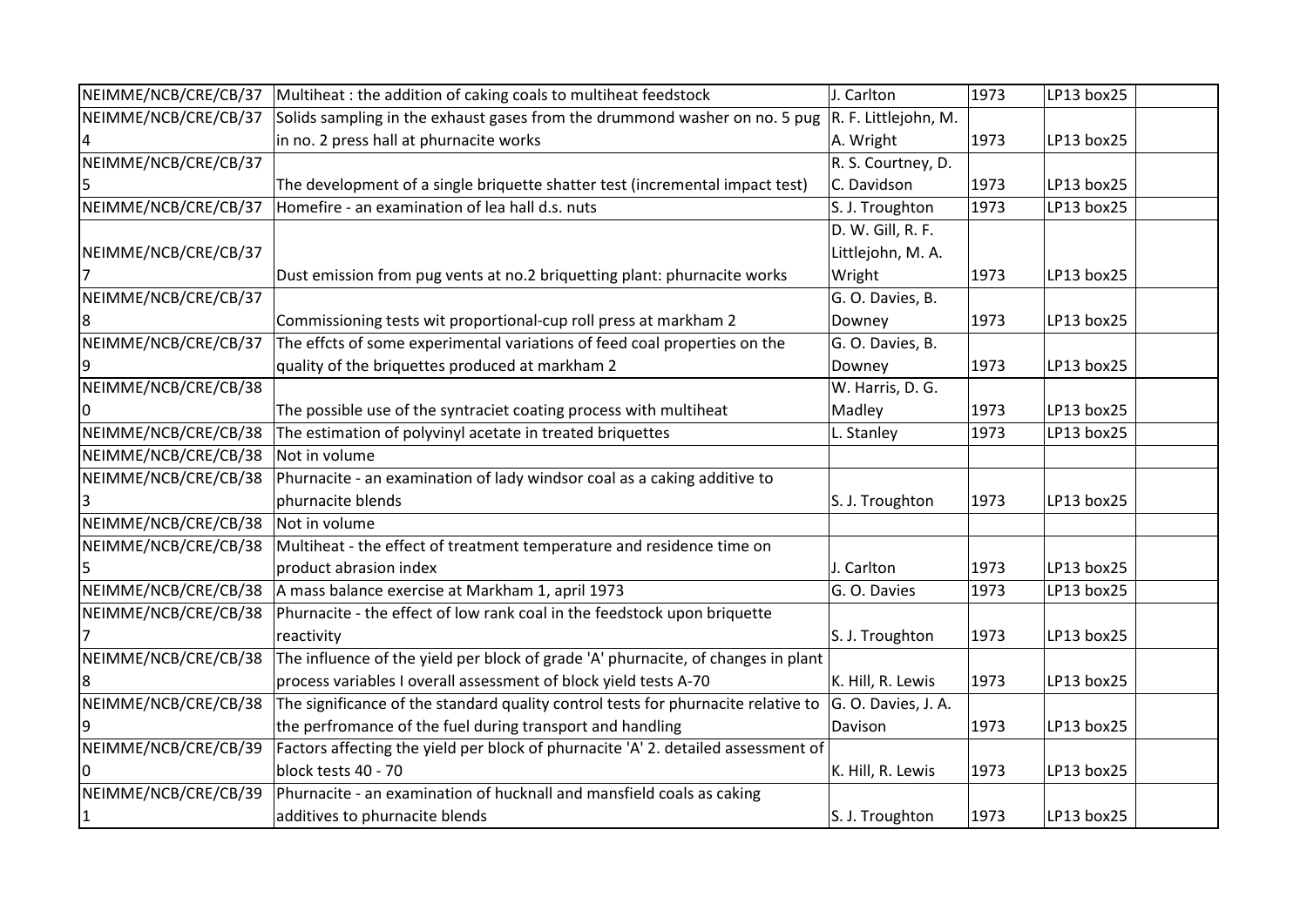| NEIMME/NCB/CRE/CB/39 | Multiheat - phurnicate tar as a partial substitute for caerphilly pitch          | J. Carlton         | 1973 | LP13 box25 |  |
|----------------------|----------------------------------------------------------------------------------|--------------------|------|------------|--|
| NEIMME/NCB/CRE/CB/39 | The calorific value and yield of carbonisation gas from selected phurnicate      | G. Corney, Mrs. D. |      |            |  |
|                      | coals                                                                            | Hooper             | 1973 | LP13 box25 |  |
| NEIMME/NCB/CRE/CB/39 | An analysis of the results of tests on individual steam coals at the phurnicate  |                    |      |            |  |
|                      | plant 19.3. - 5.4.73                                                             | B. Robson          | 1973 | LP13 box25 |  |
| NEIMME/NCB/CRE/CB/39 | Atmospheric deposition in and around the phurnacite works                        | D. W. Gill         | 1973 | LP13 box25 |  |
| NEIMME/NCB/CRE/CB/39 | The carbonisation of abernant anthracite/ maerdy/ breeze blends at               | K. Hill, R. Lewis  | 1973 | LP13 box25 |  |
| NEIMME/NCB/CRE/CB/39 | Phurnacite - an examination of four batches of the four steam coals used at      |                    |      |            |  |
|                      | the phurnacite plant                                                             | S. J. Troughton    | 1973 | LP13 box25 |  |
| NEIMME/NCB/CRE/CB/39 |                                                                                  | L. Stanley, J. K.  |      |            |  |
| 8                    | The determination of the pitch content of green briquettes                       | Barnfield          | 1973 | LP13 box25 |  |
| NEIMME/NCB/CRE/CB/39 | Phurnacite - the variations in product quality on battery 1 over 24 hours        |                    |      |            |  |
|                      | $(16/17$ May 1973)                                                               | R. Baylis, K. Hill | 1973 | LP13 box25 |  |
| NEIMME/NCB/CRE/CB/40 | Factors affecting the quality of phurnacite VII the relationship between shatter |                    |      |            |  |
| 10                   | and abrasion tests                                                               | B. Robson          | 1973 | LP13 box26 |  |
|                      |                                                                                  | G. O. Davies, B.   |      |            |  |
| NEIMME/NCB/CRE/CB/40 | An assessment of the performance of the new-shape roll press at the              | Downey, D. G.      |      |            |  |
|                      | markham roomheat works                                                           | Madley             | 1973 | LP13 box26 |  |
| NEIMME/NCB/CRE/CB/40 | An investigation into the cause of low yield/ block at the phurnacite works in   |                    |      |            |  |
|                      | march 1973                                                                       | K. Hill, R. Lewis  | 1973 | LP13 box26 |  |
| NEIMME/NCB/CRE/CB/40 | Multi-heat - the effect of high ash feedstock on product quality                 | J. Carlton         | 1973 | LP13 box26 |  |
| NEIMME/NCB/CRE/CB/40 |                                                                                  | W. Harris, D. G.   |      |            |  |
|                      | The heating of green ovoids within the cre 100 lb oven                           | O'brien            | 1973 | LP13 box26 |  |
| NEIMME/NCB/CRE/CB/40 | A preliminary assessment of the manufacture of small briquettes at the           |                    |      |            |  |
|                      | homefire plant                                                                   | G. O. Davies       | 1973 | LP13 box26 |  |
| NEIMME/NCB/CRE/CB/40 | The carbonisation of onllwyn anthracite/ maerdy/ breeze blends at the            |                    |      |            |  |
| 16                   | phurnacite works                                                                 | R. Lewis           | 1973 | LP13 box26 |  |
| NEIMME/NCB/CRE/CB/40 | An extended production run at the phurnacite works using an onllwyn/             |                    |      |            |  |
|                      | maerdy feed blend 9th - 15th october 1973                                        | R. Lewis           | 1973 | LP13 box26 |  |
| NEIMME/NCB/CRE/CB/40 | Phurnacite - effect of high volatile anthracite additive on product quality      | J. Carlton         | 1973 | LP13 box26 |  |
| NEIMME/NCB/CRE/CB/40 | Phurnacite - the effects of coal size distribution on briquette quality part 1   |                    |      |            |  |
| 9                    | steam coal alone                                                                 | S. J. Troughton    | 1973 | LP13 box26 |  |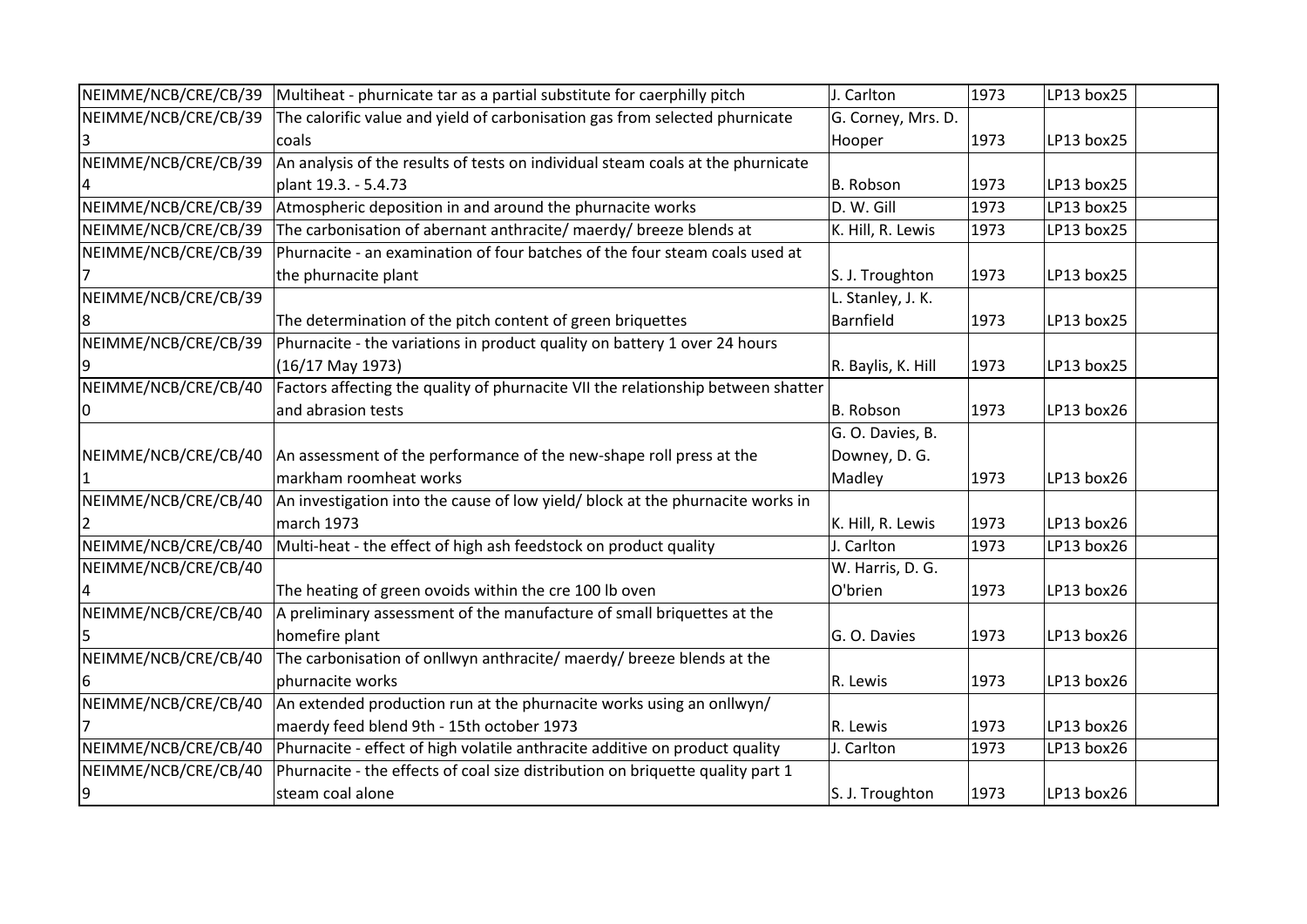| NEIMME/NCB/CRE/CB/41 | The use of crude phurnacite tar as a partial substitute for pitch binder in the     |                    |      |            |  |
|----------------------|-------------------------------------------------------------------------------------|--------------------|------|------------|--|
|                      | phurnacite process: preliminary tests at the phurnacite plant                       | M. J. Finn         | 1973 | LP13 box26 |  |
| NEIMME/NCB/CRE/CB/41 | Phurnacite - the effect of coal size distribution on briquette quality. part 2      |                    |      |            |  |
|                      | blends of steam coal and anthracite                                                 | S. J. Troughton    | 1973 | LP13 box26 |  |
| NEIMME/NCB/CRE/CB/41 | Reforming iron-oxide sludges at the staveley chemical works (1) A preliminary       |                    |      |            |  |
|                      | investigation of compaction                                                         | G. O. Davies       | 1974 | LP13 box26 |  |
| NEIMME/NCB/CRE/CB/41 |                                                                                     | R. Lewis, D. G.    |      |            |  |
|                      | The production of phurnacite from onllwyn anthracite at the phurnacite works Madley |                    | 1974 | LP13 box26 |  |
| NEIMME/NCB/CRE/CB/41 |                                                                                     | D. C. Davidson, K. |      |            |  |
|                      | The moisture content of phurnacite                                                  | J. Fooks           | 1974 | LP13 box26 |  |
|                      |                                                                                     | D. W. Gill, R. F.  |      |            |  |
| NEIMME/NCB/CRE/CB/41 |                                                                                     | Littlejohn, M. A.  |      |            |  |
|                      | Dust emission from pug vents at no.2 briquetting plant phurnacite works             | Wright             | 1974 | LP13 box26 |  |
| NEIMME/NCB/CRE/CB/41 | "Phurnacite" from anthracite                                                        | B. Downey          | 1974 | LP13 box26 |  |
| NEIMME/NCB/CRE/CB/41 | Not in volume                                                                       |                    |      |            |  |
| NEIMME/NCB/CRE/CB/41 | Phurnacite - further comparative work on the effect on product quality of           |                    |      |            |  |
| 8                    | additions of onllwyn or abernant coals to steam coals                               | J. Carlton         | 1974 | LP13 box26 |  |
| NEIMME/NCB/CRE/CB/41 | Phurnacite - an examination of merthyr vale nuts                                    | S. J. Troughton    | 1974 | LP13 box26 |  |
|                      |                                                                                     | D. W. Gill, R. F.  |      |            |  |
| NEIMME/NCB/CRE/CB/42 | Scrubber efficiency and emission to atmosphere charge-gas cleaning plants           | Littlejohn, M. A.  |      |            |  |
| 0                    | nos. 2 and 3 phurnacite works                                                       | Wright             | 1974 | LP13 box26 |  |
| NEIMME/NCB/CRE/CB/42 | Breakage of green ovoids during the charge of a phurnacite oven                     | W. Harris          | 1974 | LP13 box26 |  |
| NEIMME/NCB/CRE/CB/42 | Phurnacite - the examination of 'uniform blend' at cre                              | S. J. Troughton    | 1974 | LP13 box26 |  |
| NEIMME/NCB/CRE/CB/42 | The measurement of temperatures within the phurnacite ovens                         | W. Harris          | 1974 | LP13 box26 |  |
| NEIMME/NCB/CRE/CB/42 | Phurnacite - lady Windsor as an alternative caking coal to maerdy in                |                    |      |            |  |
|                      | phurnacite coal blends                                                              | S. J. Troughton    | 1974 | LP13 box26 |  |
| NEIMME/NCB/CRE/CB/42 | Phurnacite - the examination of a second 'unifrom blend' at cre                     | S. J. Troughton    | 1974 | LP13 box26 |  |
| NEIMME/NCB/CRE/CB/42 | Phurnacite: a laboratory scale investigation of blends of anthracite and            |                    |      |            |  |
| 6                    | swelling coals                                                                      | D. C. Davidson     | 1974 | LP13 box26 |  |
| NEIMME/NCB/CRE/CB/42 | Effect of carbonising conditions on the strength of phurnacite using three          |                    |      |            |  |
|                      | different blends of green feedstock                                                 | W. Harris          | 1974 | LP13 box26 |  |
| NEIMME/NCB/CRE/CB/42 | Block tests with "uniform blend" at the phurnacite works                            | R. Lewis           | 1974 | LP13 box26 |  |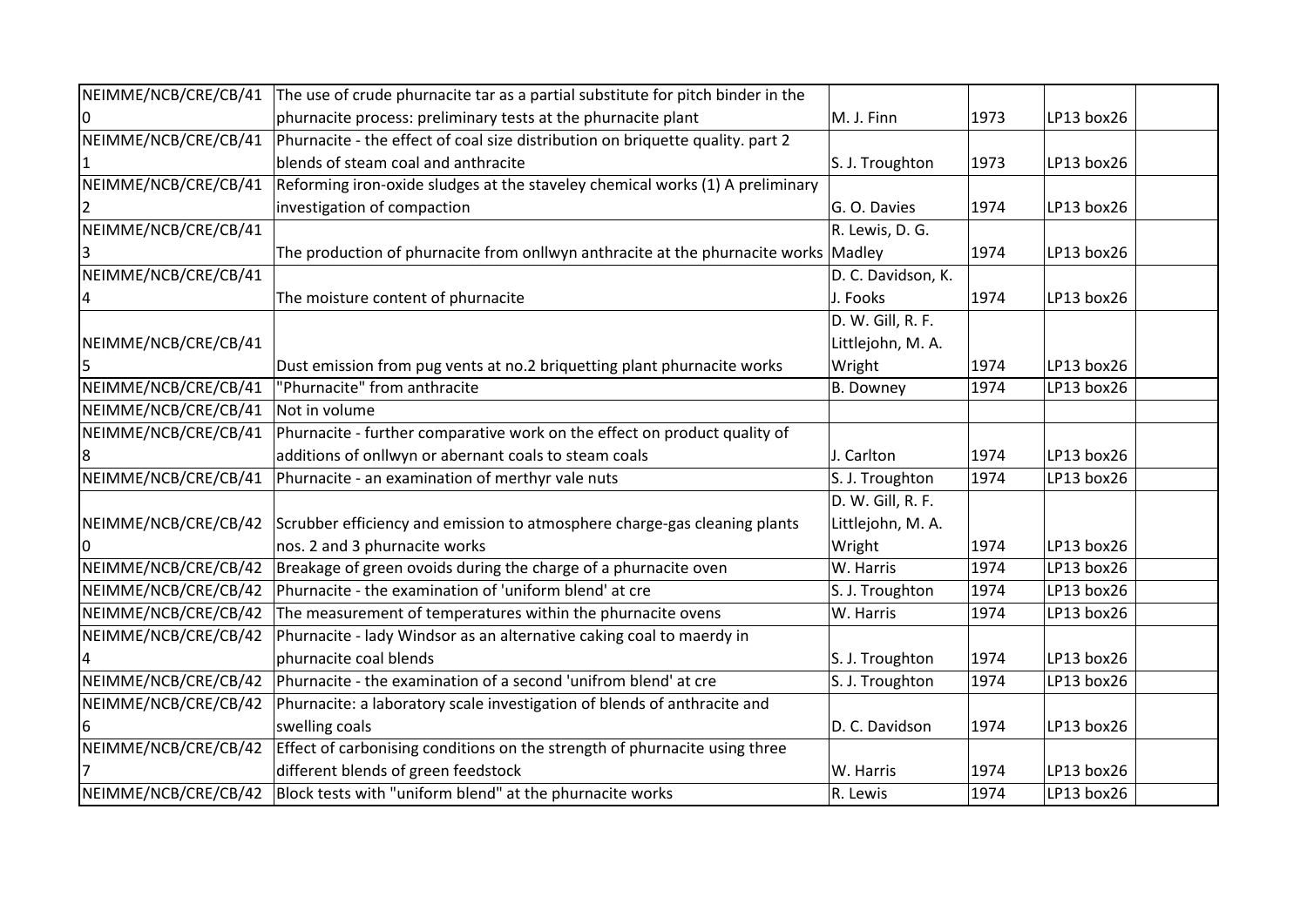| NEIMME/NCB/CRE/CB/42 | Combustion conditions and recuperator leakage at the phurnacite plant - part                        |                     |      |            |  |
|----------------------|-----------------------------------------------------------------------------------------------------|---------------------|------|------------|--|
|                      | 1: no. 2 battery                                                                                    | M. J. Finn          | 1975 | LP13 box26 |  |
| NEIMME/NCB/CRE/CB/43 | The feasibility of enlarging the fluidising air nozzles the coventry reactors                       | W. Harris           | 1974 | LP13 box26 |  |
| NEIMME/NCB/CRE/CB/43 | Breakage of green ovoids during the charge of a phurnacite oven: - tests on                         |                     |      |            |  |
|                      | cold phurnacite oven                                                                                | W. Harris           | 1974 | LP13 box26 |  |
| NEIMME/NCB/CRE/CB/43 | Phurnacite : the examination of two further batches of lady Windsor coal for                        |                     |      |            |  |
|                      | upgrading anthracite                                                                                | S. J. Troughton     | 1974 | LP13 box26 |  |
| NEIMME/NCB/CRE/CB/43 | Phurnacite : the examination of ogmore and ogmore oriental smalls for                               |                     |      |            |  |
|                      | upgrading anthracite                                                                                | S. J. Troughton     | 1974 | LP13 box26 |  |
|                      |                                                                                                     | R. Lewis, B.        |      |            |  |
| NEIMME/NCB/CRE/CB/43 |                                                                                                     | Downey, S. J.       |      |            |  |
|                      | The carbonisation of abernant anthracite/ ogmore coal briquettes                                    | Troughton           | 1974 | LP13 box26 |  |
| NEIMME/NCB/CRE/CB/43 | The measurement of temperatures within the phurnacite ovens part 2                                  | W. Harris           | 1974 | LP13 box26 |  |
| NEIMME/NCB/CRE/CB/43 | Increasing the proportion of recycle char in the homefire plant feed by                             |                     |      |            |  |
|                      | addition of a coking coal                                                                           | R. Lewis            | 1974 | LP13 box26 |  |
| NEIMME/NCB/CRE/CB/43 | Phurnacite: the examination of alternative binders at cre and at the                                | B. Downey, S. J.    |      |            |  |
|                      | phurnacite plant                                                                                    | Troughton           | 1974 | LP13 box26 |  |
| NEIMME/NCB/CRE/CB/43 | Test of British coals at the Ancit works, Alsdorf, Germany of eschweiler                            | W. R. Watson, D.    |      |            |  |
|                      | bergwerks verein 22nd - 26th July 1974                                                              | G. Madley           | 1974 | LP13 box26 |  |
| NEIMME/NCB/CRE/CB/43 | Sealing oven charge lids at the phurnacite plant extended trial                                     | R. Lewis            | 1974 | LP13 box26 |  |
| NEIMME/NCB/CRE/CB/44 | Fines balance on c stream carboniser homefire plant                                                 | R. Lewis            | 1974 | LP13 box26 |  |
| NEIMME/NCB/CRE/CB/44 | Not in volume                                                                                       |                     |      |            |  |
| NEIMME/NCB/CRE/CB/44 | An examination of air blown phurnacite tar as binder with a "uniblend" coal at $ B$ . Downey, S. J. |                     |      |            |  |
|                      | cre and at the phurnacite plant                                                                     | Troughton           | 1974 | LP13 box26 |  |
| NEIMME/NCB/CRE/CB/44 | The possible use of German brown coal in the char briquetting process:- pilot                       |                     |      |            |  |
|                      | tests in the 0.3m carboniser, 50mm mills press                                                      | W. Harris           | 1974 | LP13 box26 |  |
| NEIMME/NCB/CRE/CB/44 | Vertical temperature distribution within ovens and conditions in ninth flues of                     | W. Harris, B.       |      |            |  |
|                      | numbers 5 and 6 batteries at phurnacite                                                             | Downey              | 1974 | LP13 box26 |  |
| NEIMME/NCB/CRE/CB/44 | Vertical temperature distribution within the ovens of nos. 2 and 7 batteries at                     |                     |      |            |  |
|                      | phurnacite                                                                                          | W. Harris           | 1974 | LP13 box26 |  |
| NEIMME/NCB/CRE/CB/44 | A field trial of Ancit briquettes at cre                                                            | D. C. Davidson      | 1974 | LP13 box26 |  |
| NEIMME/NCB/CRE/CB/44 | Phurnacite : an examination of ogmore coal as a replacement for maerdy coal                         | S. J. Troughton, B. |      |            |  |
| 7                    | in a 'uniform blend' type feedstock                                                                 | Downey              | 1974 | LP13 box26 |  |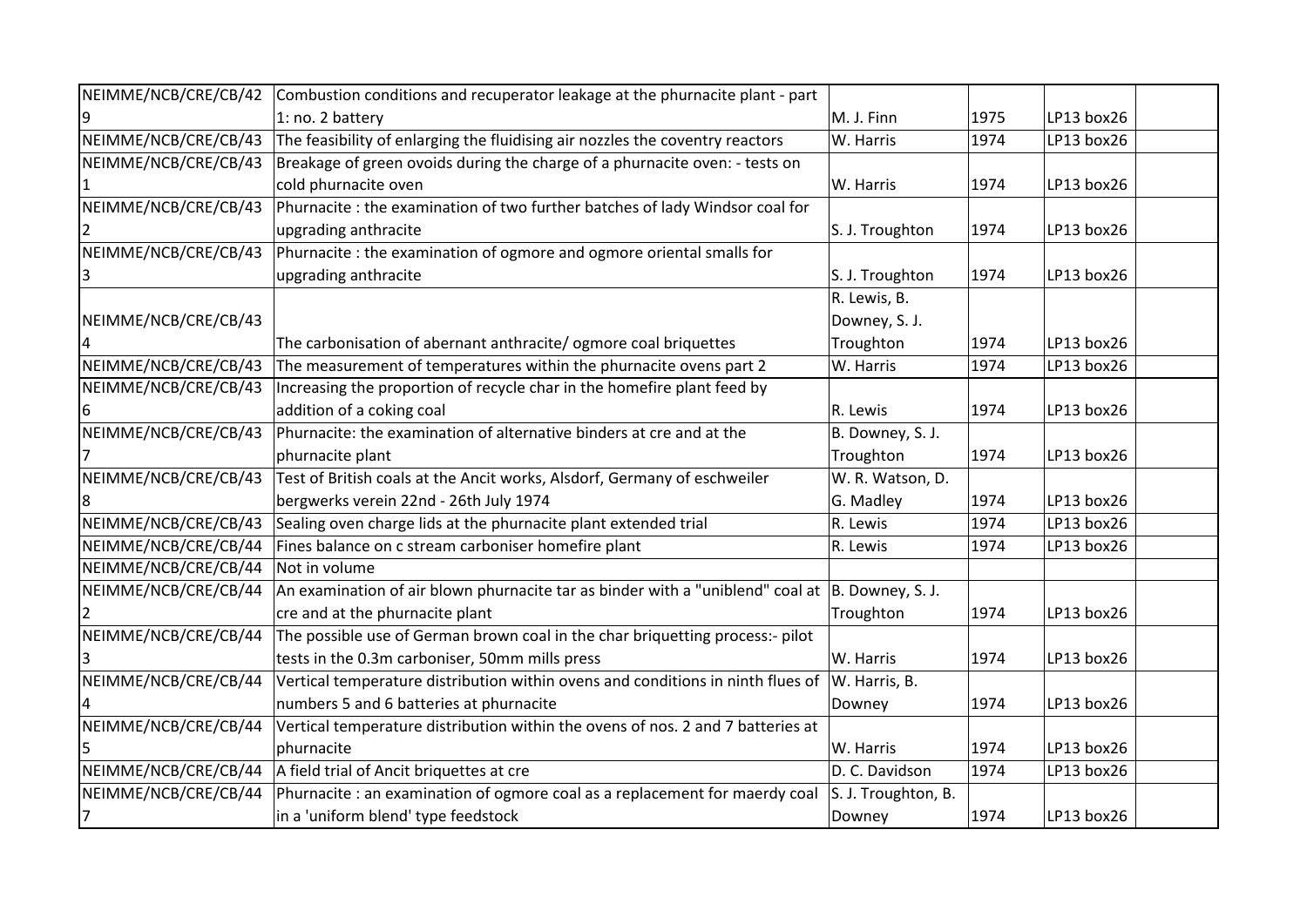| NEIMME/NCB/CRE/CB/44 | Comparisons of briquettes carbonised in single oven tests in batteries 5 and 6  |                     |      |            |  |
|----------------------|---------------------------------------------------------------------------------|---------------------|------|------------|--|
|                      | during the ogmore coal trials                                                   | B. Downey           | 1974 | LP13 box26 |  |
| NEIMME/NCB/CRE/CB/44 | Not in volume                                                                   |                     |      |            |  |
| NEIMME/NCB/CRE/CB/45 |                                                                                 | W. Watson, D. G.    |      |            |  |
|                      | Second test of ancit process using british coals                                | Madley              | 1975 | LP13 box26 |  |
| NEIMME/NCB/CRE/CB/45 |                                                                                 | S. J. Troughton, R. |      |            |  |
|                      | Phurnacite: an examination of bitumen/pitch mixtures as binders                 | Sidebottom          | 1975 | LP13 box26 |  |
| NEIMME/NCB/CRE/CB/45 | Phurnacite breakage during oven discharge: model tests to determine effect      |                     |      |            |  |
|                      | of carbonisation temperature                                                    | W. Harris           | 1975 | LP13 box26 |  |
| NEIMME/NCB/CRE/CB/45 | Phurnacite: the variable of onllwyn anthracite                                  | S. J. Troughton     | 1975 | LP13 box26 |  |
| NEIMME/NCB/CRE/CB/45 | Phurnacite: the partial replacement of pitch binder by a strongly caking coal   | S. J. Troughton     | 1975 | LP13 box26 |  |
| NEIMME/NCB/CRE/CB/45 | Further measurements of vertical temperature distrubtion within the ovens of    |                     |      |            |  |
|                      | nos. 2 and 6 batteries at phurnacite                                            | W. Harris           | 1975 | LP13 box26 |  |
| NEIMME/NCB/CRE/CB/45 | The use of crude phurnacite tar as a partial substitute for pitch binder in the |                     |      |            |  |
|                      | phurnacite process: further tests at the phurnacite plant                       | M. J. Finn          | 1975 | LP13 box26 |  |
| NEIMME/NCB/CRE/CB/45 | Char briquetting of 'old' coal 12" carboniser/ 2" mills press                   | R. Lewis            | 1975 | LP13 box26 |  |
| NEIMME/NCB/CRE/CB/45 | Phurnacite : the effects of pitch content and carbonisation temperature upon    |                     |      |            |  |
|                      | briquette quality using a uniform blend type feedstock                          | S. J. Troughton     | 1975 | LP13 box26 |  |
| NEIMME/NCB/CRE/CB/45 | Coventry homefire works:- an investigation into anomalous air requirements      |                     |      |            |  |
|                      | between "B" and "C" reactors                                                    | W. Harris           | 1975 | LP13 box26 |  |
| NEIMME/NCB/CRE/CB/46 | The reclamation of pad 2 at the phurnacite layer blending plant. An interim     |                     |      |            |  |
|                      | report on the uniformity of the reclaimed coa                                   | B. Downey           | 1975 | LP13 box26 |  |
| NEIMME/NCB/CRE/CB/46 | Phurnacite: block tests at the plant using ogmore coal as the caking            | B. Downey, S. J.    |      |            |  |
|                      | constituent in "uniblend"                                                       | Troughton           | 1975 | LP13 box26 |  |
|                      | Phurnacite: the partial replacement of pitch binder by a strongly caking coal.  |                     |      |            |  |
| NEIMME/NCB/CRE/CB/46 | the effect of poor control of the pitch content with respect to clustering and  |                     |      |            |  |
|                      | oven discharge                                                                  | S. J. Troughton     | 1975 | LP13 box26 |  |
| NEIMME/NCB/CRE/CB/46 | Phurnacite breakage during oven discharge:- model tests covering a range of     |                     |      |            |  |
|                      | impacts                                                                         | W. Harris           | 1975 | LP13 box26 |  |
| NEIMME/NCB/CRE/CB/46 | The formation of nuts and breeze in the phurnicate process                      | D. G. Madley        | 1975 | LP13 box26 |  |
| NEIMME/NCB/CRE/CB/46 | Breakage of briquettes when charged and discharged from a phurnacite oven       | D. G. Madley        | 1975 | LP13 box26 |  |
| NEIMME/NCB/CRE/CB/46 | Phurnacite: an examination of further bitumen/ pitch mixtures as binders        | S. J. Troughton     | 1975 | LP13 box26 |  |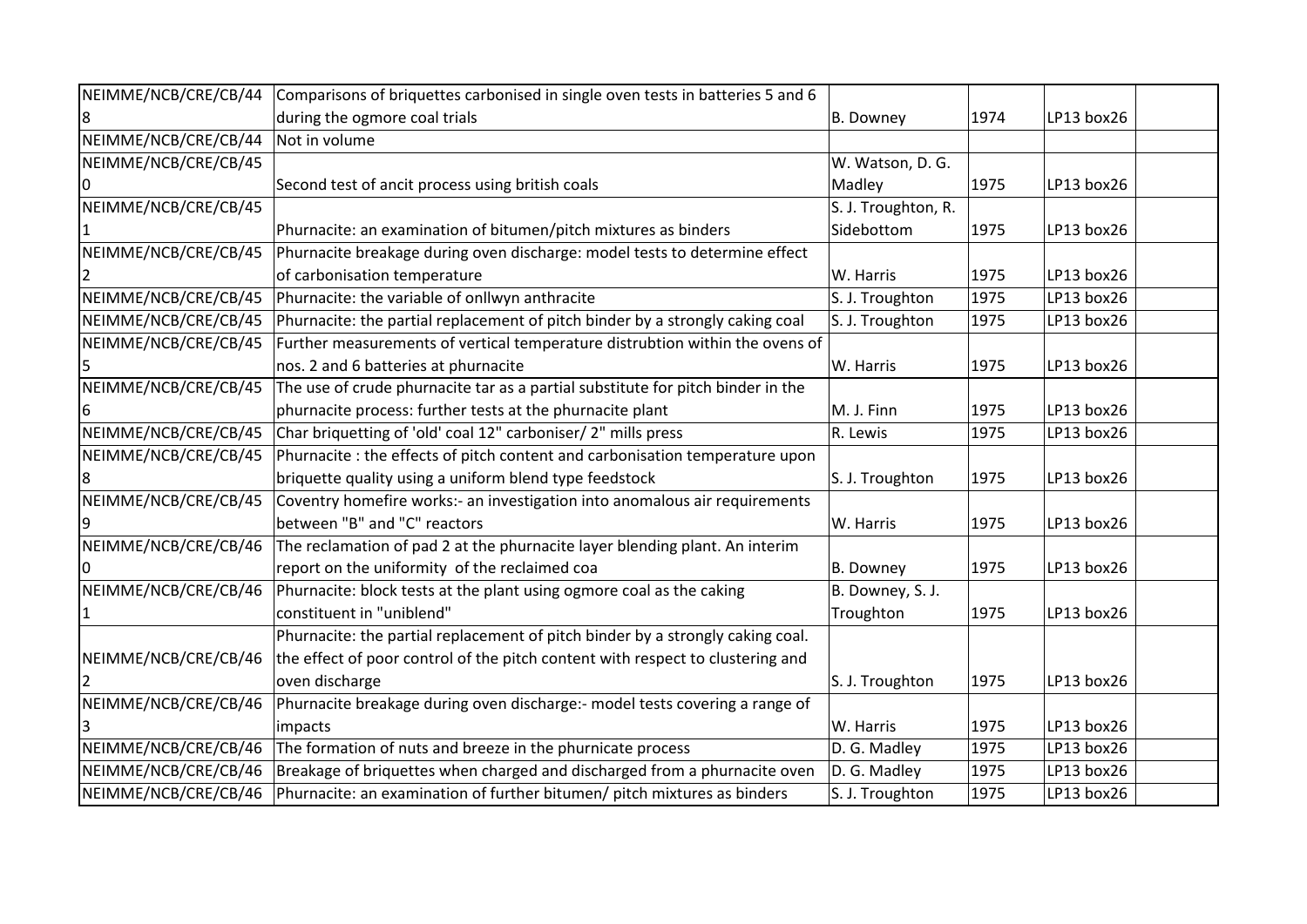| NEIMME/NCB/CRE/CB/46 | Phurnacite tar as a partial subtitute for binder pitch at the phurnacite plant:                |                     |      |            |  |
|----------------------|------------------------------------------------------------------------------------------------|---------------------|------|------------|--|
|                      | summary of work at the plant september 1973 - may 1975                                         | M. J. Finn          | 1975 | LP13 box26 |  |
| NEIMME/NCB/CRE/CB/46 | Phurnacite: phurnacite tar as a partial substitute for pitch: pilot plant work at              |                     |      |            |  |
|                      | cre                                                                                            | S. J. Troughton     | 1975 | LP13 box26 |  |
| NEIMME/NCB/CRE/CB/46 | Capacity and yield test, no. 7 battery, phurnacite plant                                       | R. Lewis            | 1975 | LP13 box26 |  |
| NEIMME/NCB/CRE/CB/47 | Outputs per block and temperature measurements on battery 7, phurnacite                        |                     |      |            |  |
|                      | plant                                                                                          | B. Downey           | 1975 | LP13 box26 |  |
| NEIMME/NCB/CRE/CB/47 | Markham ancit - thermal loadings on incinerator                                                | W. Harris           | 1971 | LP13 box26 |  |
| NEIMME/NCB/CRE/CB/47 | Phurnacite: the effect of handling green briquettes on the quality of                          |                     |      |            |  |
|                      | carbonised briquettes                                                                          | S. J. Troughton     | 1975 | LP13 box26 |  |
| NEIMME/NCB/CRE/CB/47 | Phurnacite: the effects of feedstock composition, pitch content and                            |                     |      |            |  |
|                      | carbonisation temperature on the moisture content of quenched briquettes                       | S. J. Troughton     | 1975 | LP13 box26 |  |
| NEIMME/NCB/CRE/CB/47 | Phurnacite: an examination of pitches made from the four constituent tars                      | S. J. Troughton, R. |      |            |  |
|                      | from which caerphilly pitch is derived                                                         | Sidebottom          | 1975 | LP13 box26 |  |
| NEIMME/NCB/CRE/CB/47 | Phurnacite: an examination of tymawr coal as a replacement for maerdy coal                     |                     |      |            |  |
|                      | in uniform blend                                                                               | S. J. Troughton     | 1975 | LP13 box26 |  |
|                      |                                                                                                | D. W. Gill, R. F.   |      |            |  |
| NEIMME/NCB/CRE/CB/47 |                                                                                                | Littlejohn, M. A.   |      |            |  |
|                      | Dust emission from pug vents at no. 1 briquetting plant phurnacite works                       | Wright              | 1975 | LP13 box26 |  |
| NEIMME/NCB/CRE/CB/47 | An analysis of oven temperature data from the phurnacite plant                                 | W. Harris           | 1975 | LP13 box26 |  |
| NEIMME/NCB/CRE/CB/47 | Suppression of dust in broken green ovoid debris                                               | M. J. Finn          | 1975 | LP13 box26 |  |
| NEIMME/NCB/CRE/CB/47 | Weighed block tests on no. 7 battery, phurnacite plant                                         | M. J. Finn          | 1976 | LP13 box26 |  |
|                      |                                                                                                | R. Lewis, S. J.     |      |            |  |
| NEIMME/NCB/CRE/CB/48 | Carbonisation of hbnpc produced green ovoids at cre and in a phurnacite plant Troughton, D. G. |                     |      |            |  |
| 0                    | disticoke oven                                                                                 | Madley              | 1975 | LP13 box26 |  |
|                      |                                                                                                | W. R. Watson, A.    |      |            |  |
| NEIMME/NCB/CRE/CB/48 |                                                                                                | Phillips, D. G.     |      |            |  |
|                      | Tests of h.b.n.p.c. retort at douai, France october 29th, 30th & 31st, 1975                    | Madley              | 1975 | LP13 box26 |  |
| NEIMME/NCB/CRE/CB/48 | Phurnacite: the carbonisation at cre of green phurnacite briquettes used in the                |                     |      |            |  |
|                      | trials at the houilleres du bassin et du pas-de-calais (hbnpc)                                 | S. J. Troughton     | 1975 | LP13 box26 |  |
| NEIMME/NCB/CRE/CB/48 | Phurnacite: further tests at cre using tymawr coal as the coking component in                  |                     |      |            |  |
| 3                    | uniform blend                                                                                  | S. J. Troughton     | 1976 | LP13 box26 |  |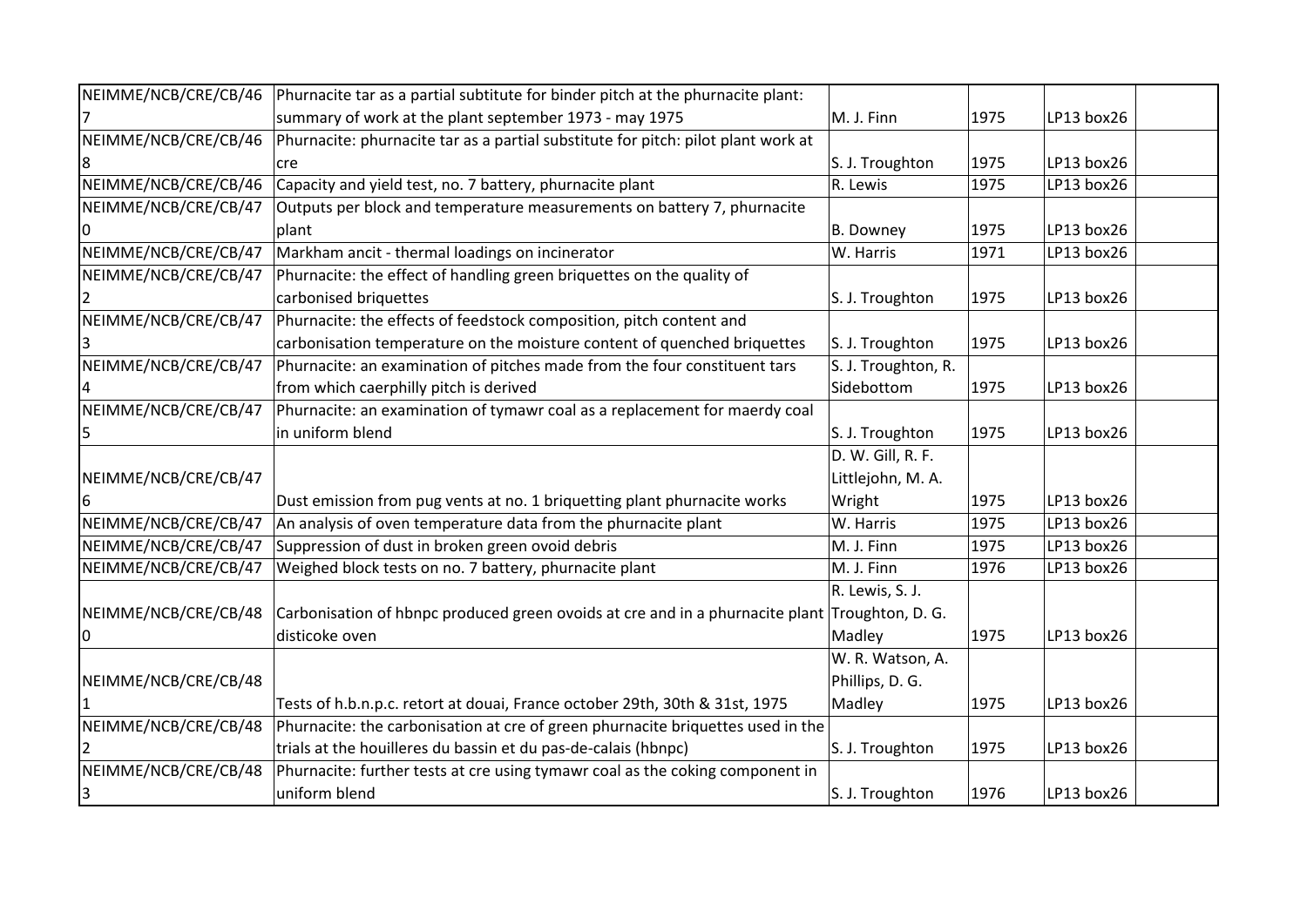| NEIMME/NCB/CRE/CB/48 |                                                                                 | S. J. Troughton, R. |      |            |  |
|----------------------|---------------------------------------------------------------------------------|---------------------|------|------------|--|
|                      | Phurnacite: an examination of some pitch binders                                | Sidebottom          | 1976 | LP13 box26 |  |
| NEIMME/NCB/CRE/CB/48 | Assessment of two Coventry feed coals in 12 inch (0.3m) Carboniser/ 2 inch      |                     |      |            |  |
|                      | (50mm) mills press                                                              | W. Harris           | 1976 | LP13 box26 |  |
| NEIMME/NCB/CRE/CB/48 | Green ovoid moisture content and storage conditions:- possible effects on       |                     |      |            |  |
| 6                    | degradation during subsequent carbonisation in phurnacite ovens                 | W. Harris           | 1976 | LP13 box26 |  |
| NEIMME/NCB/CRE/CB/48 | A field trial of hbnpc briquettes at cre                                        | R. Lewis            | 1976 | LP13 box26 |  |
| NEIMME/NCB/CRE/CB/48 | cre domestic field trial of hbnpc, ancit and phurnacite briquettes              | R. Lewis            | 1976 | LP13 box26 |  |
| NEIMME/NCB/CRE/CB/48 |                                                                                 | S. J. Troughton, M. |      |            |  |
| 9                    | The incorporation of reject homefire char in the phurnacite coal blend          | J. Finn             | 1976 | LP13 box26 |  |
| NEIMME/NCB/CRE/CB/49 | Temperature measurements in phurnacite ovens. 1. development of probe for       |                     |      |            |  |
|                      | continuous recording of centre of charge temperature                            | B. Downey           | 1976 | LP13 box26 |  |
| NEIMME/NCB/CRE/CB/49 | Phurnacite: the effect of coal size on briquette quality                        | S. J. Troughton     | 1976 | LP13 box26 |  |
| NEIMME/NCB/CRE/CB/49 | Phurnacite: an examination of the effect of increasing the breeze content in a  | S. J. Troughton, M. |      |            |  |
|                      | uniform blend feedstock                                                         | J. Finn             | 1976 | LP13 box26 |  |
| NEIMME/NCB/CRE/CB/49 | Weighed block tests on no. 7 battery, phurnacite plant summary report           | M. J. Finn          | 1976 | LP13 box26 |  |
| NEIMME/NCB/CRE/CB/49 | Analysis of output loss for mechinal defects during the tests run at the        |                     |      |            |  |
|                      | homefire plant (22/9/75-3/10/75)                                                | M. J. Finn          | 1976 | LP13 box26 |  |
| NEIMME/NCB/CRE/CB/49 | The briquetting of homefire reject char with starch/resin binders               | J. Carlton          | 1976 | LP13 box26 |  |
| NEIMME/NCB/CRE/CB/49 | Phurnacite: the effect of coal size on briquette quality further tests with     |                     |      |            |  |
| 6                    | special reference to briquette clustering                                       | S. J. Troughton     | 1976 | LP13 box26 |  |
| NEIMME/NCB/CRE/CB/49 | Not in volume                                                                   |                     |      |            |  |
| NEIMME/NCB/CRE/CB/49 | Not in volume                                                                   |                     |      |            |  |
| NEIMME/NCB/CRE/CB/49 |                                                                                 | S. J. Troughton, R. |      |            |  |
|                      | Phurnacite : the examination at cre of a second batch of pitch binders          | Sidebottom          | 1976 | LP13 box26 |  |
| NEIMME/NCB/CRE/CB/50 | Coventry homefire works:- analysis of carboniser data from 2-weeks trial        |                     |      |            |  |
|                      | $(22.9.75 - 3.10.75)$                                                           | W. Harris           | 1976 | LP13 box26 |  |
| NEIMME/NCB/CRE/CB/50 | Phurnacite: the briquetting of high breeze content feedstocks                   | S. J. Troughton     | 1976 | LP13 box26 |  |
| NEIMME/NCB/CRE/CB/50 | Assessment of cadley hill doubles in the 12-inch (0.3 m) carboniser/ 20inch (50 |                     |      |            |  |
|                      | mm) mills press                                                                 | W. Harris           | 1976 | LP13 box26 |  |
| NEIMME/NCB/CRE/CB/50 | Temperature measurements in phurnacite ovens. 2. an account of                  |                     |      |            |  |
| 3                    | thermocouple probes in block 3, battery 7                                       | B. Downey           | 1976 | LP13 box26 |  |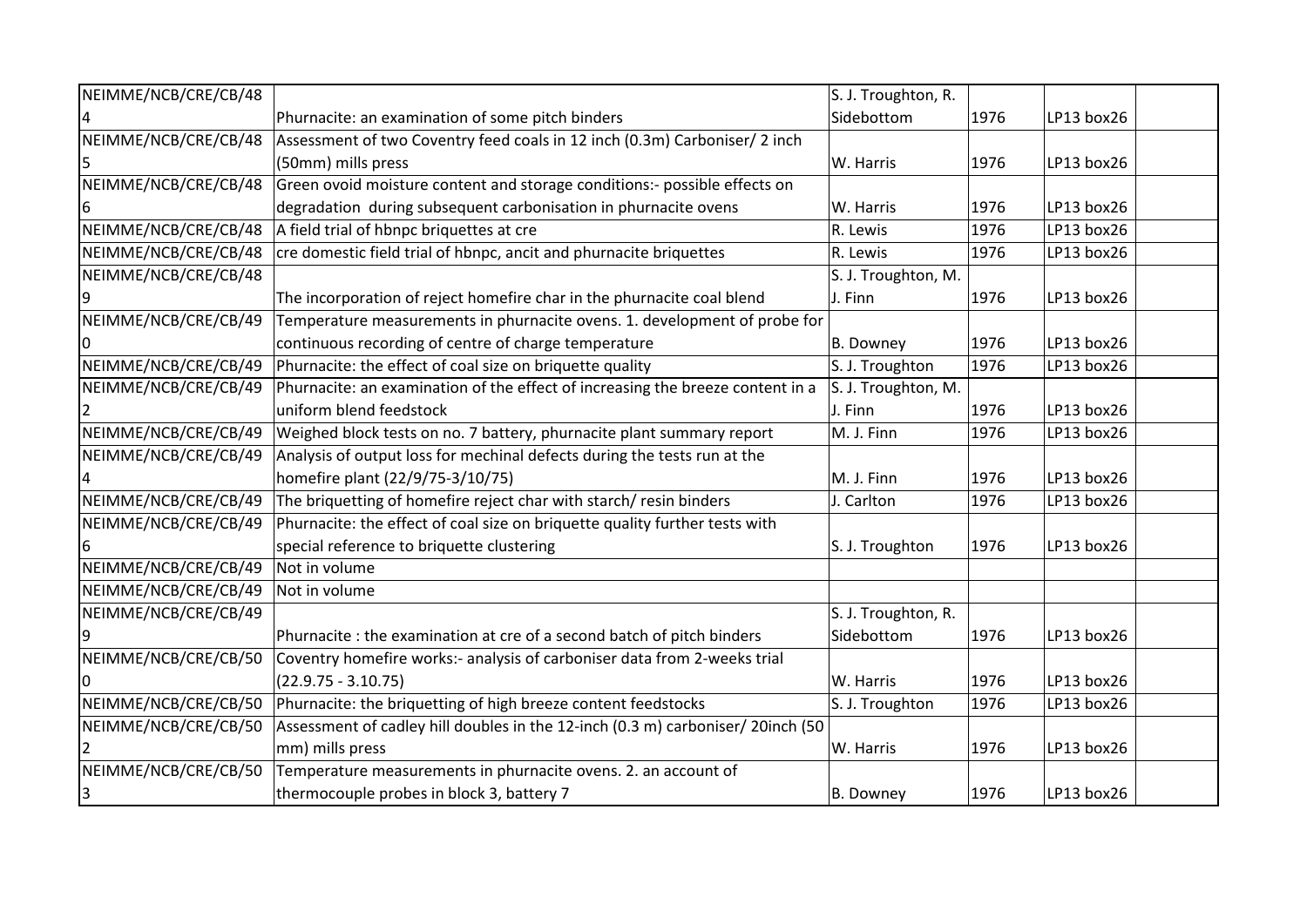| NEIMME/NCB/CRE/CB/50 | Temperature measurements in phurnacite ovens. 3. thermocouple probes in             |                     |      |            |  |
|----------------------|-------------------------------------------------------------------------------------|---------------------|------|------------|--|
|                      | block 2, battery 7                                                                  | B. Downey           | 1976 | LP13 box26 |  |
| NEIMME/NCB/CRE/CB/50 | The formation of nuts and breeze in the phurnicate process                          | D. G. Madley        | 1976 | LP13 box26 |  |
| NEIMME/NCB/CRE/CB/50 | Coventry homefire:- effect of bed residence time on product quality interim         |                     |      |            |  |
| 6                    | report                                                                              | W. Harris           | 1976 | LP13 box26 |  |
| NEIMME/NCB/CRE/CB/50 | Muffle test to ascertain hot strengths of briquettes during the early stages of     | B. Downey, D. C.    |      |            |  |
|                      | carbonisation                                                                       | Madley              | 1976 | LP13 box26 |  |
| NEIMME/NCB/CRE/CB/50 |                                                                                     | S. J. Troughton, R. |      |            |  |
|                      | Phurnacite: the examination at cre of a thrid batch of briquetting binders          | Sidebottom          | 1976 | LP13 box26 |  |
| NEIMME/NCB/CRE/CB/50 | Phurnacite: air leakage into the carbonising ovens part 1 - the effect on           |                     |      |            |  |
|                      | briquette quality                                                                   | S. J. Troughton     | 1976 | LP13 box26 |  |
| NEIMME/NCB/CRE/CB/51 | Phurnacite: air leakage into the carbonising ovens part 2 - the effect on the       |                     |      |            |  |
|                      | offgas                                                                              | S. J. Troughton     | 1976 | LP13 box26 |  |
| NEIMME/NCB/CRE/CB/51 |                                                                                     | B. Downey, D. G.    |      |            |  |
|                      | Carbonisation trials at the phurnacite plant using one fifth of normal charge       | Madley              | 1976 | LP13 box26 |  |
| NEIMME/NCB/CRE/CB/51 | Coventry homefire:- effect of carbonising temperature on product quality            | W. Harris           | 1976 | LP13 box26 |  |
| NEIMME/NCB/CRE/CB/51 | Coventry homefire:- effect of bed residence time on product quality                 | W. Harris           | 1976 | LP13 box26 |  |
| NEIMME/NCB/CRE/CB/51 |                                                                                     | R. Lewis, D. G.     |      |            |  |
|                      | Carbonising briquettes in metal containers in disticoke ovens                       | Madley              | 1976 | LP13 box27 |  |
| NEIMME/NCB/CRE/CB/51 |                                                                                     | D. G. Madley, C. J. |      |            |  |
|                      | Breakage of hbnpc briquettes                                                        | <b>Bower</b>        | 1976 | LP13 box27 |  |
| NEIMME/NCB/CRE/CB/51 |                                                                                     | C. J. Bower, D. G.  |      |            |  |
|                      | Comparative breakage of hbnpc and aberaman briquettes in cre handling trials Madley |                     | 1976 | LP13 box27 |  |
| NEIMME/NCB/CRE/CB/51 | Phurnacite: a review of work done to evaluate alternative binders to pitch          | S. J. Troughton     | 1976 | LP13 box27 |  |
| NEIMME/NCB/CRE/CB/51 |                                                                                     | C. J. Bower, D. G.  |      |            |  |
|                      | Comparative breakage of anthrite and phurnacite in cre handling trials              | Madley              | 1976 | LP13 box27 |  |
| NEIMME/NCB/CRE/CB/51 | Changes in handling properties of a sample of anthrite under conditions of          | D. G. Madley, C. J. |      |            |  |
|                      | summer storage                                                                      | <b>Bower</b>        | 1976 | LP13 box27 |  |
| NEIMME/NCB/CRE/CB/52 |                                                                                     | R. Lewis, D. G.     |      |            |  |
|                      | Distribution of volatile matter and strength of briquettes in a disticoke oven      | Madley              | 1976 | LP13 box27 |  |
| NEIMME/NCB/CRE/CB/52 | The principle and means of preparing green briquettes which yield high              | B. Dowey, D. G.     |      |            |  |
|                      | outputs/ block at the phurnacite plant                                              | Madley              | 1976 | LP13 box27 |  |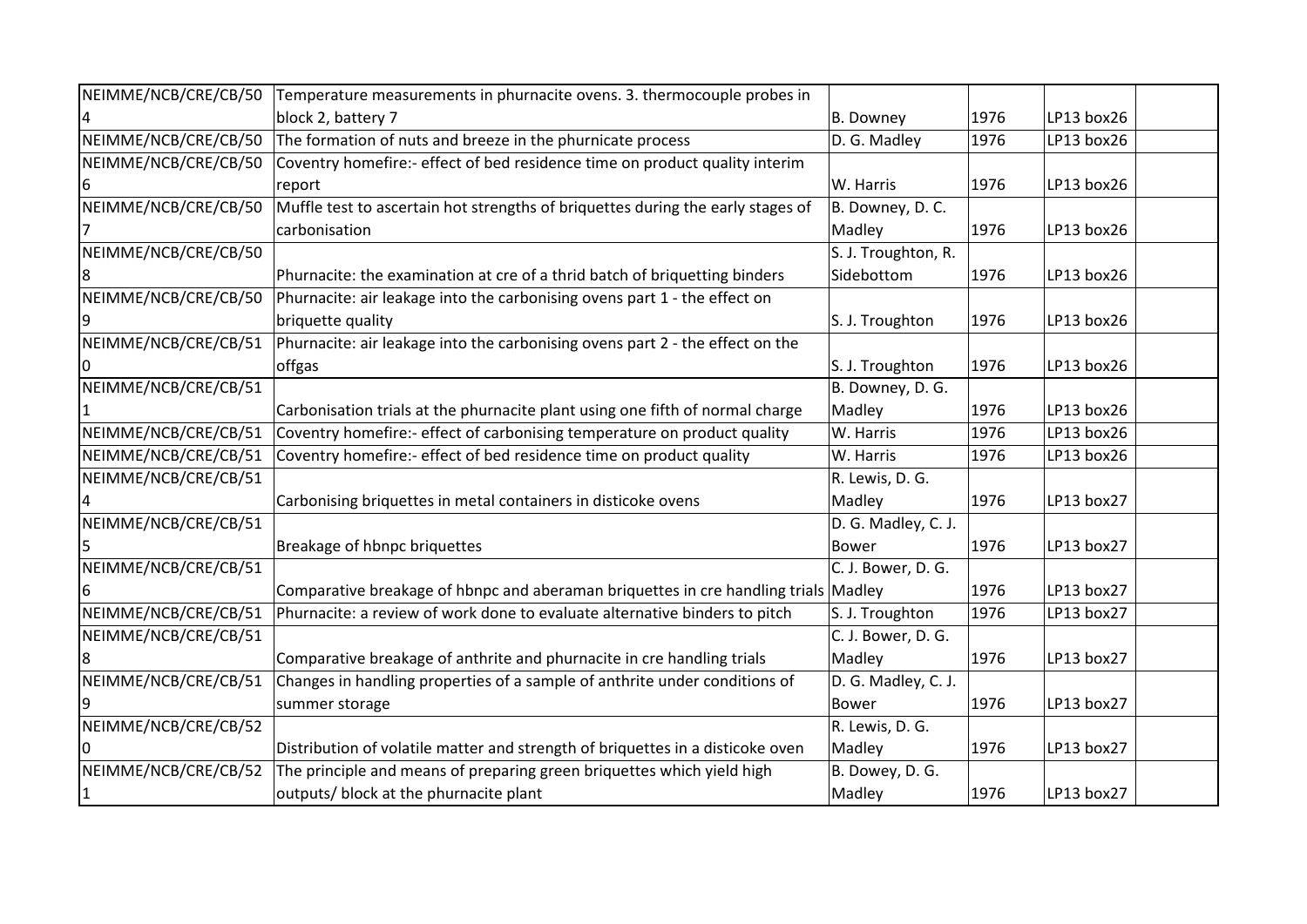| NEIMME/NCB/CRE/CB/52 | The possible use of air instead of nitrogen for surge hopper aeration at the                        |                    |      |            |  |
|----------------------|-----------------------------------------------------------------------------------------------------|--------------------|------|------------|--|
|                      | Coventry homefire works                                                                             | W. Harris          | 1976 | LP13 box27 |  |
| NEIMME/NCB/CRE/CB/52 | The force on ovoids during carbonisation in phurnacite oven:- measurements                          |                    |      |            |  |
|                      | in model oven                                                                                       | W. Harris          | 1976 | LP13 box27 |  |
| NEIMME/NCB/CRE/CB/52 |                                                                                                     | C. J. Bower, D. G. |      |            |  |
|                      | The use of physical strength tests as an indication of handling properties                          | Madley             | 1976 | LP13 box27 |  |
| NEIMME/NCB/CRE/CB/52 | Coventry homefire works: gas compositios in the coal handling system of 'a'                         |                    |      |            |  |
|                      | stream                                                                                              | W. Harris          | 1976 | LP13 box27 |  |
| NEIMME/NCB/CRE/CB/52 | Single oven yield tests at the phurnacite works with:- 1. cre produced steam                        | R. Lewis, D. G.    |      |            |  |
| 6                    | coal/avenue pitch ovoids 2. cre produced steam coal/caerphilly pitch ovoids                         | Madley             | 1976 | LP13 box27 |  |
|                      |                                                                                                     | B. Downey, R.      |      |            |  |
| NEIMME/NCB/CRE/CB/52 | Single oven tests at the phurnacite works carbonisation of cre produced                             | Lewis, D. G.       |      |            |  |
|                      | uniform blend and steam coal ovoids made with avenue pitch                                          | Madley             | 1977 | LP13 box27 |  |
| NEIMME/NCB/CRE/CB/52 | Single oven tests at the phurnacite works - the use of phenol formaldehyde                          |                    |      |            |  |
|                      | resin to increase output/ block                                                                     | B. Downey          | 1977 | LP13 box27 |  |
| NEIMME/NCB/CRE/CB/52 | Single oven yield tests at the phurnacite works : carbonisation of cre produced $ R$ . Lewis, D. G. |                    |      |            |  |
|                      | steam coal and uniform blend ovoids made with caerphilly pitch                                      | Madley             | 1977 | LP13 box27 |  |
| NEIMME/NCB/CRE/CB/53 | Single oven tests at the phurnacite works: the effect of ageing on phurnacite                       |                    |      |            |  |
|                      | feedstock                                                                                           | B. Downey          | 1977 | LP13 box27 |  |
| NEIMME/NCB/CRE/CB/53 | Single oven test at the phurnacite works. Carbonisation of cre ovoids made                          |                    |      |            |  |
|                      | from Welsh coals blended to the hbnpc recipe and containing 1% sulphite lye                         | R. Lewis           | 1977 | LP13 box27 |  |
| NEIMME/NCB/CRE/CB/53 | The comparative handling performance of hbnpc biquettes containing sulphite $ C $ . J. Bower, D. G. |                    |      |            |  |
|                      | lye, and phurnacite                                                                                 | Madley             | 1977 | LP13 box27 |  |
| NEIMME/NCB/CRE/CB/53 | Some offgas analyses of battery 2 at the phurnacite plant                                           | B. Downey          | 1977 | LP13 box27 |  |
| NEIMME/NCB/CRE/CB/53 |                                                                                                     | D. G. Madley, W.   |      |            |  |
|                      | Quenching tests carried out during the hbnpc trial 9-10 february 1977                               | R. Watson          | 1977 | LP13 box27 |  |
| NEIMME/NCB/CRE/CB/53 |                                                                                                     | C. J. Bower, D. G. |      |            |  |
|                      | Measurements of moisture uptake by hbnpc briquettes                                                 | Madley             | 1977 | LP13 box27 |  |
| NEIMME/NCB/CRE/CB/53 | Single oven tests at the phurnacite works: carbonisation of hbnpc made ovoids $ B$ . Downey, D. G.  |                    |      |            |  |
| 6                    | containing sulphite lye                                                                             | Madley             | 1977 | LP13 box27 |  |
|                      |                                                                                                     | R. Lewis, D. G.    |      |            |  |
| NEIMME/NCB/CRE/CB/53 |                                                                                                     | Madley, W. R.      |      |            |  |
| 17                   | Coal supply for the hbnpc test 7-9 february 1977                                                    | Watson (NSF)       | 1977 | LP13 box27 |  |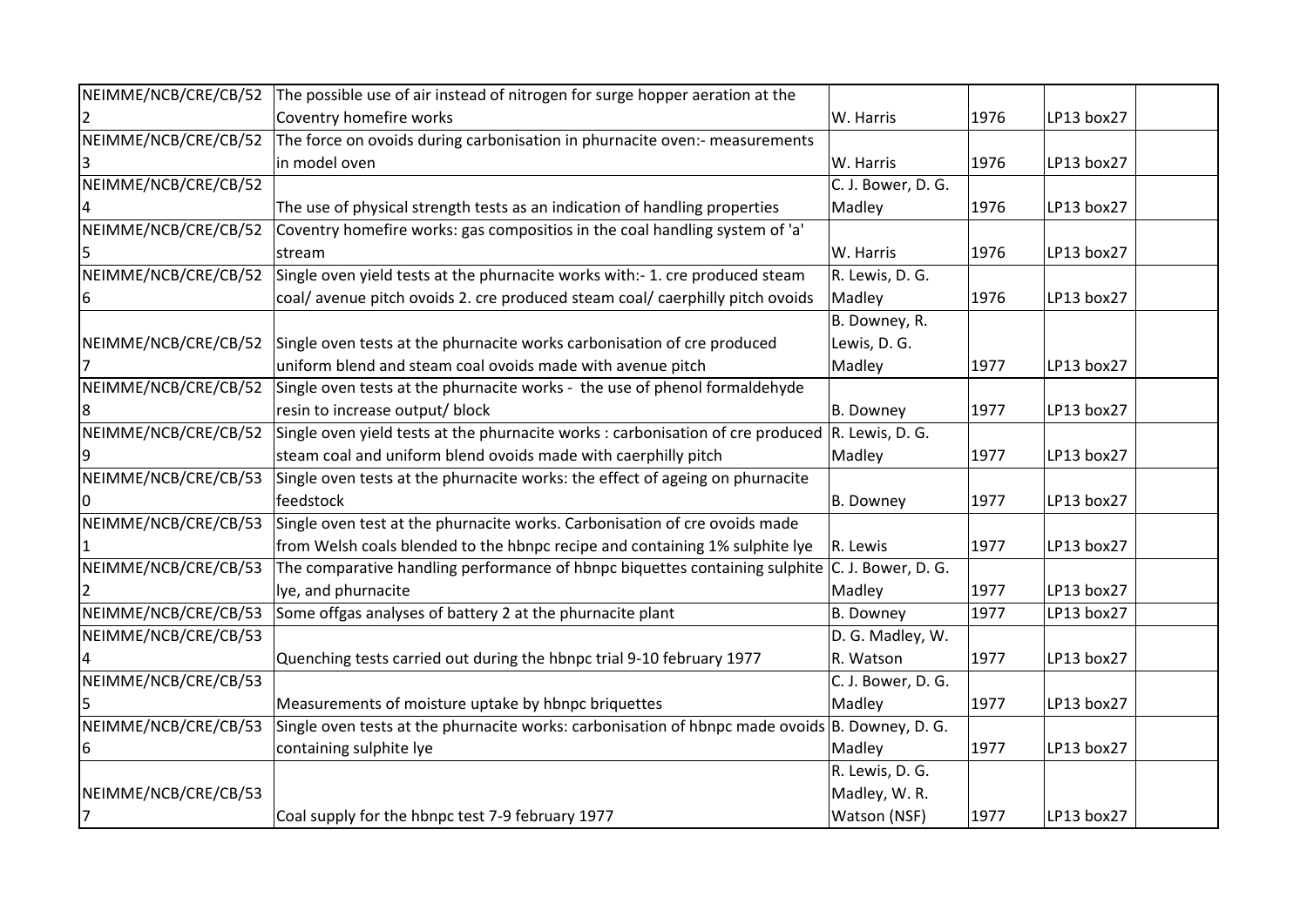| NEIMME/NCB/CRE/CB/53 | Modified 100 lb oven :- design and comissioning of system to simulate         | W. Harris, D. G. O' |      |            |
|----------------------|-------------------------------------------------------------------------------|---------------------|------|------------|
| 8                    | movement of charge under load                                                 | Brien, C. J. Bower  | 1977 | LP13 box27 |
|                      |                                                                               | W. R. Watson        |      |            |
| NEIMME/NCB/CRE/CB/53 |                                                                               | (N.S.F.), D. G.     |      |            |
| 9                    | Thrid test og h.b.n.p.c. retort - february 1977                               | Madley (C.R.E.)     | 1977 | LP13 box27 |
| NEIMME/NCB/CRE/CB/54 | Single oven yield tests at the phurnacite works. carbonisation of cre ovoids  |                     |      |            |
|                      | made from three different size grinds of coal                                 | R. Lewis            | 1977 | LP13 box27 |
| NEIMME/NCB/CRE/CB/54 | A laboratory scale method of determining the hot strength of ovoids during    |                     |      |            |
|                      | carbonisation                                                                 | W. Harris           | 1977 | LP13 box27 |
| NEIMME/NCB/CRE/CB/54 | Modified 100 lb oven as a means of predicting ovoid breakage in a phurnacite  | W. Harris, D. G. O' |      |            |
|                      | oven                                                                          | <b>Brien</b>        | 1977 | LP13 box27 |
| NEIMME/NCB/CRE/CB/54 | The handling performance of Sophia Jacoba briquettes, and their physical and  |                     |      |            |
|                      | chemical properties                                                           | C. j. Bower         | 1977 | LP13 box27 |
| NEIMME/NCB/CRE/CB/54 | Phurnacite works : an examinaton of ovoid quality from individual briquetting | B. Downey, D. G.    |      |            |
|                      | presses of plants 1 and 2                                                     | Madley              | 1977 | LP13 box27 |
| NEIMME/NCB/CRE/CB/54 | Single oven test at the phurnacite works carbonisation of cre ovoids made     |                     |      |            |
|                      | from "new" uniform blend                                                      | R. Lewis            | 1977 | LP13 box27 |
| NEIMME/NCB/CRE/CB/54 | Single oven test at the phurnacite works : the use of starch to increase the  |                     |      |            |
|                      | output/ block                                                                 | B. Downey           | 1977 | LP13 box27 |
| NEIMME/NCB/CRE/CB/54 | Single oven test at the phurnacite works carbonisation of cre ovoids          |                     |      |            |
|                      | containing i) beet molasses and ii) cane molasses                             | R. Lewis            | 1977 | LP13 box27 |
| NEIMME/NCB/CRE/CB/54 | Use of anthracite in charcoal biquettes                                       | R. V. J. Jorro      | 1977 | LP13 box27 |
| NEIMME/NCB/CRE/CB/54 | Auscoke :- laboratory tests to simulate conditions in auscoke process         | W. Harris           | 1977 | LP13 box27 |
| NEIMME/NCB/CRE/CB/55 | Block tests at the phurnacite works with plant ovoids containing starch as an |                     |      |            |
|                      | additional binder                                                             | B. Downey           | 1977 | LP13 box27 |
| NEIMME/NCB/CRE/CB/55 | Physical qualities of maxihet briquettes                                      | C. J. Bower         | 1977 | LP13 box27 |
| NEIMME/NCB/CRE/CB/55 | Assessment of calverton singles and ollerton doubles in the 12 inch (0.3m)    |                     |      |            |
|                      | carboniser/ 2 inch (50mm) mills press                                         | W. Harris           | 1977 | LP13 box27 |
| NEIMME/NCB/CRE/CB/55 | Phurnacite: the use of ammonium sulphate as an additive                       | S. J. Troughton     | 1978 | LP13 box27 |
| NEIMME/NCB/CRE/CB/55 | Single oven tests at the phurnacite works : the use of ammonium sulphate to   | B. Downey, D. G.    |      |            |
|                      | prevent clustering of briquettes                                              | Madley              | 1978 | LP13 box27 |
| NEIMME/NCB/CRE/CB/55 | The erim retort                                                               | C. J. Bower         | 1978 | LP13 box27 |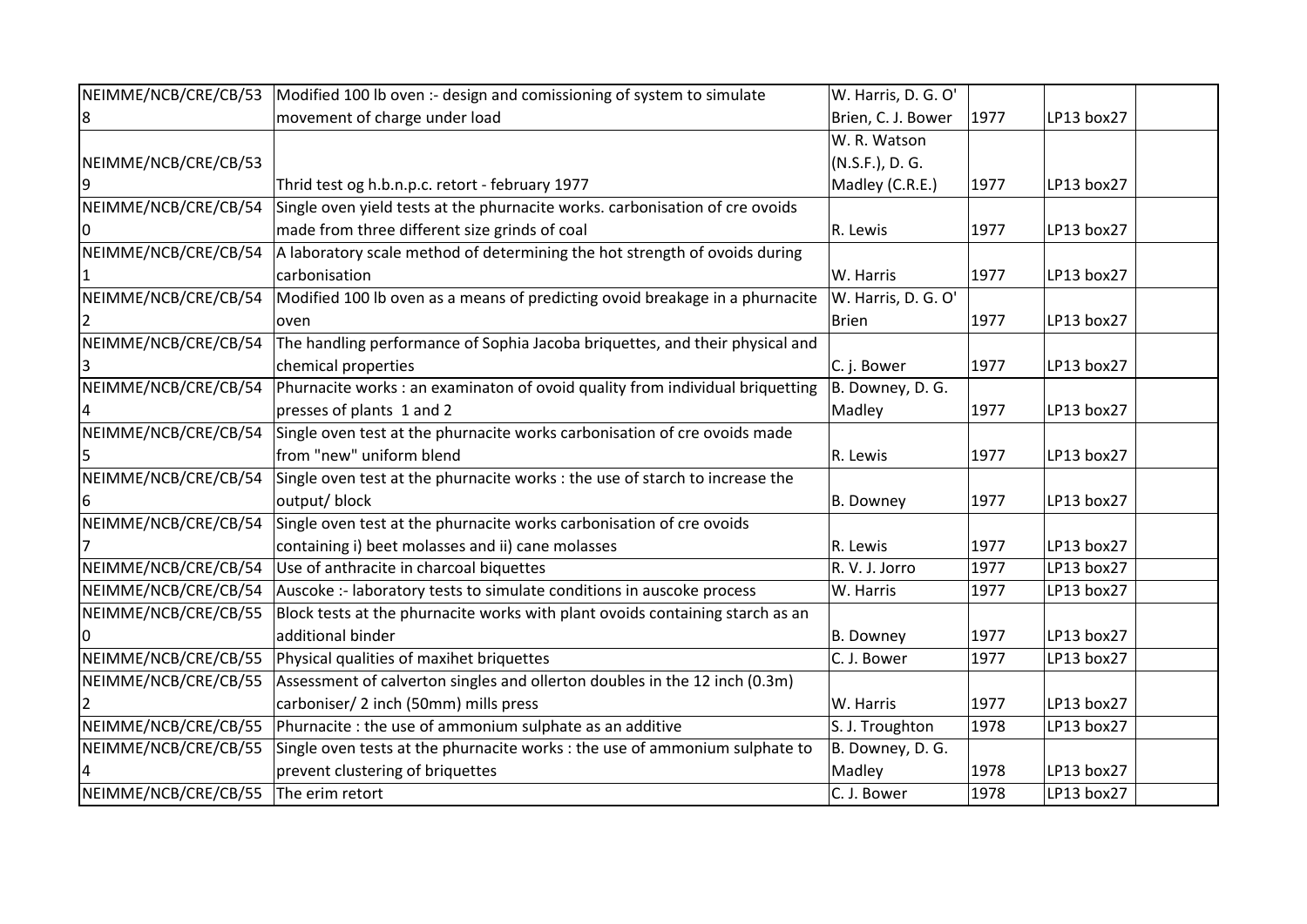| NEIMME/NCB/CRE/CB/55 | Prediction of ovoid breakage during carbonisation, using two modified 100 lb      |                     |      |            |  |
|----------------------|-----------------------------------------------------------------------------------|---------------------|------|------------|--|
|                      | oven tests and by direct measurement of hot strength                              | W. Harris           | 1978 | LP13 box27 |  |
| NEIMME/NCB/CRE/CB/55 | Phurnacite press hall :- investigations into possible causes why works' ovoids    |                     |      |            |  |
|                      | have inferior properties to those of cre ovoids                                   | W. Harris           | 1978 | LP13 box27 |  |
| NEIMME/NCB/CRE/CB/55 | Phurnacite : retention of sulphur modifier during carbonisation in muffles and    | W. Harris, D. G.    |      |            |  |
|                      | effect on final crushing strength                                                 | Madley              | 1978 | LP13 box27 |  |
| NEIMME/NCB/CRE/CB/55 | The use of sulphur as an addictive at the phurnacite works monitoring of single   |                     |      |            |  |
|                      | blocks during the reclamation of the first treated 20,000 ton pad                 | B. Downey           | 1978 | LP13 box27 |  |
| NEIMME/NCB/CRE/CB/56 |                                                                                   | S. J. Troughton, D. |      |            |  |
|                      | Phurnacite : the use of sulphur as a modifier pilot plant work at cre             | G. Madley           | 1978 | LP13 box27 |  |
| NEIMME/NCB/CRE/CB/56 | Pumping trials at c.r.e. with coke oven door sealing lutes                        | R. Lewis            | 1978 | LP13 box27 |  |
| NEIMME/NCB/CRE/CB/56 |                                                                                   | B. Downey, D. G.    |      |            |  |
|                      | Phurnacite: the use of sulphur as an additive single oven tests at the works      | Madley              | 1978 | LP13 box27 |  |
| NEIMME/NCB/CRE/CB/56 | Influence of sulphite lye on output per block at the phurnacite works             | R. Lewis            | 1978 | LP13 box27 |  |
| NEIMME/NCB/CRE/CB/56 | Sulphur as an additive : a hot strength investigation                             | C. J. Bower         | 1978 | LP13 box27 |  |
| NEIMME/NCB/CRE/CB/56 | Not in volume                                                                     |                     |      |            |  |
| NEIMME/NCB/CRE/CB/56 | Phurnacite - the use of sulphur as an additive : further single oven tests at the | B. Downey, D. G.    |      |            |  |
|                      | works                                                                             | Madley              | 1978 | LP13 box27 |  |
| NEIMME/NCB/CRE/CB/56 | Phurnacite - the use of sulphur as an modifier cre pilot plant work to compare    |                     |      |            |  |
|                      | flowers of sulphur with crushed lump sulphur                                      | S. J. Troughton     | 1978 | LP13 box27 |  |
| NEIMME/NCB/CRE/CB/56 | Phurnacite - the use of an epodil/ pitch mixture as a binder pilot plant tests at |                     |      |            |  |
|                      | cre                                                                               | S. J. Troughton     | 1978 | LP13 box27 |  |
| NEIMME/NCB/CRE/CB/56 | Single oven tests at the phurnacite works use of a epodil/ pitch mixture as a     |                     |      |            |  |
|                      | briquetting binder                                                                | R. Lewis            | 1978 | LP13 box27 |  |
| NEIMME/NCB/CRE/CB/57 | Modified 1001b oven. effect of ammonium sulphate, epodil and p.v.a.               |                     |      |            |  |
|                      | additives on breakage and clustering of product                                   | W. Harris           | 1978 | LP13 box27 |  |
| NEIMME/NCB/CRE/CB/57 | Coventry homefire : temperature distribution in incinerator                       | W. Harris           | 1978 | LP13 box27 |  |
| NEIMME/NCB/CRE/CB/57 |                                                                                   | D. G. Madley CRE,   |      |            |  |
|                      | Test on erim retort - st. Etienne 10th may 1978                                   | W. R. Watson NSF    | 1978 | LP13 box27 |  |
| NEIMME/NCB/CRE/CB/57 | Miscellaneous tests carried out on green ovoids and carbonised product            | R. Lewis, D. G.     |      |            |  |
|                      | relating to the erim retort trials of may 1978                                    | Madley              | 1978 | LP13 box27 |  |
| NEIMME/NCB/CRE/CB/57 | Not in volume                                                                     |                     |      |            |  |
| NEIMME/NCB/CRE/CB/57 | Not in volume                                                                     |                     |      |            |  |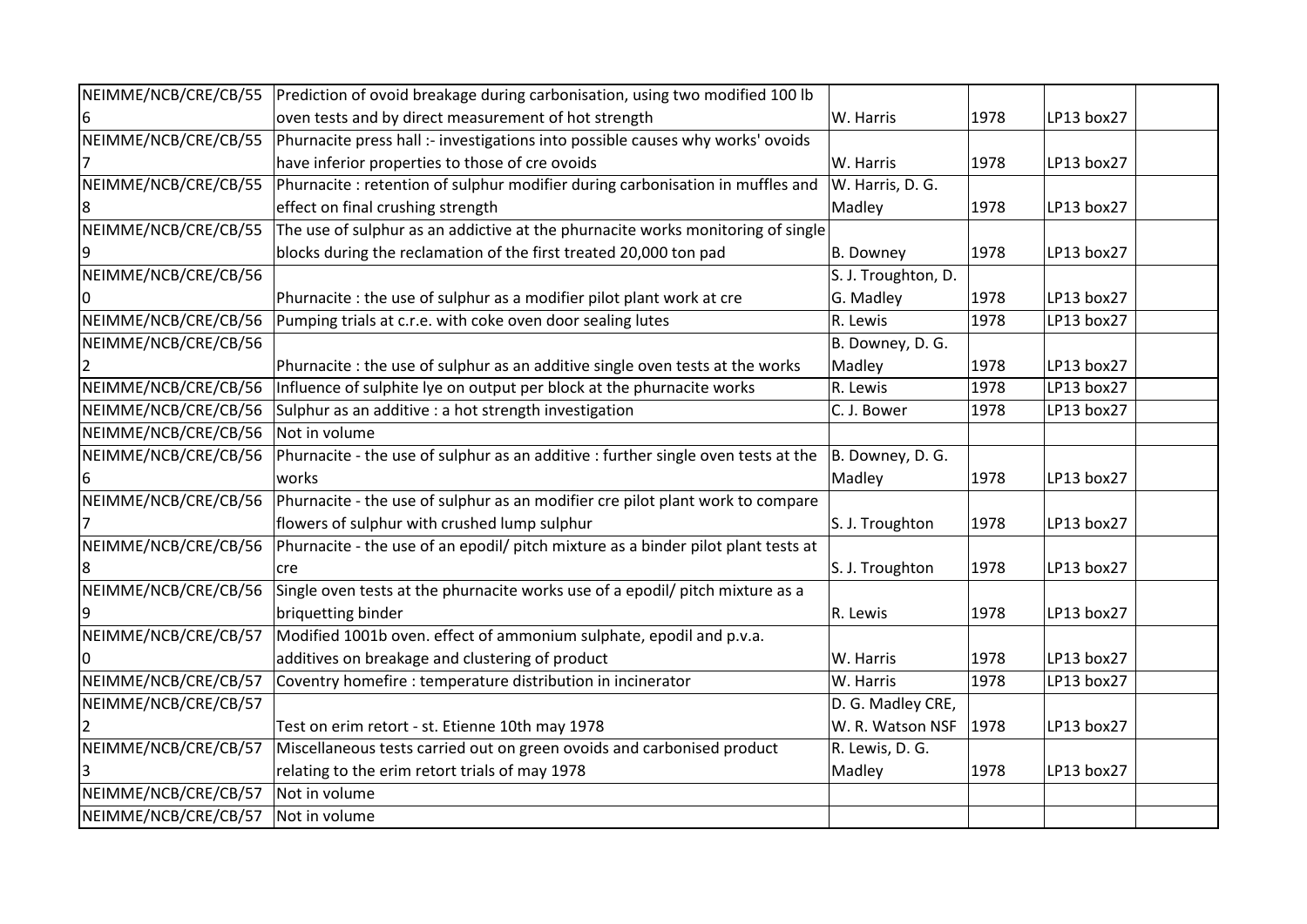| NEIMME/NCB/CRE/CB/57 | Coventry homefire: temperature distribution and gas composition in                                    |                    |      |            |
|----------------------|-------------------------------------------------------------------------------------------------------|--------------------|------|------------|
|                      | incinerator                                                                                           | W. Harris          | 1978 | LP13 box27 |
| NEIMME/NCB/CRE/CB/57 | Overpressing of ovoids to increase densification : block tests at the phurnacite $ B$ . Downey, D. G. |                    |      |            |
|                      | works                                                                                                 | Madley             | 1978 | LP13 box27 |
| NEIMME/NCB/CRE/CB/57 | Influence of various additives on pitch viscosity                                                     | W. Harris          | 1978 | LP13 box27 |
| NEIMME/NCB/CRE/CB/57 | Development and use of a method to measure degradation of particles during                            | W. Harris, S. C.   |      |            |
| 9                    | roll-press briquetting                                                                                | Sawyer             | 1978 | LP13 box27 |
| NEIMME/NCB/CRE/CB/58 | Not in volume                                                                                         |                    |      |            |
| NEIMME/NCB/CRE/CB/58 | Coventry homefire - examination of incinerator deposits duing shutdown                                | W. Harris, J.      | 1978 | LP13 box27 |
| NEIMME/NCB/CRE/CB/58 | Phurnacite : single oven tests at the works using cre ovoids made with 6%                             |                    |      |            |
|                      | caerphilly pitch                                                                                      | B. Downey          | 1978 | LP13 box27 |
| NEIMME/NCB/CRE/CB/58 | Coventry homefire : conditions in incinerator following annual shutdown and                           |                    |      |            |
|                      | slag removal                                                                                          | W. Harris          | 1978 | LP13 box27 |
| NEIMME/NCB/CRE/CB/58 | Modified 100 1b oven. examination of various binder with uniblend                                     | W. Harris          | 1978 | LP13 box27 |
| NEIMME/NCB/CRE/CB/58 | Coventry homefire: effects of increasing the primary air to the incinerator                           |                    |      |            |
|                      | <b>burners</b>                                                                                        | W. Harris          | 1978 | LP13 box27 |
| NEIMME/NCB/CRE/CB/58 | Modified 100 1b oven : effect of sulphur on product clustering, breakage and                          |                    |      |            |
|                      | physical strength, for cre and works' green ovoids                                                    | W. Harris          | 1978 | LP13 box27 |
| NEIMME/NCB/CRE/CB/58 | Phurnacite: single oven tests at the works using cre ovoids made with 6%                              |                    |      |            |
|                      | avenue pitch                                                                                          | B. Downey          | 1978 | LP13 box27 |
| NEIMME/NCB/CRE/CB/58 | Metering trials with a simon solitec screw feeder                                                     | R. Lewis           | 1978 | LP13 box27 |
| NEIMME/NCB/CRE/CB/58 |                                                                                                       | C. J. Bower, D. G. |      |            |
|                      | Phurnacite customer complants investigated                                                            | Madley             | 1978 | LP13 box27 |
| NEIMME/NCB/CRE/CB/59 | Coventry homefire - conditions in incinerator during two-stream operation                             | W. Harris          | 1978 | LP13 box27 |
| NEIMME/NCB/CRE/CB/59 | C.i.b.a. resins as pitch modifiers, and their effects on carbonising performance                      |                    |      |            |
|                      | of ovoids                                                                                             | W. Harris          | 1978 | LP13 box27 |
| NEIMME/NCB/CRE/CB/59 | Leaching of ammonium sulphate from coal stockpads at the phurnacite works                             | R. Lewis           | 1979 | LP13 box27 |
| NEIMME/NCB/CRE/CB/59 | An examination of coal digest as a binder with 'uniblend' type of coal at cre                         | B. Downey, S. J.   |      |            |
|                      | and the phurnacite works                                                                              | Troughton          | 1979 | LP13 box27 |
| NEIMME/NCB/CRE/CB/59 | Phurnacite: single oven test at the works using cre ovoids made with 6%                               |                    |      |            |
|                      | crews hole pitch                                                                                      | R. Lewis           | 1979 | LP13 box27 |
| NEIMME/NCB/CRE/CB/59 | Properties of three south Wales coals selected for a proposed trial at the ancit $ R$ . Lewis, D. G.  |                    |      |            |
| 5                    | plant of schweiler bergwerks, Alsdorf, Germany                                                        | Madley             | 1979 | LP13 box27 |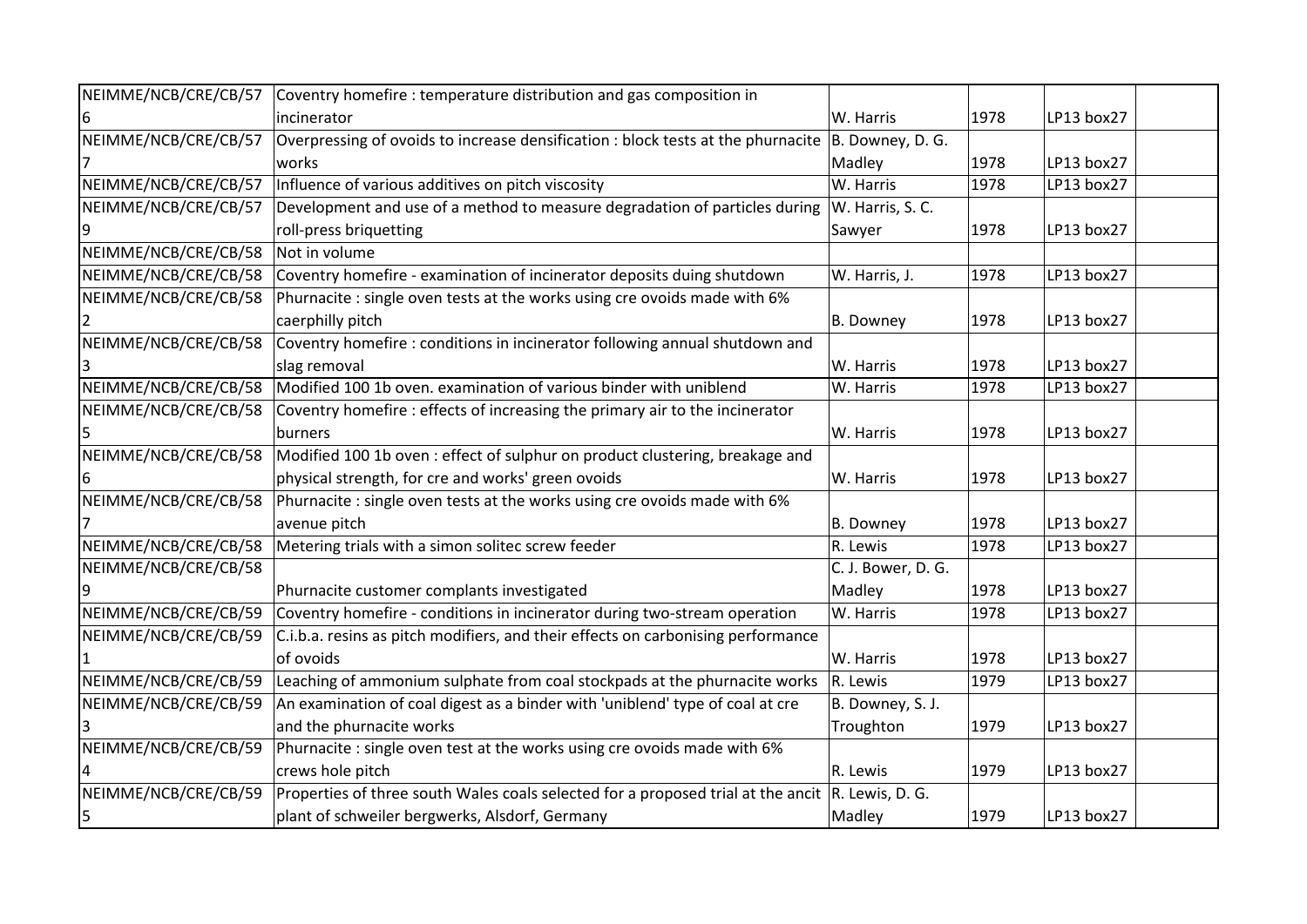| NEIMME/NCB/CRE/CB/59 | Prediction of handling quality using physical strength tests                     | C. J. Bower              | 1979 | LP13 box27 |
|----------------------|----------------------------------------------------------------------------------|--------------------------|------|------------|
| NEIMME/NCB/CRE/CB/59 | Ovoid quality from individual presses of no. 2 plant, phurnacite works over a    |                          |      |            |
|                      | 24 hour period                                                                   | <b>B.</b> Downey         | 1979 | LP13 box27 |
| NEIMME/NCB/CRE/CB/59 | The spontaneous heating of hot pockets of phurnacite                             | W. Harris                | 1979 | LP13 box27 |
| NEIMME/NCB/CRE/CB/59 |                                                                                  | W. Harris, S. C.         |      |            |
|                      | Phurnacite: loss of final crushing strength with ammonium sulphate addition      | Sawyer                   | 1979 | LP13 box27 |
| NEIMME/NCB/CRE/CB/60 | Properties of south Wales coals despatched to Germany for a full scale trial at  |                          |      |            |
|                      | the ancit works, march 1979                                                      | R. Lewis                 | 1979 | LP13 box27 |
| NEIMME/NCB/CRE/CB/60 | Sulphur slurry metering                                                          | C. Bower                 | 1979 | LP13 box27 |
| NEIMME/NCB/CRE/CB/60 | Joint pond and screens investigation at the phurnacite works :- 19th - 21st      |                          |      |            |
|                      | March, 1979                                                                      | <b>B.</b> Downey         | 1979 | LP13 box27 |
| NEIMME/NCB/CRE/CB/60 |                                                                                  | W. R. Watson, D.         |      |            |
|                      | Report of tests of welsh coals in the ancit pilot plant at Alsdorf, west Germany | G. Madley                | 1979 | LP13 box27 |
| NEIMME/NCB/CRE/CB/60 | Evaluation of cre mid-plant tests using phurnacite ovoids made during first      |                          |      |            |
|                      | works' trial                                                                     | <b>B.</b> Downey         | 1979 | LP13 box27 |
| NEIMME/NCB/CRE/CB/60 | The handling performance of ancit briquettes                                     | W. Harris                | 1979 | LP13 box27 |
| NEIMME/NCB/CRE/CB/60 | The handling performance of palmalite briquettes                                 | W. Harris                | 1979 | LP13 box27 |
| NEIMME/NCB/CRE/CB/60 | Coventry homefire : conditions in incinerator after repairs to the burners.      | W. Harris, J.            |      |            |
|                      | (sept. 1979)                                                                     | Pringle                  | 1979 | LP13 box27 |
| NEIMME/NCB/CRE/CB/60 | Not in volume                                                                    |                          |      |            |
| NEIMME/NCB/CRE/CB/60 | Phurnacite : an examination of breakage in the carbonised products after         | D. G. Madley, B.         |      |            |
|                      | quenching                                                                        | Downey                   | 1979 | LP13 box27 |
| NEIMME/NCB/CRE/CB/61 | An analysis of the breakages of ancit and phurnacite during the handling trials  | W. Harris, J.            |      |            |
|                      | at Cheltenham depot (august 1979)                                                | Pringle                  | 1980 | LP13 box27 |
| NEIMME/NCB/CRE/CB/61 | Coal size and pitch distribution in the press feedstock during "sandy-slip"      |                          |      |            |
|                      | conditions at phurnacite                                                         | W. Harris                | 1980 | LP13 box27 |
| NEIMME/NCB/CRE/CB/61 | The temperature within a phurnacite pug                                          | W. Harris, J.            | 1980 | LP13 box27 |
| NEIMME/NCB/CRE/CB/61 |                                                                                  | W. Harris, S.            |      |            |
|                      | I.s.c.o.r. :- the cooling of green briquettes                                    | Sawyer                   | 1980 | LP13 box27 |
| NEIMME/NCB/CRE/CB/61 | Phurnacite : the conditions within no. 1 pug, plant 1                            | W. Harris, J.            | 1980 | LP13 box27 |
| NEIMME/NCB/CRE/CB/61 | Carbonising phurnacite type ovoids in coalite retorts at bolsover                | <b>B.</b> Dowey          | 1980 | LP13 box27 |
| NEIMME/NCB/CRE/CB/61 | Test relating to the use of partially briquetted charges for producing domestic  |                          |      |            |
| 6                    | coks in conventional ovens                                                       | Dr. Ramon Alvarez   1980 |      | LP13 box27 |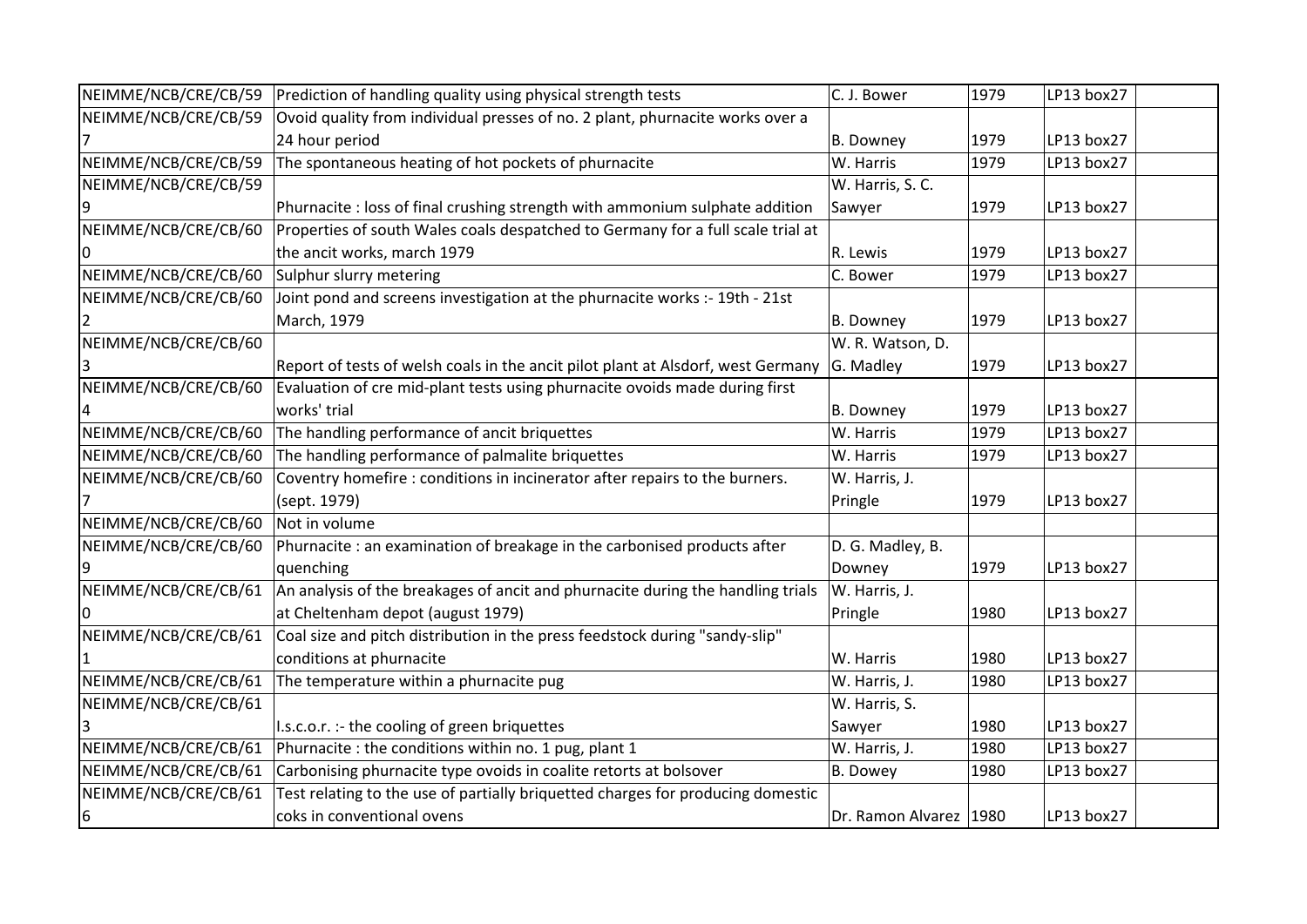| NEIMME/NCB/CRE/CB/61 | Ovoid quality from individual presses of no. 1 and no. 2 briquetting plants at                   |                  |      |            |  |
|----------------------|--------------------------------------------------------------------------------------------------|------------------|------|------------|--|
|                      | the phurnacite works 30th May - 1st June 1979                                                    | B. Downey        | 1980 | LP13 box27 |  |
| NEIMME/NCB/CRE/CB/61 | Phurnacite : the control of pug temperature by steam flow regulation, and the $ W $ . Harris, J. |                  |      |            |  |
|                      | effect on ovoid quality                                                                          | Pringle          | 1980 | LP13 box27 |  |
| NEIMME/NCB/CRE/CB/61 | C.r.e. 35kg oven the effect of modifications to the test procedure                               | D. G. O'Brien    | 1980 | LP13 box27 |  |
| NEIMME/NCB/CRE/CB/62 | Iscor: the elevation of ovoids up rubber belt conveyors                                          | S. Sawyer        | 1980 | LP13 box27 |  |
| NEIMME/NCB/CRE/CB/62 | Not in volume                                                                                    |                  |      |            |  |
| NEIMME/NCB/CRE/CB/62 | Cre mid plant tests using ovoids produced during reverse optimisation tests at                   |                  |      |            |  |
|                      | the phurnacite works                                                                             | B. Downey        | 1980 | LP13 box28 |  |
| NEIMME/NCB/CRE/CB/62 | Not in volume                                                                                    |                  |      |            |  |
| NEIMME/NCB/CRE/CB/62 | Coventry homefire: the briquetting of washed char fines from the reactor                         |                  |      |            |  |
|                      | offgas                                                                                           | W. Harris        | 1980 | LP13 box28 |  |
| NEIMME/NCB/CRE/CB/62 | Breakage of green ovoids on charging a disticoke oven                                            | W. Harris        | 1980 | LP13 box28 |  |
| NEIMME/NCB/CRE/CB/62 | Phurnacite :- oven temperatures in block 3, battery 7 after rebuild                              | W. Harris        | 1980 | LP13 box28 |  |
| NEIMME/NCB/CRE/CB/62 | Breakage on charging a disticoke oven :- c.r.e. model tests using green ovoids                   |                  |      |            |  |
|                      | at various times after pressing                                                                  | W. Harris        | 1980 | LP13 box28 |  |
| NEIMME/NCB/CRE/CB/62 | Assessment of thoresby singles and Coventry doubles in the 0.3 m carboniser/                     | W. Harris, J.    |      |            |  |
|                      | 50 mm mills press                                                                                | Pringle          | 1980 | LP13 box28 |  |
| NEIMME/NCB/CRE/CB/62 | Phurnacite: an assessment of croda coke oven pitch as a possible binder                          | B. Downey        | 1980 | LP13 box28 |  |
| NEIMME/NCB/CRE/CB/63 | Phurnacite: oven temperatures in block 1 and rebuilt block 3 of battery 7                        | W. Harris, J.    | 1980 | LP13 box28 |  |
| NEIMME/NCB/CRE/CB/63 | Binder briqutting and post-carbonisation of "homefire" char                                      | W. Harris        | 1980 | LP13 box28 |  |
| NEIMME/NCB/CRE/CB/63 | Phurnacite: influence of heating rate and final teperature on crushing strength                  | W. Harris, A. T. |      |            |  |
|                      | of product                                                                                       | Walker           | 1981 | LP13 box28 |  |
| NEIMME/NCB/CRE/CB/63 | Phurnacite: oven temperatures in block 4, battery 7, after rebuild                               | W. Harris, J.    | 1981 | LP13 box28 |  |
| NEIMME/NCB/CRE/CB/63 | The role of pitch fractions as binders for uniblend: phase 1, - toluene soluble                  |                  |      |            |  |
|                      | and insoluble fractions of caerphilly pitch                                                      | W. Harris        | 1981 | LP13 box28 |  |
| NEIMME/NCB/CRE/CB/63 | An assessment of croda binders for the phurnacite process at the laboratory,                     | B. Downey, D. G. |      |            |  |
|                      | pilot plant and commercial scale                                                                 | Madley           | 1981 | LP13 box28 |  |
| NEIMME/NCB/CRE/CB/63 | The possible use of a bcira "hot distortion tester" for evaluating the warm                      |                  |      |            |  |
|                      | strength characteristics of coal/ pitch compacts                                                 | W. Harris        | 1981 | LP13 box28 |  |
| NEIMME/NCB/CRE/CB/63 | Phurnacite : a performance survey of rebuilt block 4, battery 7                                  | B. Downey        | 1981 | LP13 box28 |  |
| NEIMME/NCB/CRE/CB/63 | Pilot plant work on the use of a softer pitch as the binder in the phurnacite                    |                  |      |            |  |
| 8                    | process                                                                                          | B. Downey        | 1981 | LP13 box28 |  |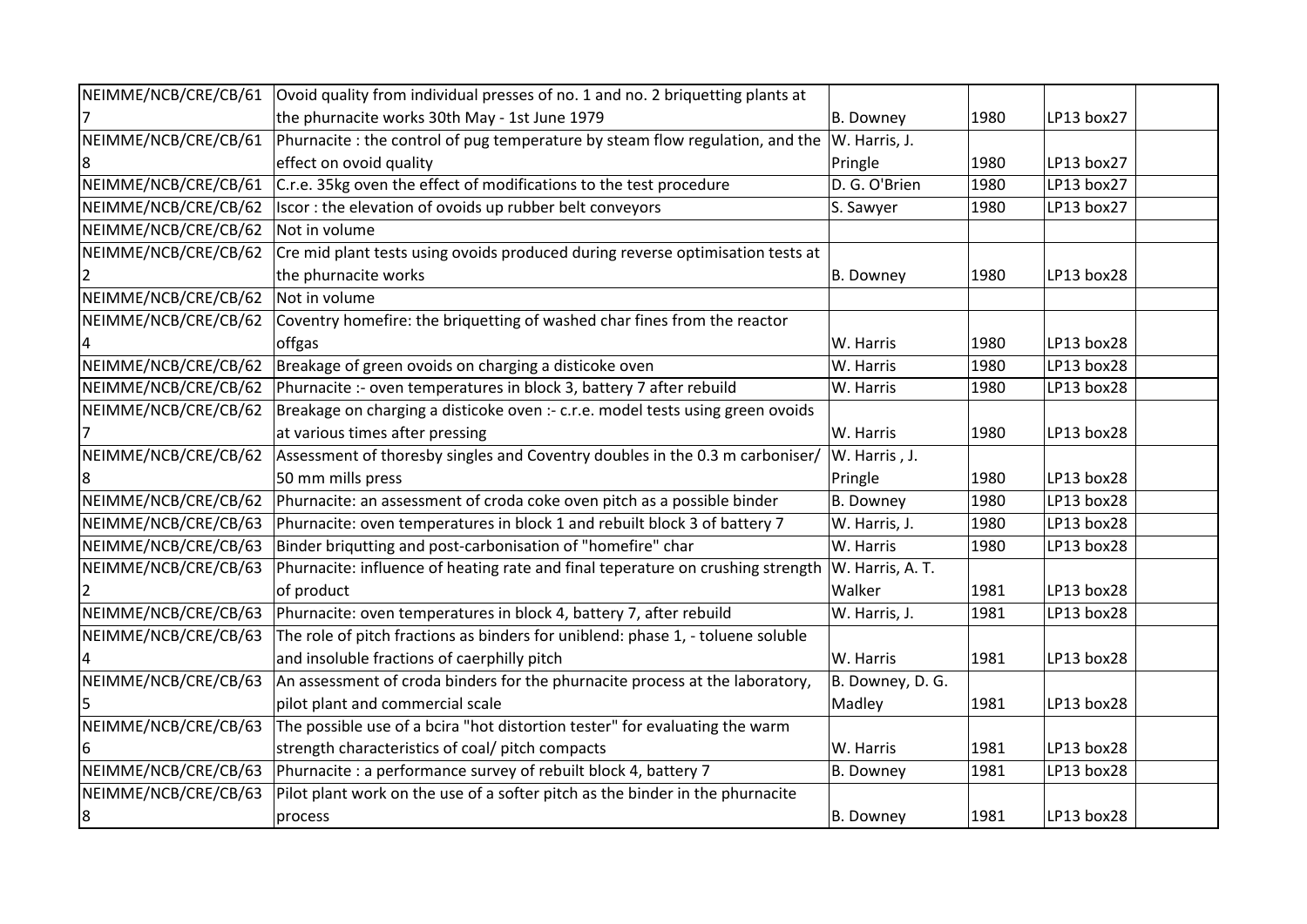| NEIMME/NCB/CRE/CB/63 | Phurnacite: effect of carbonising conditions and blend caking properties on    |                   |      |                 |  |
|----------------------|--------------------------------------------------------------------------------|-------------------|------|-----------------|--|
|                      | the strength of dry and wet quenched product                                   | W. Harris         | 1981 | LP13 box28      |  |
| NEIMME/NCB/CRE/CB/64 | Not in volume                                                                  |                   |      |                 |  |
| NEIMME/NCB/CRE/CB/64 | Hawthorn coke works: modification of lute to reduce fume emission from         | W. Harris, J.     |      |                 |  |
|                      | oven doors                                                                     | Pringle           | 1981 | LP13 box28 YES  |  |
| NEIMME/NCB/CRE/CB/64 | Phurnacite : a preliminary examination of the plant disintergrated feedstocks  |                   |      |                 |  |
|                      | in the cre pilot briquetting plant                                             | B. Downey         | 1981 | LP13 box28      |  |
| NEIMME/NCB/CRE/CB/64 | Hawthorn coke works. modification of lute to reduce fume emission from         | W. Harris, J.     |      |                 |  |
|                      | oven doors :- II tests with alternative blowing agents                         | Pringle           | 1981 | LP13 box28  YES |  |
| NEIMME/NCB/CRE/CB/64 | Not in volume                                                                  |                   |      |                 |  |
| NEIMME/NCB/CRE/CB/64 | Phurnacite : the control of temperature within no. 1 pug, and the effect on    | W. Harris, J.     |      |                 |  |
|                      | ovoid quality                                                                  | Pringle           | 1982 | LP13 box 28     |  |
| NEIMME/NCB/CRE/CB/64 | The role of pitch fractions as binders for uniblend: phase 3 -acetone, toluene |                   |      |                 |  |
| 6                    | and thf factions of avenue pitch                                               | W. Harris         | 1982 | LP13 box 28     |  |
| NEIMME/NCB/CRE/CB/64 | Phurnacite: crushing strength determination of ovoids at the press as a        |                   |      |                 |  |
|                      | method of pedicting the final product quality                                  | B. Downey         | 1982 | LP13 box 28     |  |
| NEIMME/NCB/CRE/CB/64 | Re-testing coal supplies for Coventry homefire works phase I: works blend      | W. Harris         | 1982 | LP13 box 28     |  |
| NEIMME/NCB/CRE/CB/64 | Retesting coal supplies for Coventry homefire works phase II: evaluation of    | W. Harris, J.     |      |                 |  |
|                      | individual coals                                                               | Pringle           | 1982 | LP13 box 28     |  |
| NEIMME/NCB/CRE/CB/65 | Phurnacite : oven temperature measurements in rebuilt blocks of battery 7      | W. Harris, J.     |      |                 |  |
|                      | and battery 1                                                                  | Pringle           | 1982 | LP13 box 28     |  |
| NEIMME/NCB/CRE/CB/65 | Iron ore/ coal briquettes for bsc: a laboratory-scale assessment               | W. Harris, J.     | 1982 | LP13 box 28     |  |
| NEIMME/NCB/CRE/CB/65 | The role of pitch fractions as binders for phurnacite uniblend: phase 4 -      |                   |      |                 |  |
|                      | acetone, toluene and thf fractions of caerphilly and croda pitches             | W. Harris         | 1982 | LP13 box 28     |  |
| NEIMME/NCB/CRE/CB/65 | Not in volume                                                                  |                   |      |                 |  |
| NEIMME/NCB/CRE/CB/65 | A laboratory study of alternative coals to Lady Windsor in phurnacite coal     | W. Harris, R.     |      |                 |  |
| 4                    | feedstocks                                                                     | Hornsby, J. Minty | 1983 | LP13 box 28     |  |
|                      |                                                                                | W. Harris, J.     |      |                 |  |
| NEIMME/NCB/CRE/CB/65 | Retesting coal supplies for Coventry homefire works : re-examination of        | Pringle, W.       |      |                 |  |
| 5                    | selected individual coals                                                      | Bagshaw           | 1983 | LP13 box 28     |  |
|                      |                                                                                | W. Harris, J.     |      |                 |  |
| NEIMME/NCB/CRE/CB/65 | Retesting coal supplies for Coventry homefire works : - examination of binary  | Pringle, W.       |      |                 |  |
| 6                    | blends                                                                         | Bagshaw           | 1983 | LP13 box 28     |  |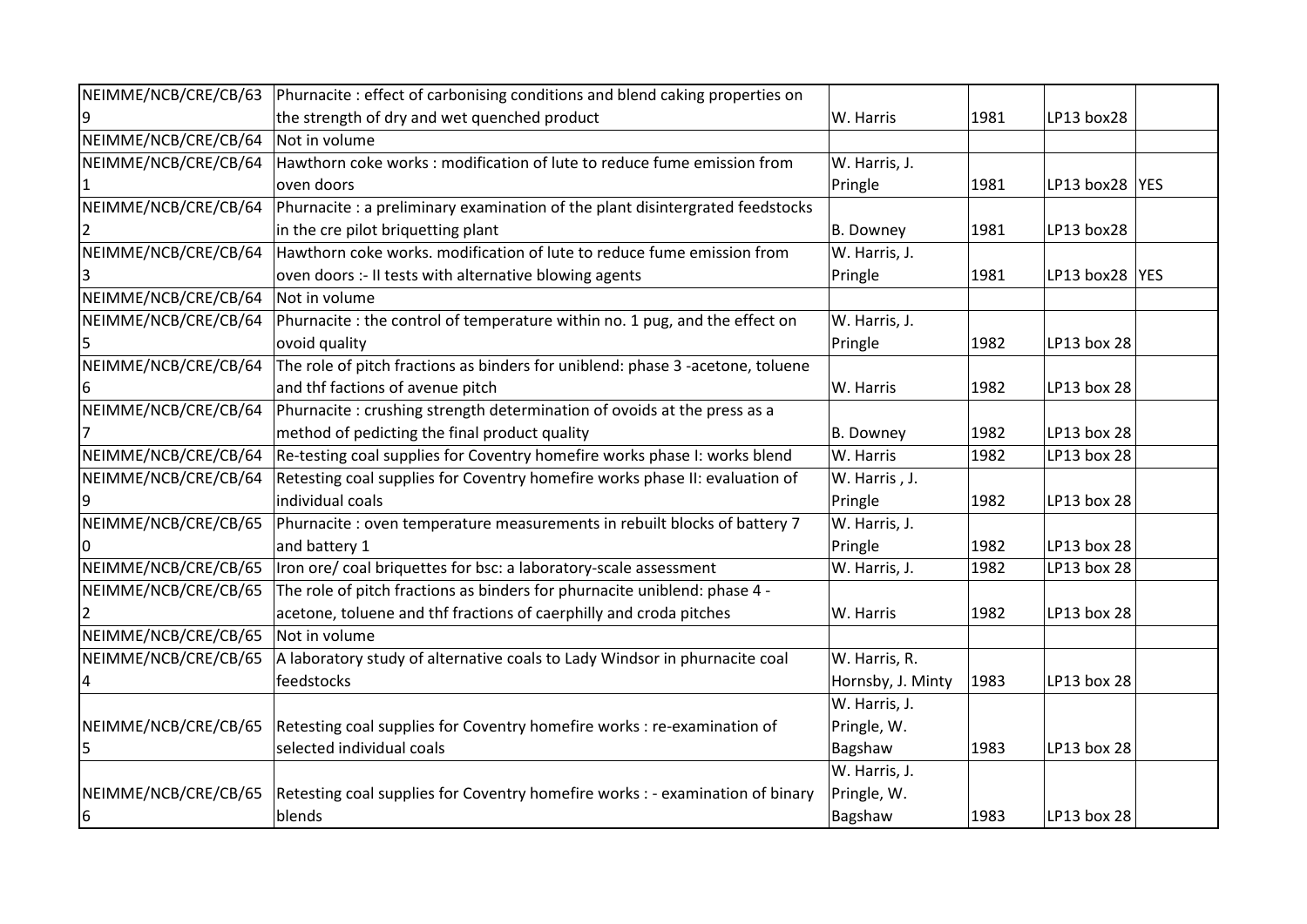| NEIMME/NCB/CRE/CB/65 | Pilot - scale evaluation of seven phurnacite blends containing various additive  |                       |      |             |  |
|----------------------|----------------------------------------------------------------------------------|-----------------------|------|-------------|--|
|                      | coals                                                                            | W. Harris             | 1983 | LP13 box 28 |  |
| NEIMME/NCB/CRE/CB/65 | Phurnacite : the control of temperature in no. 1 pug, and the effect of pug      | W. Harris, J.         |      |             |  |
|                      | temperature on green ovoid quality (tests using 2 - inch fisher value)           | Pringle               | 1983 | LP13 box 28 |  |
| NEIMME/NCB/CRE/CB/65 | Tests on five new coals for Coventry homefire works using the cre pilot plant    | W. Harris, J.         | 1983 | LP13 box 28 |  |
| NEIMME/NCB/CRE/CB/66 | Novel blend components for homefire : examination of blends containing           | W. Harris, J.         |      |             |  |
|                      | betteshanger coal (crc 204) using the cre, pilot plant                           | Pringle               | 1983 | LP13 box 28 |  |
| NEIMME/NCB/CRE/CB/66 | Evaluation of phurnacite blends containing German coal, using both laboratory    |                       |      |             |  |
|                      | and pilot - scale facilities at cre                                              | W. Harris             | 1983 | LP13 box 28 |  |
| NEIMME/NCB/CRE/CB/66 |                                                                                  | W. Harris, S. C.      |      |             |  |
|                      | Examinations of six char samples from the homefire works                         | Sawyer                | 1983 | LP13 box 28 |  |
| NEIMME/NCB/CRE/CB/66 | Evaluation of five phurnacite blends using both laboratory and pilot scale       | W. Harris, J.         |      |             |  |
|                      | facilities at cre                                                                | Pringle               | 1983 | LP13 box 28 |  |
| NEIMME/NCB/CRE/CB/66 | Chloroform extraction of chars from fluid bed carboniser : (1) selection of test | W. Harris, S. C.      |      |             |  |
|                      | procedure                                                                        | Sawyer                | 1984 | LP13 box 28 |  |
| NEIMME/NCB/CRE/CB/66 | Cre evaluation of phurnacite blends containing German coal sampled from          |                       |      |             |  |
|                      | works' consignment                                                               | W. Harris             | 1984 | LP13 box 28 |  |
| NEIMME/NCB/CRE/CB/66 | Evaluation of phurnacite blends containing a Polish coal, using both laboratory  |                       |      |             |  |
|                      | and pilot-scale facilities at cre                                                | W. Harris             | 1984 | LP13 box 28 |  |
| NEIMME/NCB/CRE/CB/66 | Effect of feedstock size on char briquette quality : a comparison at cre         | W. Harris, J.         |      |             |  |
|                      | between typical works and cre grinds                                             | Pringle               | 1984 | LP13 box 28 |  |
| NEIMME/NCB/CRE/CB/66 | Novel blend components for homefire : cre pilot plant tests using feedstocks     | W. Harris, J.         |      |             |  |
|                      | incorporating (i) low volatile materials, (ii) caking coals                      | Pringle               | 1984 | LP13 box 28 |  |
| NEIMME/NCB/CRE/CB/66 | Cre evaluation of phurnacite blends containing Spanish coal                      | W. Harris             | 1984 | LP13 box 28 |  |
| NEIMME/NCB/CRE/CB/67 | Comparison of dilatometry data obtained by British standard and German din       | S. A. Careless, A. E. |      |             |  |
|                      | methods                                                                          | Horton                | 1984 | LP13 box 28 |  |
| NEIMME/NCB/CRE/CB/67 | Phurnacite: cre tests to evaluate sequential blending and feedstock grind as a   | W. Harris, J.         |      |             |  |
|                      | means of improving product quality                                               | Pringle               | 1984 | LP13 box 28 |  |
| NEIMME/NCB/CRE/CB/67 | Novel blend components for homefire : further cre tests using feedstocks         | W. Harris, J.         |      |             |  |
|                      | incorporating low and medium volatile coals                                      | Pringle               | 1984 | LP13 box 28 |  |
| NEIMME/NCB/CRE/CB/67 | Novel blend components for homefire: cre tests using feedstocks                  | W. Harris, J.         |      |             |  |
| $\overline{3}$       | incorporating a wide range of coals                                              | Pringle               | 1985 | LP13 box 28 |  |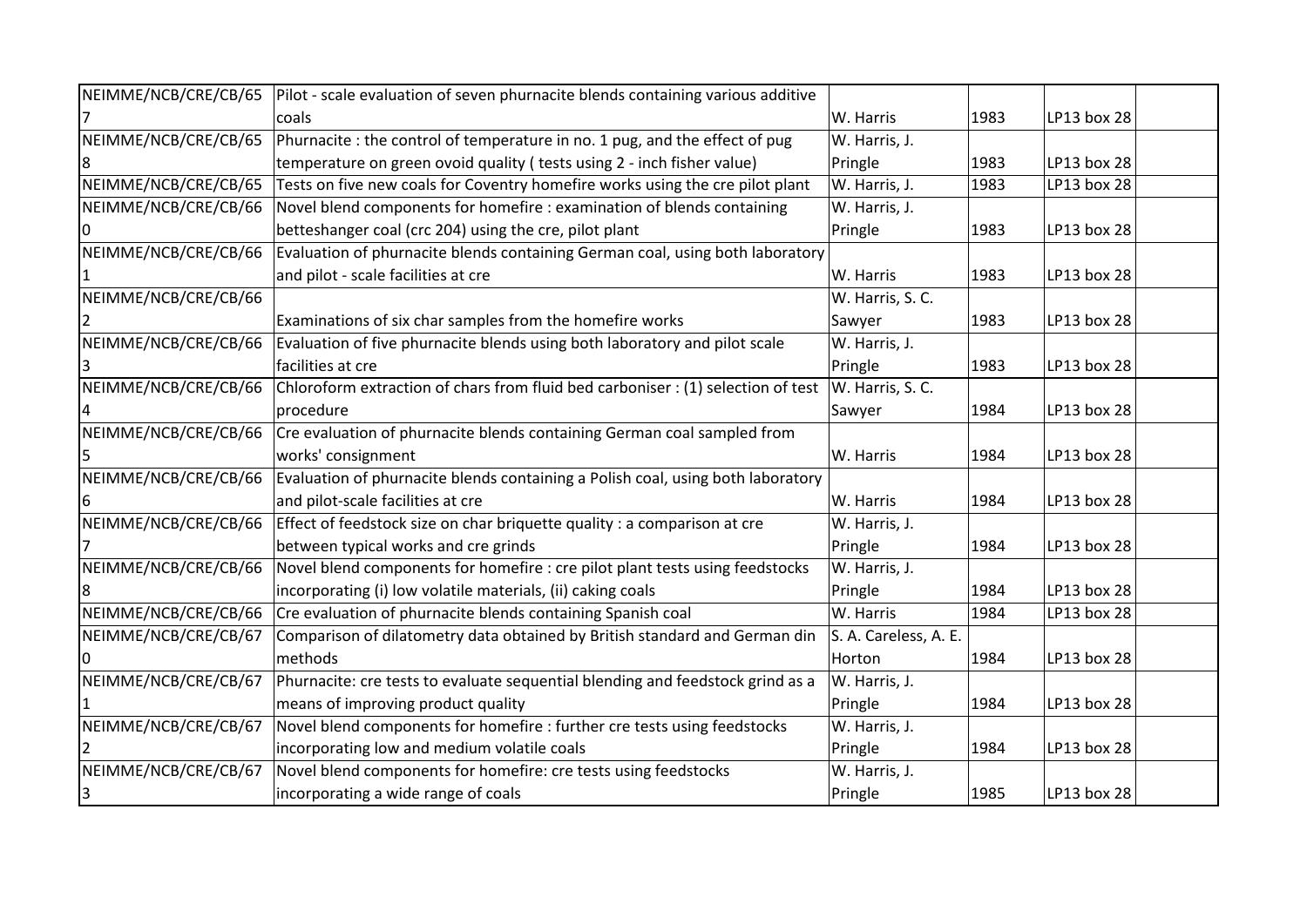| NEIMME/NCB/CRE/CB/67 | Laboratory briquetting tests using anthracite feedstock and smokeless binders                       | W. Harris, J.            |      |             |  |
|----------------------|-----------------------------------------------------------------------------------------------------|--------------------------|------|-------------|--|
|                      | based on molasses                                                                                   | Pringle, R. Hornsby 1984 |      | LP13 box 28 |  |
| NEIMME/NCB/CRE/CB/67 | Chloroform extraction of chars from fluid bed carboniser : (II) correlation with                    | W. Harris, S. C.         |      |             |  |
| 5                    | briquette strength                                                                                  | Sawyer                   | 1985 | LP13 box 28 |  |
|                      |                                                                                                     | W. Harris, R.            |      |             |  |
|                      |                                                                                                     | Hornsby, J. Pringle,     |      |             |  |
| NEIMME/NCB/CRE/CB/67 | Cre laboratory briquetting procedure for coal/ pitch feedstocks: justification of $ S$ . Sawyer, A. |                          |      |             |  |
|                      | current method                                                                                      | Walker                   | 1985 | LP13 box 28 |  |
| NEIMME/NCB/CRE/CB/67 |                                                                                                     | S. A. Careless, R.       |      |             |  |
|                      | Measurement of dilation properties of ancit feedstocks                                              | Perry                    | 1985 | LP13 box 28 |  |
| NEIMME/NCB/CRE/CB/67 |                                                                                                     | W. Harris, P. E.         |      |             |  |
|                      | Examination of a sample of Northern Ireland briquettes                                              | Denyer                   | 1985 | LP13 box 28 |  |
| NEIMME/NCB/CRE/CB/67 | Coals for homefire feedstock: retesting of ten selected coals in the cre pilot                      | W. Harris, J.            |      |             |  |
|                      | plant                                                                                               | Pringle                  | 1985 | LP13 box 28 |  |
| NEIMME/NCB/CRE/CB/68 | Coal / pitch interaction and bonding during carbonisation: work done at                             |                          |      |             |  |
|                      | Newcastle university on behalf of ncb                                                               | W. Harris                | 1985 | LP13 box 28 |  |
| NEIMME/NCB/CRE/CB/68 |                                                                                                     | W. Harris, J.            |      |             |  |
|                      | Coventry homefire plant: measurement of char fines in carboniser offgases                           | Pringle, R. Hornsby 1986 |      | LP13 box 28 |  |
| NEIMME/NCB/CRE/CB/68 | Coventry homefire plant : effect of fluidising air distribution on char fines loss                  | W. Harris, J.            |      |             |  |
|                      | from 'B' - carboniser                                                                               | Pringle, R. Hornsby 1986 |      | LP13 box 28 |  |
| NEIMME/NCB/CRE/CB/68 | Not in volume                                                                                       |                          |      |             |  |
| NEIMME/NCB/CRE/CB/68 | Coals for homefire feedstock: examination of daw mill and warsop deep soft                          |                          |      |             |  |
|                      | coals in the cre pilot plant                                                                        | W. Harris                | 1986 | LP13 box 28 |  |
| NEIMME/NCB/CRE/CB/68 |                                                                                                     | W. Harris, S. C.         |      |             |  |
| 5                    | Laboratory ancit: examination of alternative feedstock components for ancit                         | Sawyer                   | 1987 | LP13 box 28 |  |
|                      |                                                                                                     | S. Sawyer, S.            |      |             |  |
| NEIMME/NCB/CRE/CB/68 |                                                                                                     | Willcox, M.              |      |             |  |
|                      | Not in volume                                                                                       | Sekinger                 | 1988 | LP13 box 28 |  |
| NEIMME/NCB/CRE/CB/68 | Not in volume                                                                                       |                          |      |             |  |
| NEIMME/NCB/CRE/CB/68 | Not in volume                                                                                       |                          |      |             |  |
| NEIMME/NCB/CRE/CB/68 | Not in volume                                                                                       |                          |      |             |  |
| NEIMME/NCB/CRE/CB/69 | Not in volume                                                                                       |                          |      |             |  |
| NEIMME/NCB/CRE/CB/69 | Not in volume                                                                                       |                          |      |             |  |